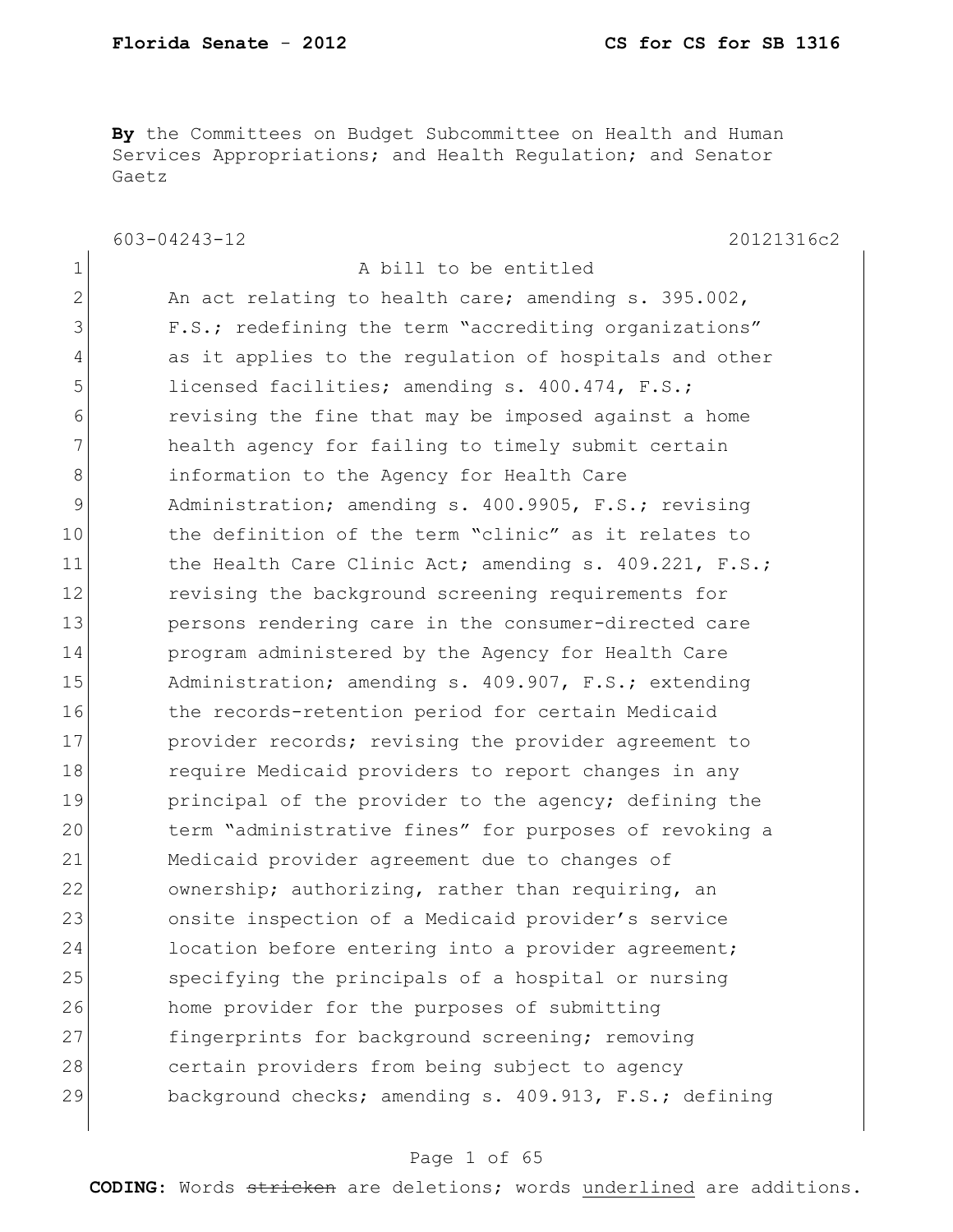603-04243-12 20121316c2 30 the term "Medicaid provider" or "provider" for 31 purposes of oversight of the integrity of the Medicaid 32 program; authorizing the agency to review and analyze 33 information from sources other than Medicaid-enrolled 34 providers for purposes of determining fraud, abuse, 35 overpayment, or neglect; extending the records-36 retention period for certain Medicaid provider 37 **records;** revising the grounds for terminating a 38 provider from the Medicaid program; requiring the 39 agency to base its overpayment audit reports on 40 certain information; deleting a requirement that the 41 agency pay interest on certain withheld Medicaid 42 payments; requiring payment arrangements for 43 overpayments and fines to be made within a certain 44 time; specifying that the venue for all Medicaid 45 program integrity cases lies in Leon County; 46 authorizing the agency and the Medicaid Fraud Control 47 Unit to review certain records; amending s. 409.920, 48 F.S.; clarifying the applicability of immunity from 49 civil liability extended to persons who provide 50 information about fraud or suspected fraudulent acts 51 by a Medicaid provider; amending s. 409.967, F.S.; 52 specifying required components of a Medicaid managed 53 care plan relating to the provisions of medications; 54 amending s. 429.23, F.S.; requiring the agency to 55 submit a report to the Legislature on adverse incident 56 **reports from assisted living facilities; amending s.** 57 429.26, F.S.; authorizing the agency to require a 58 resident of an assisted living facility to undergo a

### Page 2 of 65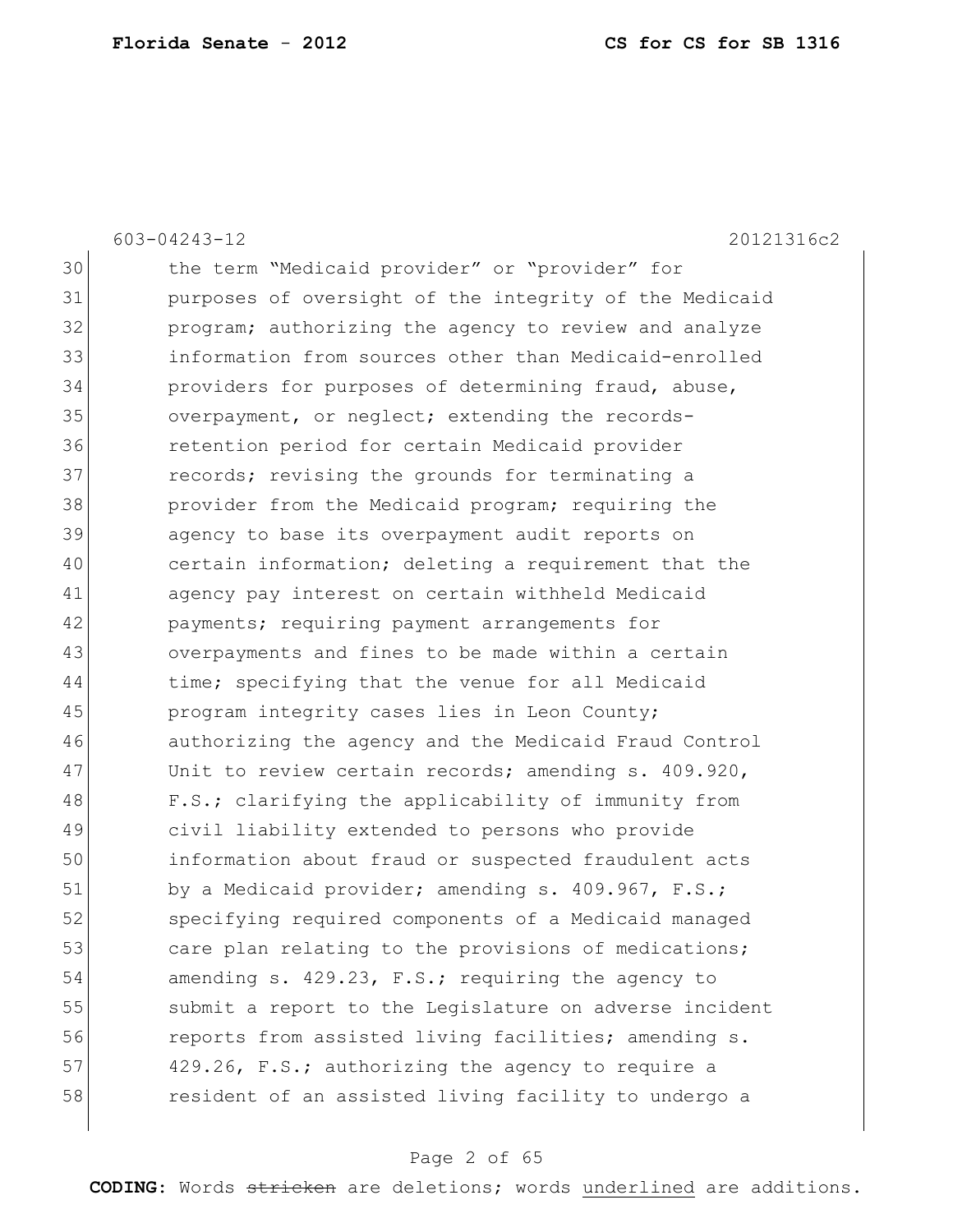603-04243-12 20121316c2

| 59 | physical examination if the agency questions the       |
|----|--------------------------------------------------------|
| 60 | appropriateness of the resident's placement in that    |
| 61 | facility; authorizing release of the results of the    |
| 62 | examination to a medical review team to be used along  |
| 63 | with additional information to determine whether the   |
| 64 | resident's placement in the assisted living facility   |
| 65 | is appropriate; providing for resident notification    |
| 66 | and relocation if the resident's continued placement   |
| 67 | in the facility is not appropriate; authorizing the    |
| 68 | agency to require the evaluation of a mental health    |
| 69 | resident by a mental health professional; authorizing  |
| 70 | an assisted living facility to discharge a resident    |
| 71 | who requires more services or care than the facility   |
| 72 | is able to provide; amending s. 456.0635, F.S.;        |
| 73 | revising the grounds under which the Department of     |
| 74 | Health or corresponding board is required to refuse to |
| 75 | admit a candidate to an examination and refuse to      |
| 76 | issue or renew a license, certificate, or registration |
| 77 | of a health care practitioner; providing an exception; |
| 78 | amending s. 456.036, F.S.; providing that all persons  |
| 79 | who were denied renewal of licensure, certification,   |
| 80 | or registration under s. 456.0635(3), F.S., may regain |
| 81 | licensure, certification, or registration only by      |
| 82 | completing the application process for initial         |
| 83 | licensure; providing an exception; amending s.         |
| 84 | 456.074, F.S.; revising the federal offenses for which |
| 85 | the Department of Health must issue an emergency order |
| 86 | suspending the license of certain health care          |
| 87 | professionals; amending ss. 458.309 and 459.005, F.S.; |
|    |                                                        |

# Page 3 of 65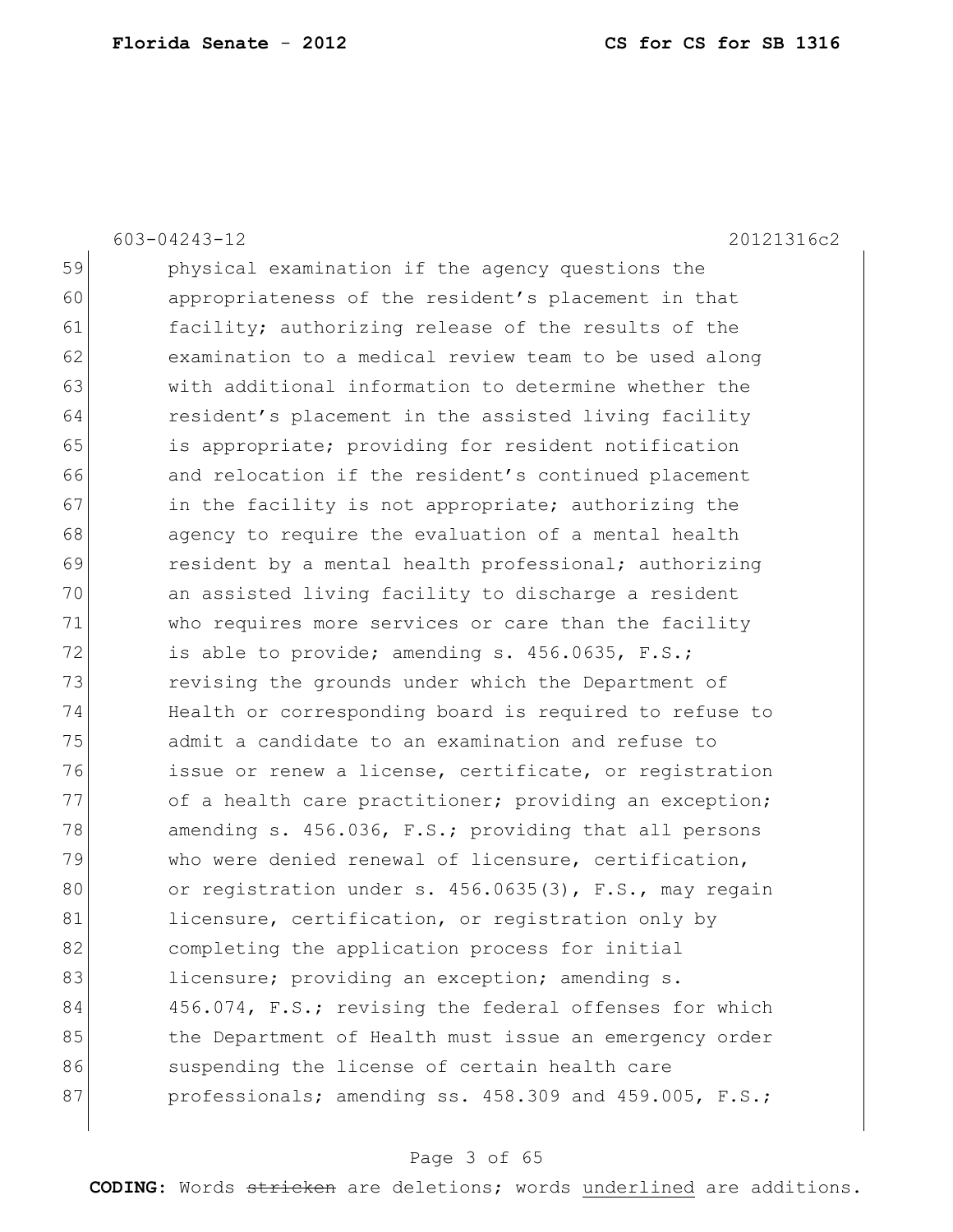|     | 603-04243-12<br>20121316c2                             |
|-----|--------------------------------------------------------|
| 88  | requiring a physician or osteopathic physician who     |
| 89  | performs certain medical procedures relating to        |
| 90  | liposuction in an office setting to register the       |
| 91  | office with the Department of Health unless that       |
| 92  | office is licensed as a facility under ch. 395, F.S.,  |
| 93  | relating to hospital licensing and regulation;         |
| 94  | amending s. 463.002, F.S.; conforming provisions to    |
| 95  | changes made by the act; amending s. $463.005$ , F.S.; |
| 96  | authorizing the Board of Optometry to adopt rules for  |
| 97  | the administration and prescription of ocular          |
| 98  | pharmaceutical agents; amending s. 463.0055, F.S.;     |
| 99  | authorizing certified optometrists to administer and   |
| 100 | prescribe pharmaceutical agents under certain          |
| 101 | circumstances; requiring that a certified optometrist  |
| 102 | complete a course and subsequent examination on        |
| 103 | general and ocular pharmacology; providing             |
| 104 | requirements for the course; requiring that the        |
| 105 | Florida Medical Association and the Florida Optometric |
| 106 | Association jointly develop and administer the course  |
| 107 | and examination; revising qualifications of certain    |
| 108 | members of the formulary committee; providing for a    |
| 109 | formulary of topical ocular pharmaceutical agents      |
| 110 | which the committee may modify; specifying the agents  |
| 111 | that make up the statutory formulary of oral           |
| 112 | pharmaceutical agents; authorizing the deletion of an  |
| 113 | oral pharmaceutical agent listed in the statutory      |
| 114 | formulary under certain circumstances; prohibiting the |
| 115 | board, the Department of Health, or the State Surgeon  |
| 116 | General from deleting an oral pharmaceutical agent     |
|     |                                                        |

# Page 4 of 65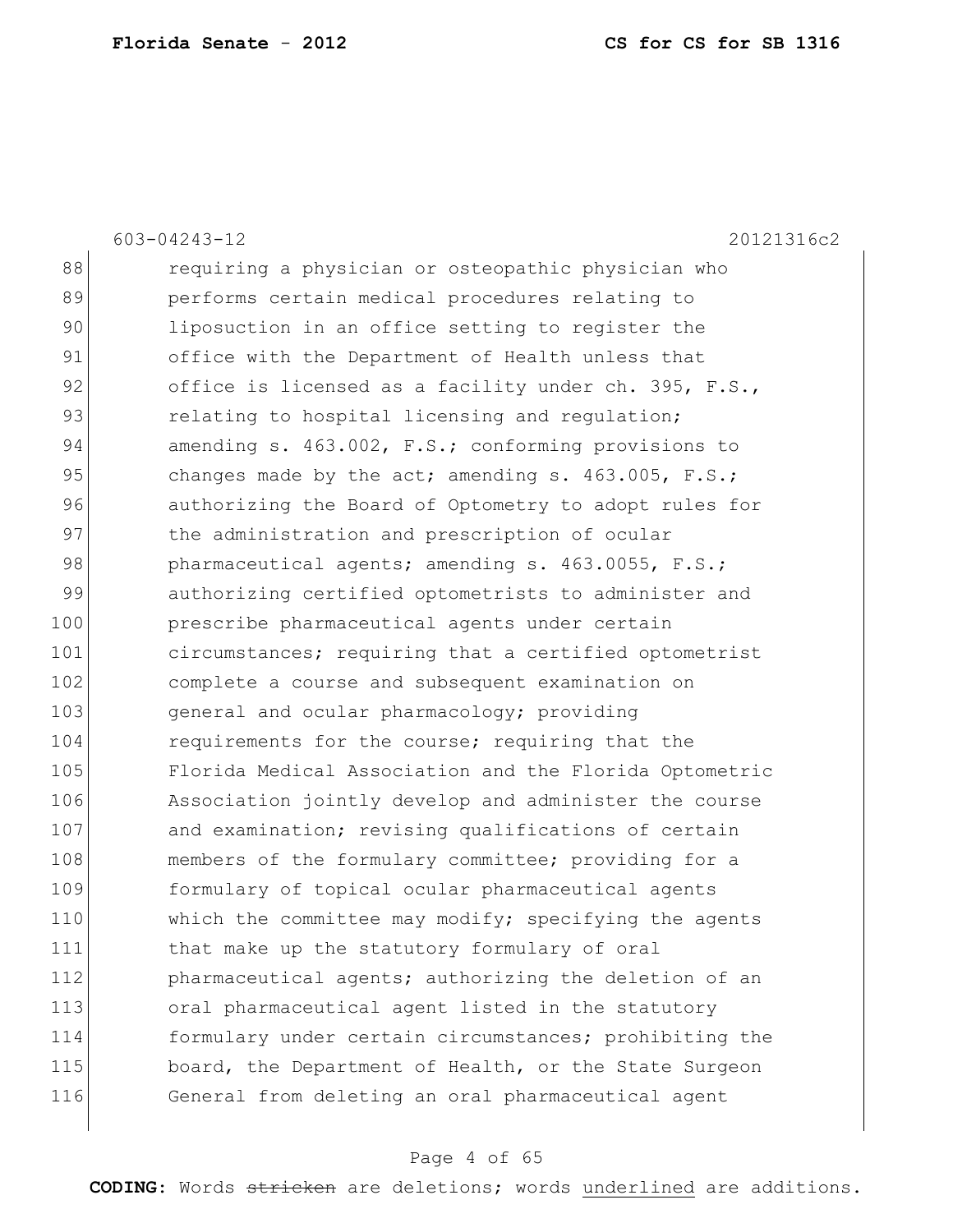|     | 20121316c2<br>$603 - 04243 - 12$                        |
|-----|---------------------------------------------------------|
| 117 | listed in the statutory formulary; amending ss.         |
| 118 | 463.0057 and 463.006, F.S.; conforming provisions to    |
| 119 | changes made by the act; amending s. $463.0135$ , F.S.; |
| 120 | requiring that a certified optometrist administer and   |
| 121 | prescribe oral ocular pharmaceutical agents in a        |
| 122 | certain manner; requiring that a licensed practitioner  |
| 123 | who diagnoses a patient who has a neovascular form of   |
| 124 | glaucoma or progressive glaucoma immediately refer the  |
| 125 | patient to a physician who is skilled in the diseases   |
| 126 | of the eye; requiring that comanagement of              |
| 127 | postoperative care be conducted pursuant to an          |
| 128 | established protocol; requiring that the patient be     |
| 129 | informed that a physician will be available for         |
| 130 | emergency care throughout the postoperative period;     |
| 131 | requiring that the patient consent in writing to the    |
| 132 | comanagement relationship; amending s. 463.014, F.S.;   |
| 133 | revising certain prohibited acts regarding an           |
| 134 | optometrist conducting surgery and dispensing,          |
| 135 | administering, ordering, supplying, or selling certain  |
| 136 | drugs; creating s. 463.0141, F.S.; requiring that       |
| 137 | adverse incidents in the practice of optometry be       |
| 138 | reported to the Department of Health; providing         |
| 139 | requirements for notifying the department of an         |
| 140 | adverse incident; providing a definition; requiring     |
| 141 | that the department review each incident and determine  |
| 142 | whether it involved conduct that is subject to          |
| 143 | disciplinary action; requiring that the Board of        |
| 144 | Optometry take disciplinary action if necessary;        |
| 145 | amending s. 483.035, F.S., relating to licensure and    |
|     |                                                         |

# Page 5 of 65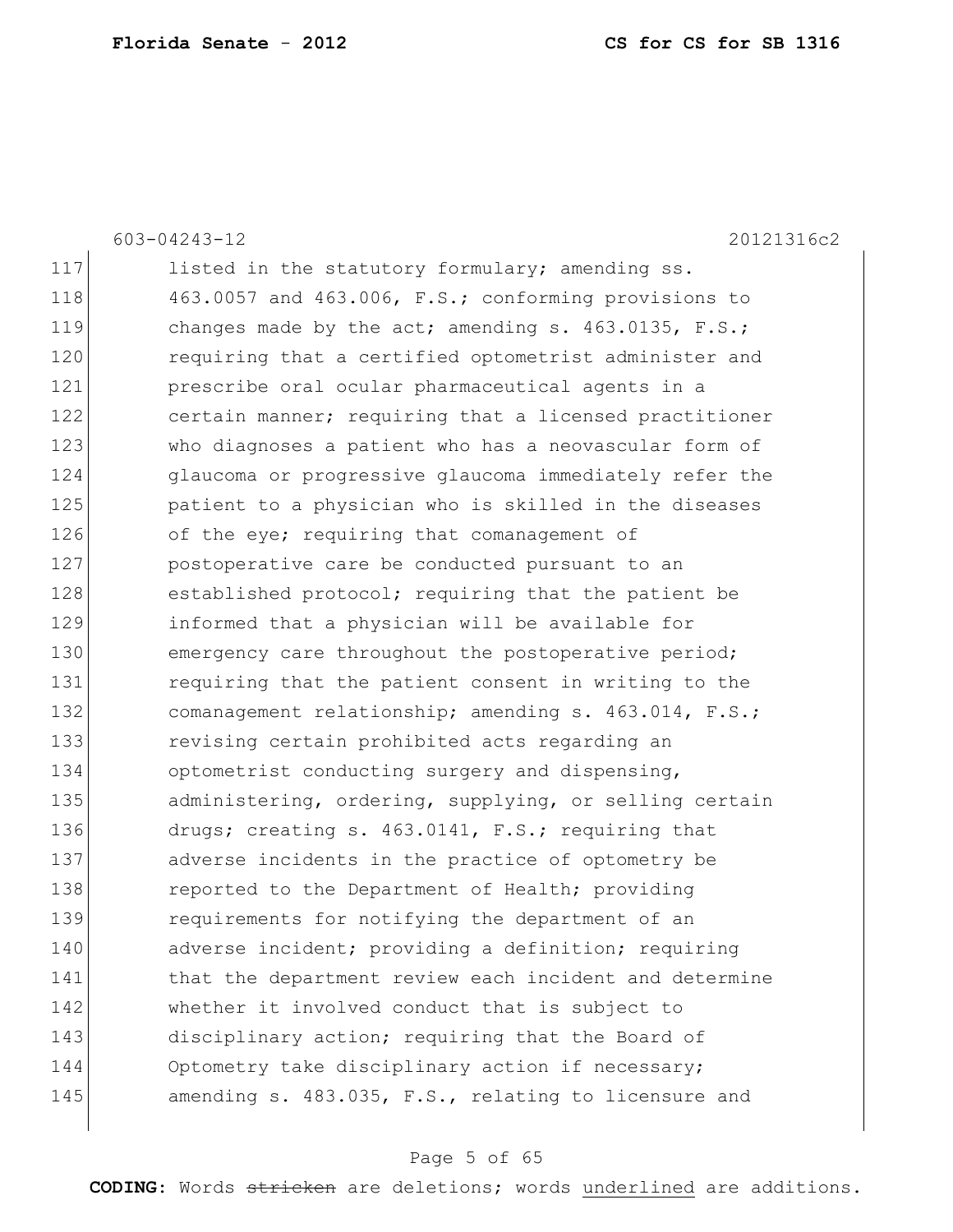|     | 603-04243-12<br>20121316c2                             |
|-----|--------------------------------------------------------|
| 146 | regulation of clinical laboratories operated by        |
| 147 | practitioners for exclusive use; providing             |
| 148 | applicability to clinical laboratories operated by     |
| 149 | practitioners licensed to practice optometry; amending |
| 150 | s. 483.041, F.S.; revising the definition of the term  |
| 151 | "licensed practitioner" to include a practitioner      |
| 152 | licensed under ch. 463, F.S.; amending s. 483.181,     |
| 153 | F.S.; requiring clinical laboratories to accept human  |
| 154 | specimens submitted by practitioners licensed to       |
| 155 | practice under ch. 463, F.S.; amending s. 499.003,     |
| 156 | F.S.; removing a requirement that a contract provider  |
| 157 | or subcontractor maintain prescription drugs of the    |
| 158 | agency or entity in its possession separate and apart  |
| 159 | from other prescription drugs; amending s. 766.102,    |
| 160 | F.S.; providing that the claimant has the burden of    |
| 161 | proving by clear and convincing evidence that the      |
| 162 | actions of a health care provider represented a breach |
| 163 | of the prevailing professional standard of care in an  |
| 164 | action for damages based on death or personal injury   |
| 165 | which alleges that the death or injury resulted from   |
| 166 | the failure of a health care provider to order,        |
| 167 | perform, or administer supplemental diagnostic tests;  |
| 168 | amending s. 766.106, F.S.; authorizing a prospective   |
| 169 | defendant to obtain informal discovery by conducting   |
| 170 | ex parte interviews of treating health care providers; |
| 171 | requiring advance notice to the claimant of an ex      |
| 172 | parte interview; amending s. 893.02, F.S.; revising    |
| 173 | the definition of the term "practitioner" to include   |
| 174 | certified optometrists for purposes of the Florida     |
|     |                                                        |

# Page 6 of 65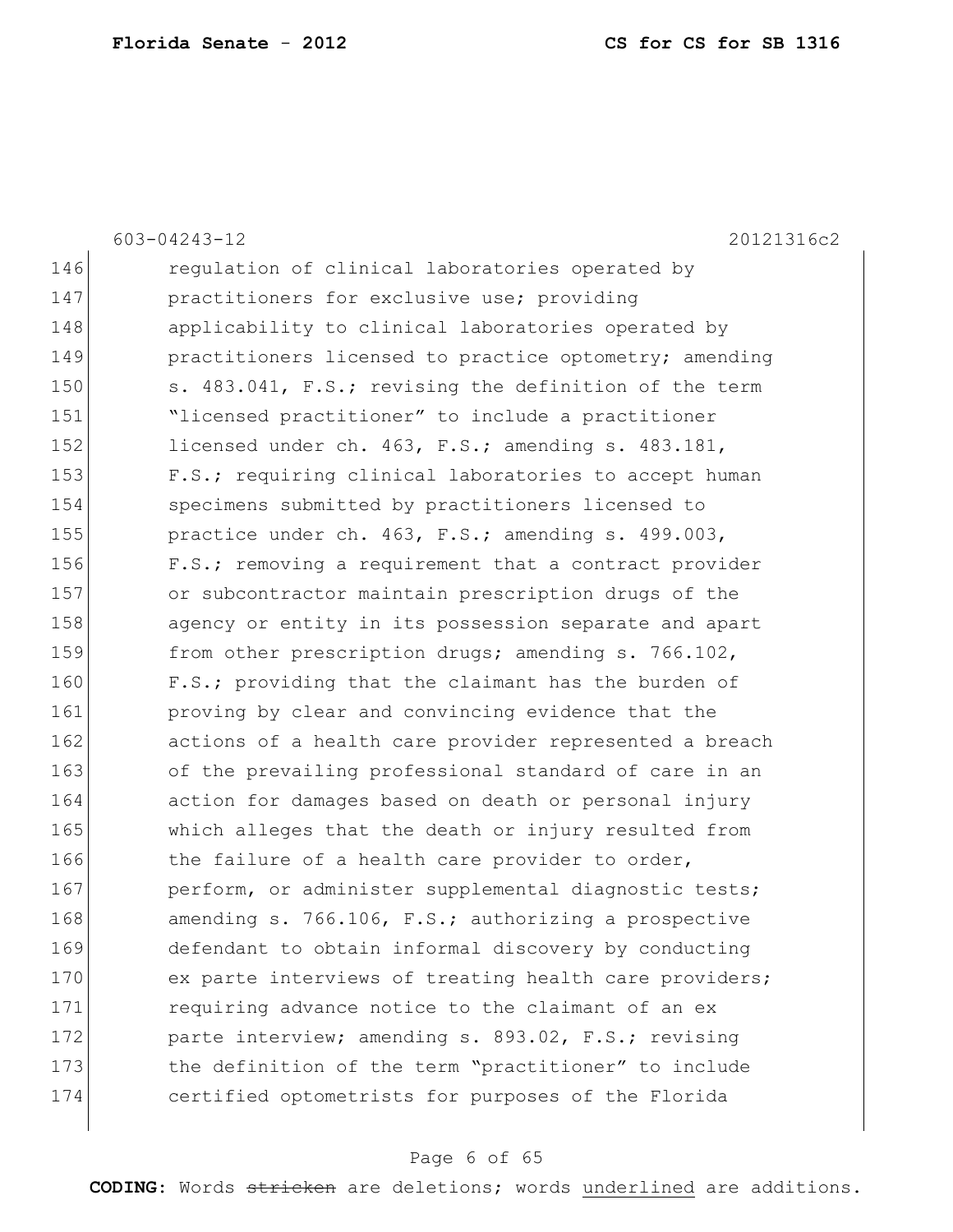|     | $603 - 04243 - 12$<br>20121316c2                                     |
|-----|----------------------------------------------------------------------|
| 175 | Comprehensive Drug Abuse Prevention and Control Act;                 |
| 176 | amending s. 893.05, F.S.; prohibiting certified                      |
| 177 | optometrists from administering and prescribing                      |
| 178 | certain controlled substances; requiring the Agency                  |
| 179 | for Health Care Administration to prepare a report for               |
| 180 | public comment and submission to the Legislature                     |
| 181 | following the expansion of services to new populations               |
| 182 | or of new services; providing for severability;                      |
| 183 | providing effective dates.                                           |
| 184 |                                                                      |
| 185 | Be It Enacted by the Legislature of the State of Florida:            |
| 186 |                                                                      |
| 187 | Section 1. Subsection (1) of section 395.002, Florida                |
| 188 | Statutes, is amended to read:                                        |
| 189 | 395.002 Definitions. - As used in this chapter:                      |
| 190 | (1) "Accrediting organizations" means national                       |
| 191 | accreditation organizations that are approved by the Centers for     |
| 192 | Medicare and Medicaid Services and whose standards incorporate       |
| 193 | comparable licensure regulations required by the state the Joint     |
| 194 | Commission on Accreditation of Healthcare Organizations, the         |
| 195 | American Osteopathic Association, the Commission on                  |
| 196 | Accreditation of Rehabilitation Facilities, and the                  |
| 197 | Accreditation Association for Ambulatory Health Care, Inc.           |
| 198 | Section 2. Subsection (6) of section 400.474, Florida                |
| 199 | Statutes, is amended, present subsection (7) of that section is      |
| 200 | renumbered as subsection $(8)$ , and a new subsection $(7)$ is added |
| 201 | to that section, to read:                                            |
| 202 | 400.474 Administrative penalties.-                                   |
| 203 | (6) The agency may deny, revoke, or suspend the license of           |

# Page 7 of 65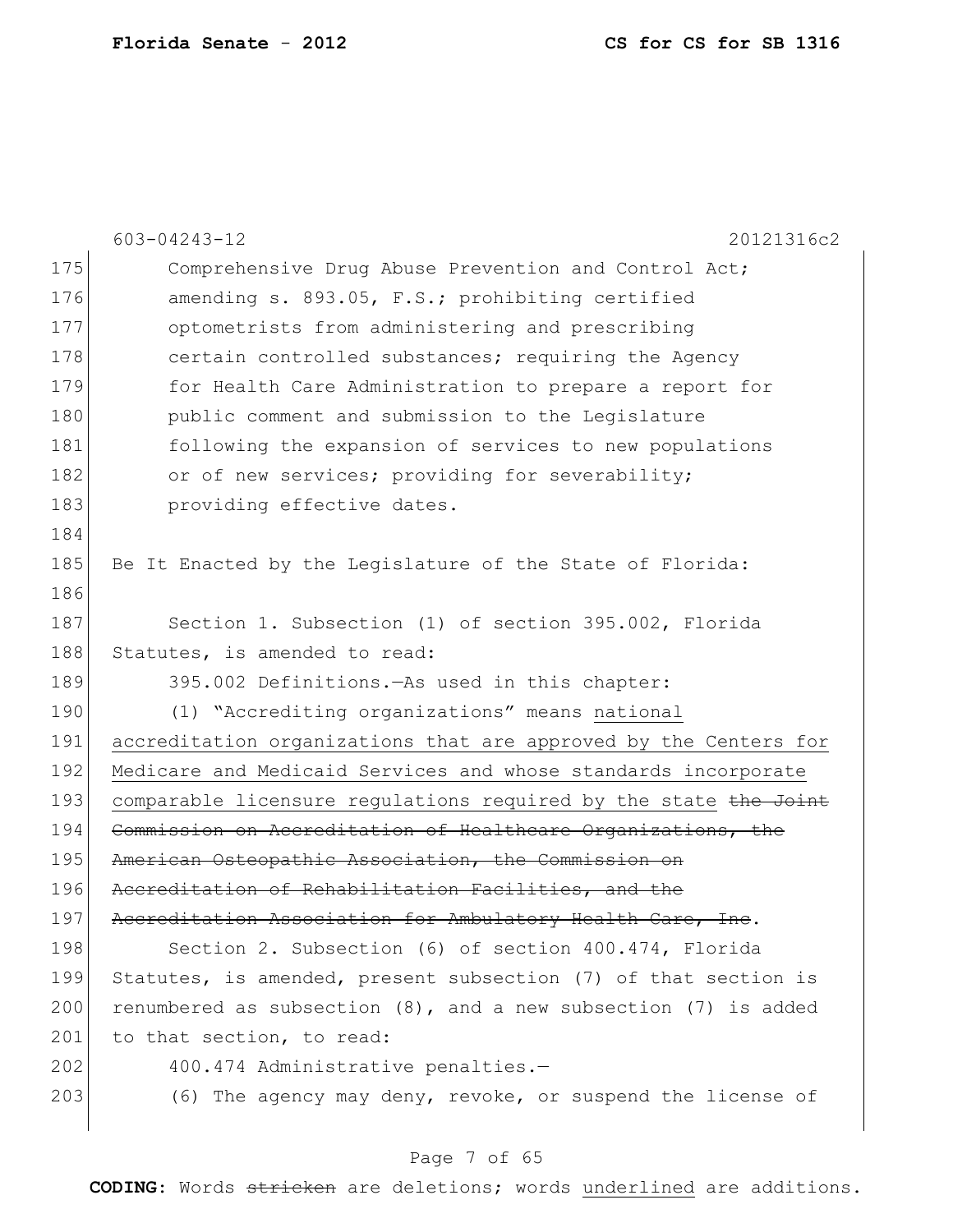```
603-04243-12 20121316c2
204 a home health agency and shall impose a fine of $5,000 against a 
205 home health agency that:
206 (a) Gives remuneration for staffing services to:
207 1. Another home health agency with which it has formal or
208 informal patient-referral transactions or arrangements; or
209 2. A health services pool with which it has formal or 
210 informal patient-referral transactions or arrangements,
211
212 unless the home health agency has activated its comprehensive 
213 emergency management plan in accordance with s. 400.492. This 
214 paragraph does not apply to a Medicare-certified home health 
215 agency that provides fair market value remuneration for staffing 
216 services to a non-Medicare-certified home health agency that is
217 part of a continuing care facility licensed under chapter 651 
218 for providing services to its own residents if each resident
219 receiving home health services pursuant to this arrangement 
220 attests in writing that he or she made a decision without
221 influence from staff of the facility to select, from a list of 
222 Medicare-certified home health agencies provided by the 
223 facility, that Medicare-certified home health agency to provide 
224 the services.
225 (b) Provides services to residents in an assisted living
```
226 facility for which the home health agency does not receive fair 227 market value remuneration.

228 (c) Provides staffing to an assisted living facility for 229 which the home health agency does not receive fair market value 230 remuneration.

231 (d) Fails to provide the agency, upon request, with copies 232 of all contracts with assisted living facilities which were

### Page 8 of 65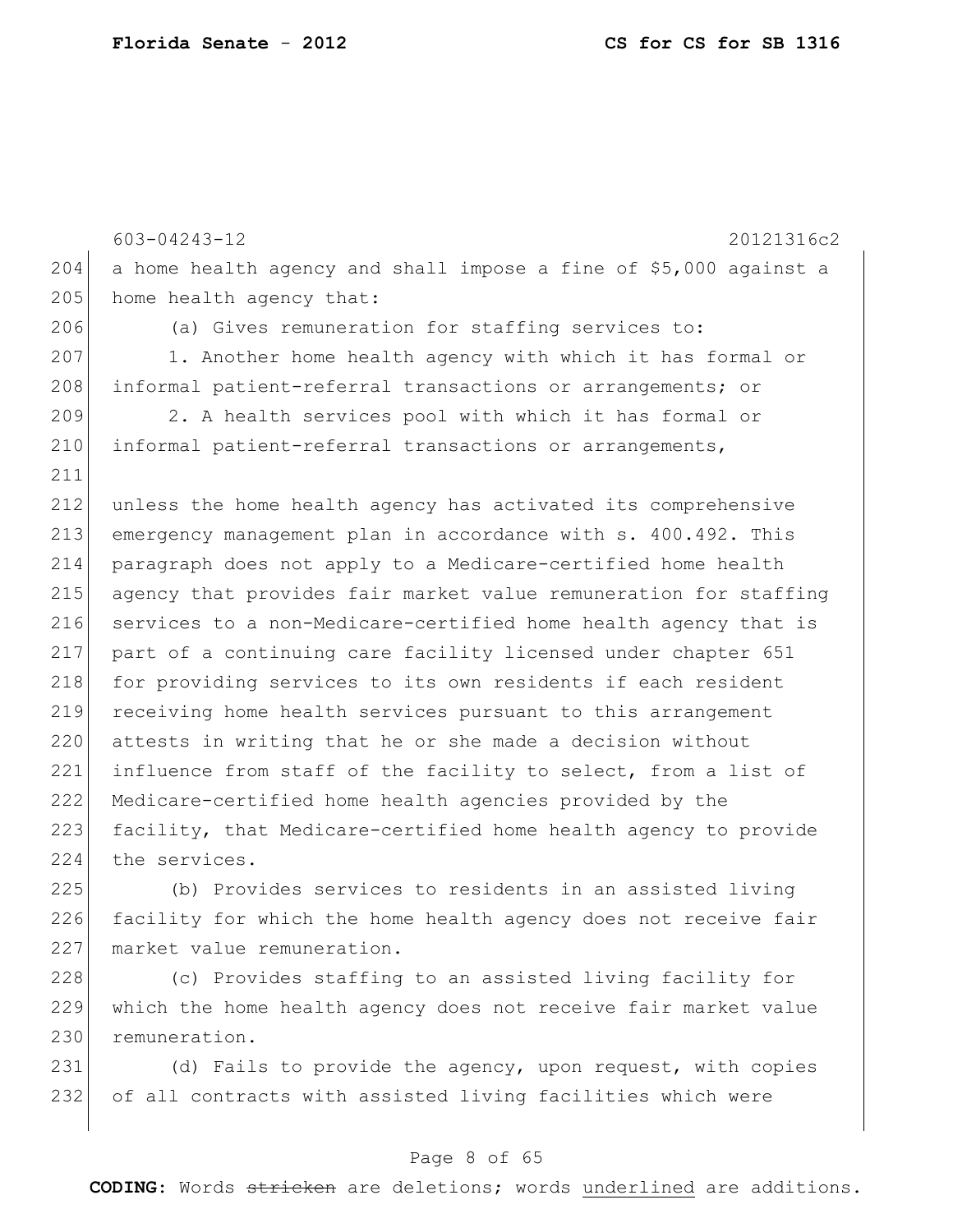|     | $603 - 04243 - 12$<br>20121316c2                                                 |
|-----|----------------------------------------------------------------------------------|
| 233 | executed within 5 years before the request.                                      |
| 234 | (e) Gives remuneration to a case manager, discharge                              |
| 235 | planner, facility-based staff member, or third-party vendor who                  |
| 236 | is involved in the discharge planning process of a facility                      |
| 237 | licensed under chapter 395, chapter 429, or this chapter from                    |
| 238 | whom the home health agency receives referrals.                                  |
| 239 | (f) Fails to submit to the agency, within 15 days after the                      |
| 240 | end of each calendar quarter, a written report that includes the                 |
| 241 | following data based on data as it existed on the last day of                    |
| 242 | the quarter:                                                                     |
| 243 | 1. The number of insulin-dependent diabetic patients                             |
| 244 | receiving insulin-injection services from the home health                        |
| 245 | ageney;                                                                          |
| 246 | 2. The number of patients receiving both home health                             |
| 247 | services from the home health agency and hospice services;                       |
| 248 | 3. The number of patients receiving home health services                         |
| 249 | from that home health agency; and                                                |
| 250 | 4. The names and license numbers of nurses whose primary                         |
| 251 | job responsibility is to provide home health services to                         |
| 252 | patients and who received remuneration from the home health                      |
| 253 | agency in excess of \$25,000 during the calendar quarter.                        |
| 254 | (f) $\left( \frac{1}{9} \right)$ Gives cash, or its equivalent, to a Medicare or |
| 255 | Medicaid beneficiary.                                                            |
| 256 | $(g)$ $(h)$ Has more than one medical director contract in                       |
| 257 | effect at one time or more than one medical director contract                    |
| 258 | and one contract with a physician-specialist whose services are                  |
| 259 | mandated for the home health agency in order to qualify to                       |
| 260 | participate in a federal or state health care program at one                     |
| 261 | time.                                                                            |

# Page 9 of 65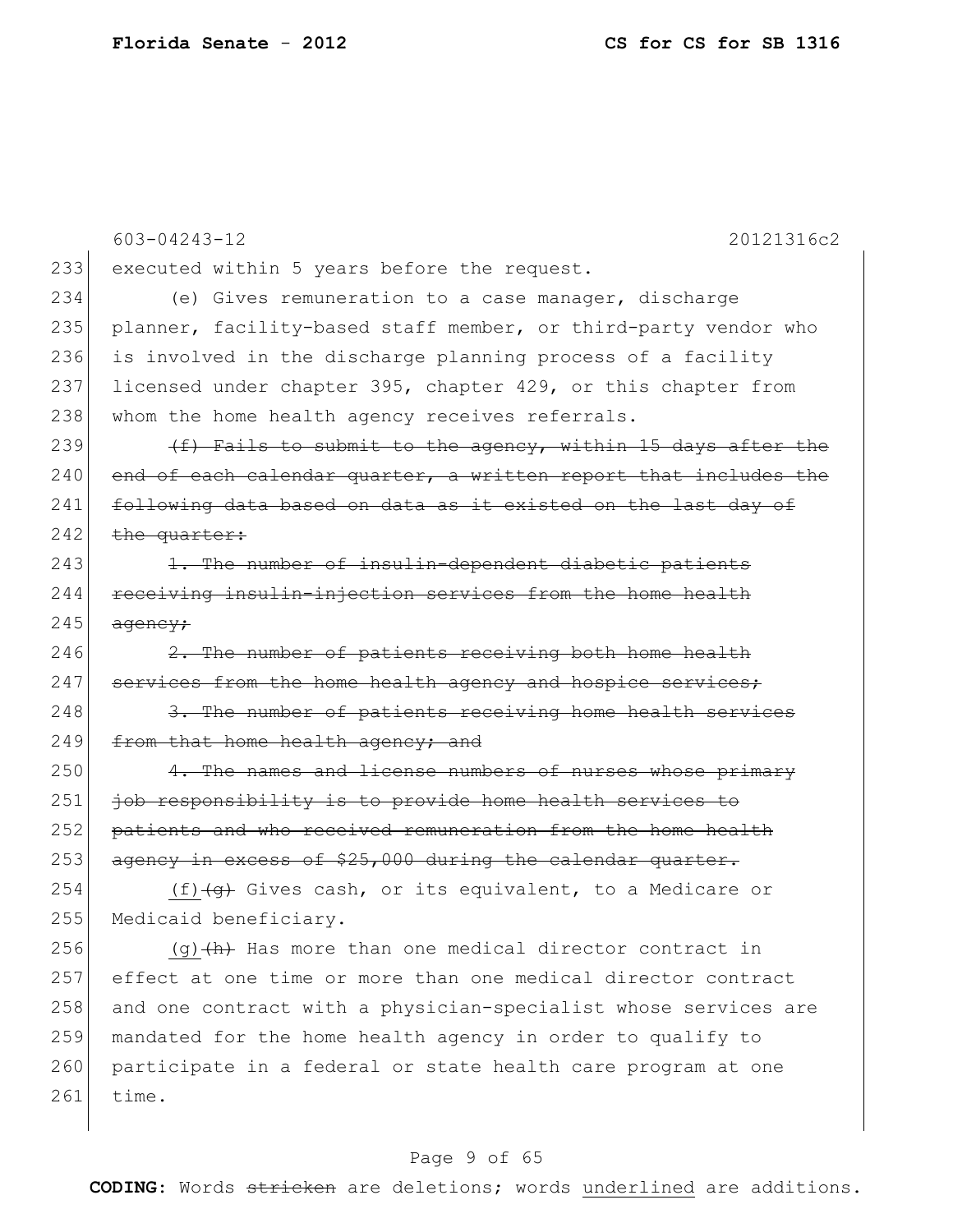|     | 603-04243-12<br>20121316c2                                             |
|-----|------------------------------------------------------------------------|
| 262 | (h) $\overline{a}$ Gives remuneration to a physician without a medical |
| 263 | director contract being in effect. The contract must:                  |
| 264 | 1. Be in writing and signed by both parties;                           |
| 265 | 2. Provide for remuneration that is at fair market value               |
| 266 | for an hourly rate, which must be supported by invoices                |
| 267 | submitted by the medical director describing the work performed,       |
| 268 | the dates on which that work was performed, and the duration of        |
| 269 | that work; and                                                         |
| 270 | 3. Be for a term of at least 1 year.                                   |
| 271 |                                                                        |
| 272 | The hourly rate specified in the contract may not be increased         |
| 273 | during the term of the contract. The home health agency may not        |
| 274 | execute a subsequent contract with that physician which has an         |
| 275 | increased hourly rate and covers any portion of the term that          |
| 276 | was in the original contract.                                          |
| 277 | $(i)$ $(i)$ Gives remuneration to:                                     |
| 278 | 1. A physician, and the home health agency is in violation             |
| 279 | of paragraph (g) $\frac{h}{h}$ or paragraph (h) $\frac{1}{h}$ ;        |
| 280 | 2. A member of the physician's office staff; or                        |
| 281 | 3. An immediate family member of the physician,                        |
| 282 |                                                                        |
| 283 | if the home health agency has received a patient referral in the       |
| 284 | preceding 12 months from that physician or physician's office          |
| 285 | staff.                                                                 |
| 286 | $(j)$ $(k)$ Fails to provide to the agency, upon request, copies       |
| 287 | of all contracts with a medical director which were executed           |
| 288 | within 5 years before the request.                                     |
| 289 | $(k)$ $(1)$ Demonstrates a pattern of billing the Medicaid             |
| 290 | program for services to Medicaid recipients which are medically        |
|     |                                                                        |

# Page 10 of 65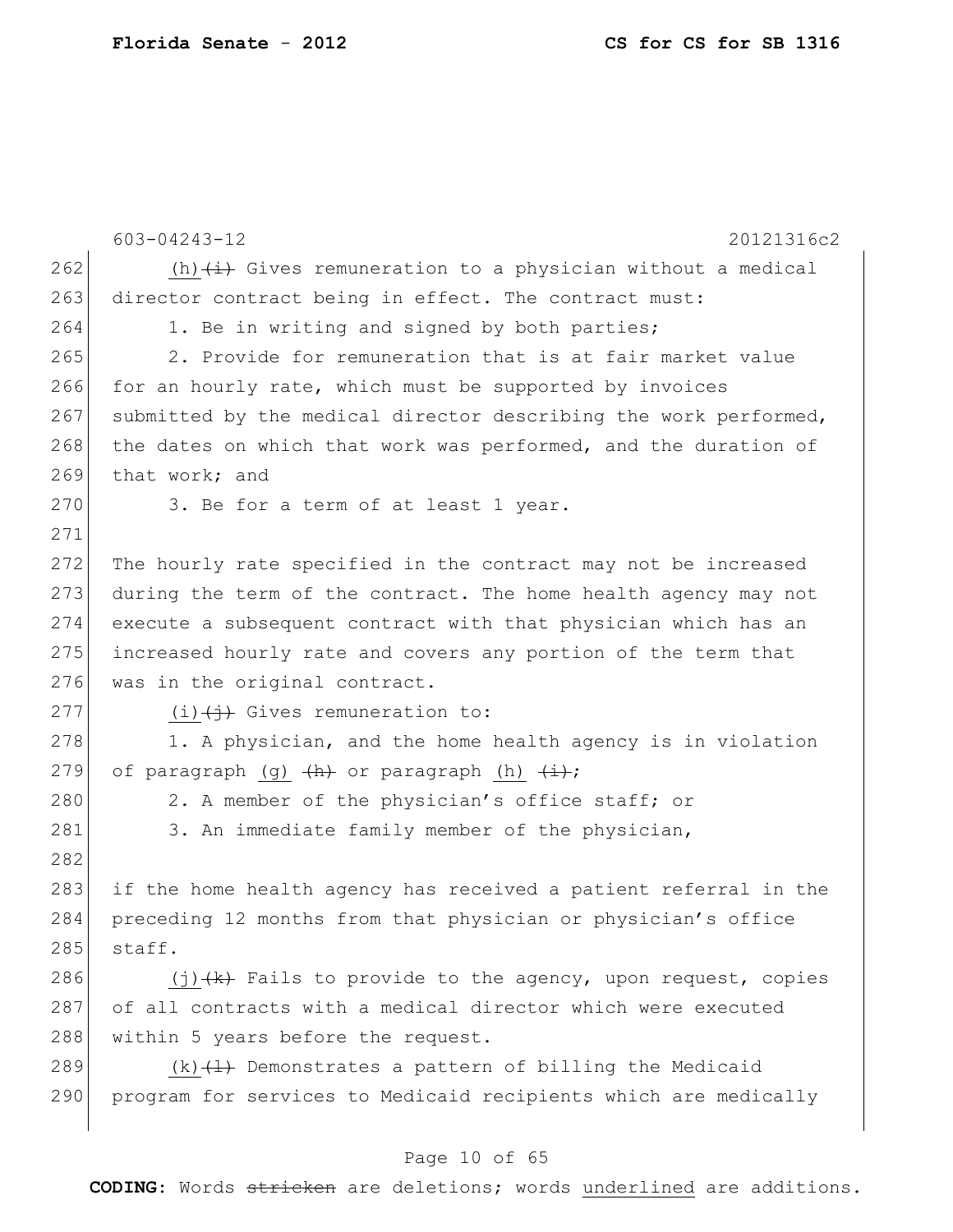|     | $603 - 04243 - 12$<br>20121316c2                                 |
|-----|------------------------------------------------------------------|
| 291 | unnecessary as determined by a final order. A pattern may be     |
| 292 | demonstrated by a showing of at least two such medically         |
| 293 | unnecessary services within one Medicaid program integrity audit |
| 294 | period.                                                          |
| 295 |                                                                  |
| 296 | Paragraphs (e) and (i) do not apply to or preclude Nothing in    |
| 297 | paragraph (e) or paragraph (j) shall be interpreted as applying  |
| 298 | to or precluding any discount, compensation, waiver of payment,  |
| 299 | or payment practice permitted by 42 U.S.C. s. 1320a-7(b) or      |
| 300 | requlations adopted thereunder, including 42 C.F.R. s. 1001.952  |
| 301 | or s. 1395nn or regulations adopted thereunder.                  |
| 302 | The agency shall impose a fine of \$50 per day against a<br>(7)  |
| 303 | home health agency that fails to submit to the agency, within 15 |
| 304 | days after the end of each calendar quarter, a written report    |
| 305 | that includes the following data based on data as it existed on  |
| 306 | the last day of the quarter:                                     |
| 307 | The number of patients receiving both home health<br>(a)         |
| 308 | services from the home health agency and hospice services;       |
| 309 | The number of patients receiving home health services<br>(b)     |
| 310 | from the home health agency;                                     |
| 311 | The number of insulin-dependent diabetic patients<br>(C)         |
| 312 | receiving insulin-injection services from the home health        |
| 313 | agency; and                                                      |
| 314 | (d) The names and license numbers of nurses whose primary        |
| 315 | job responsibility is to provide home health services to         |
| 316 | patients and who received remuneration from the home health      |
| 317 | agency in excess of \$25,000 during the calendar quarter.        |
| 318 | Section 3. Paragraph (1) of subsection (4) of section            |
| 319 | 400.9905, Florida Statutes, is amended, and paragraph (m) is     |
|     |                                                                  |

# Page 11 of 65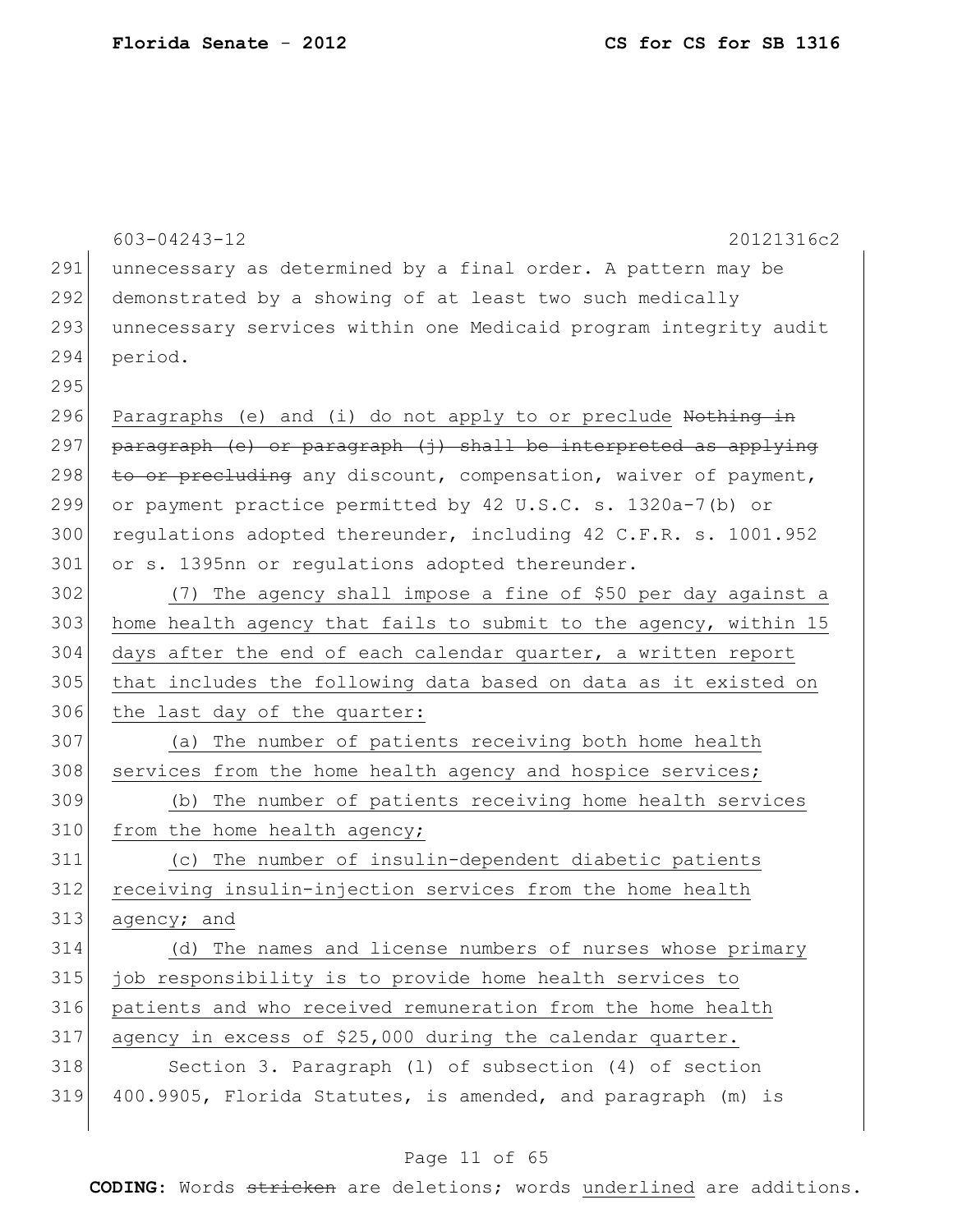|     | 603-04243-12<br>20121316c2                                        |
|-----|-------------------------------------------------------------------|
| 320 | added to that subsection, to read:                                |
| 321 | 400.9905 Definitions.-                                            |
| 322 | (4) "Clinic" means an entity at which health care services        |
| 323 | are provided to individuals and which tenders charges for         |
| 324 | reimbursement for such services, including a mobile clinic and a  |
| 325 | portable equipment provider. For purposes of this part, the term  |
| 326 | does not include and the licensure requirements of this part do   |
| 327 | not apply to:                                                     |
| 328 | (1) Orthotic, or prosthetic, pediatric cardiology, or             |
| 329 | perinatology clinical facilities or anesthesia clinical           |
| 330 | facilities that are not otherwise exempt under paragraph (a) or   |
| 331 | paragraph (k) and that are a publicly traded corporation or that  |
| 332 | are wholly owned, directly or indirectly, by a publicly traded    |
| 333 | corporation. As used in this paragraph, a publicly traded         |
| 334 | corporation is a corporation that issues securities traded on an  |
| 335 | exchange registered with the United States Securities and         |
| 336 | Exchange Commission as a national securities exchange.            |
| 337 | (m) Entities that are owned or controlled, directly or            |
| 338 | indirectly, by a publicly traded entity that has \$100 million or |
| 339 | more, in the aggregate, in total annual revenues derived from     |
| 340 | providing health care services by licensed health care            |
| 341 | practitioners who are employed or contracted by an entity         |
| 342 | described in this paragraph.                                      |
| 343 | Section 4. Paragraph (i) of subsection (4) of section             |
| 344 | 409.221, Florida Statutes, is amended to read:                    |
| 345 | 409.221 Consumer-directed care program.-                          |
| 346 | (4) CONSUMER-DIRECTED CARE.-                                      |
| 347 | (i) Background screening requirements. - All persons who          |
| 348 | render care under this section must undergo level 2 background    |
|     |                                                                   |

# Page 12 of 65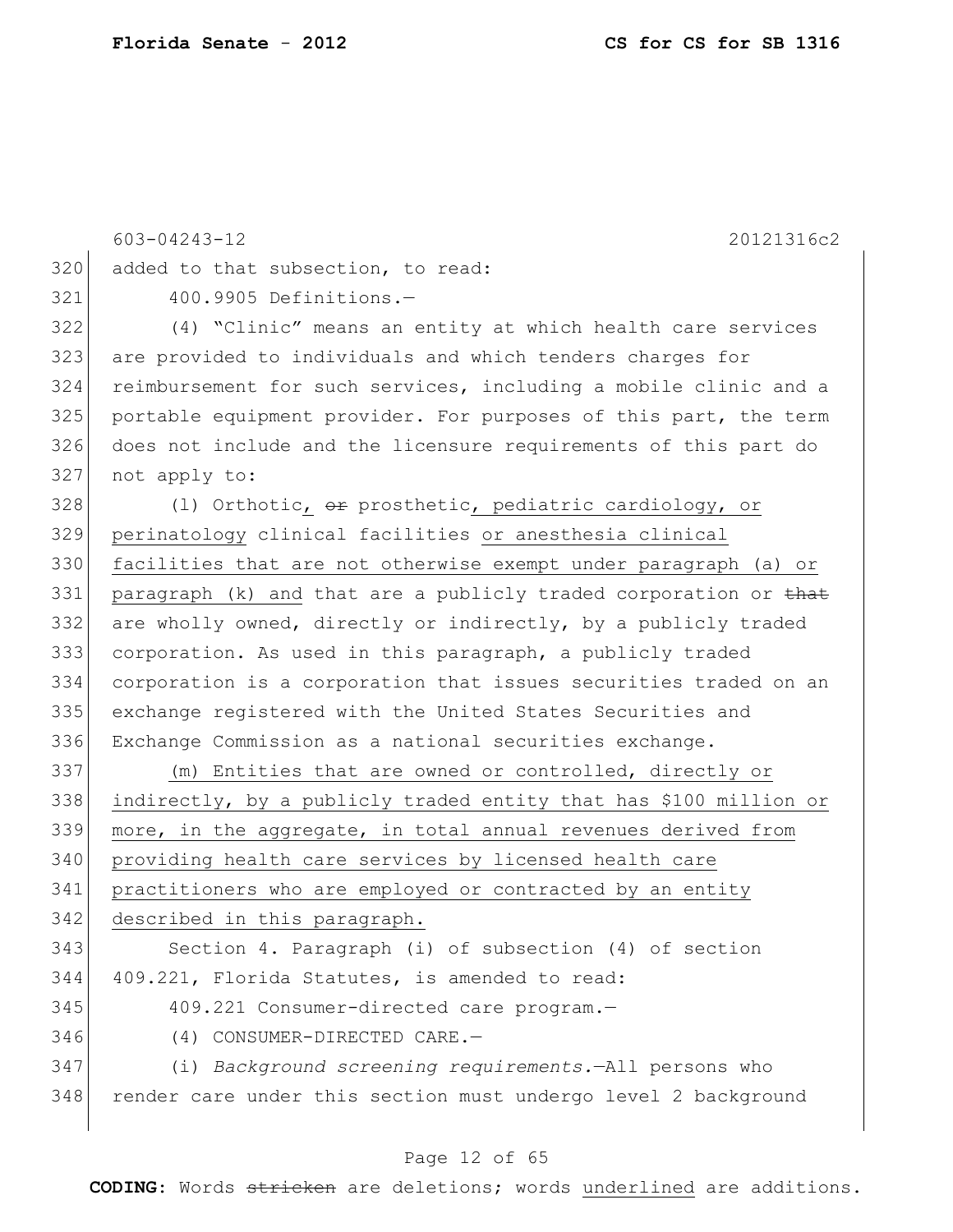603-04243-12 20121316c2

 screening pursuant to chapter 435 and s. 408.809. The agency shall, as allowable, reimburse consumer-employed caregivers for 351 the cost of conducting such background screening as required by 352 this section. For purposes of this section, a person who has undergone screening, who is qualified for employment under this section and applicable rule, and who has not been unemployed for more than 90 days following such screening is not required to be rescreened. Such person must attest under penalty of perjury to not having been convicted of a disqualifying offense since 358 completing such screening.

359 Section 5. Paragraph (c) of subsection (3) of section 360 409.907, Florida Statutes, is amended, paragraph (k) is added to 361 that subsection, and subsections  $(6)$ ,  $(7)$ , and  $(8)$  of that 362 section are amended, to read:

363 409.907 Medicaid provider agreements.—The agency may make 364 payments for medical assistance and related services rendered to 365 Medicaid recipients only to an individual or entity who has a 366 provider agreement in effect with the agency, who is performing 367 services or supplying goods in accordance with federal, state, 368 and local law, and who agrees that no person shall, on the 369 grounds of handicap, race, color, or national origin, or for any 370 other reason, be subjected to discrimination under any program 371 or activity for which the provider receives payment from the 372 agency.

373 (3) The provider agreement developed by the agency, in 374 addition to the requirements specified in subsections (1) and  $375$  (2), shall require the provider to:

 $376$  (c) Retain all medical and Medicaid-related records for 6  $\alpha$ 377 period of 5 years to satisfy all necessary inquiries by the

#### Page 13 of 65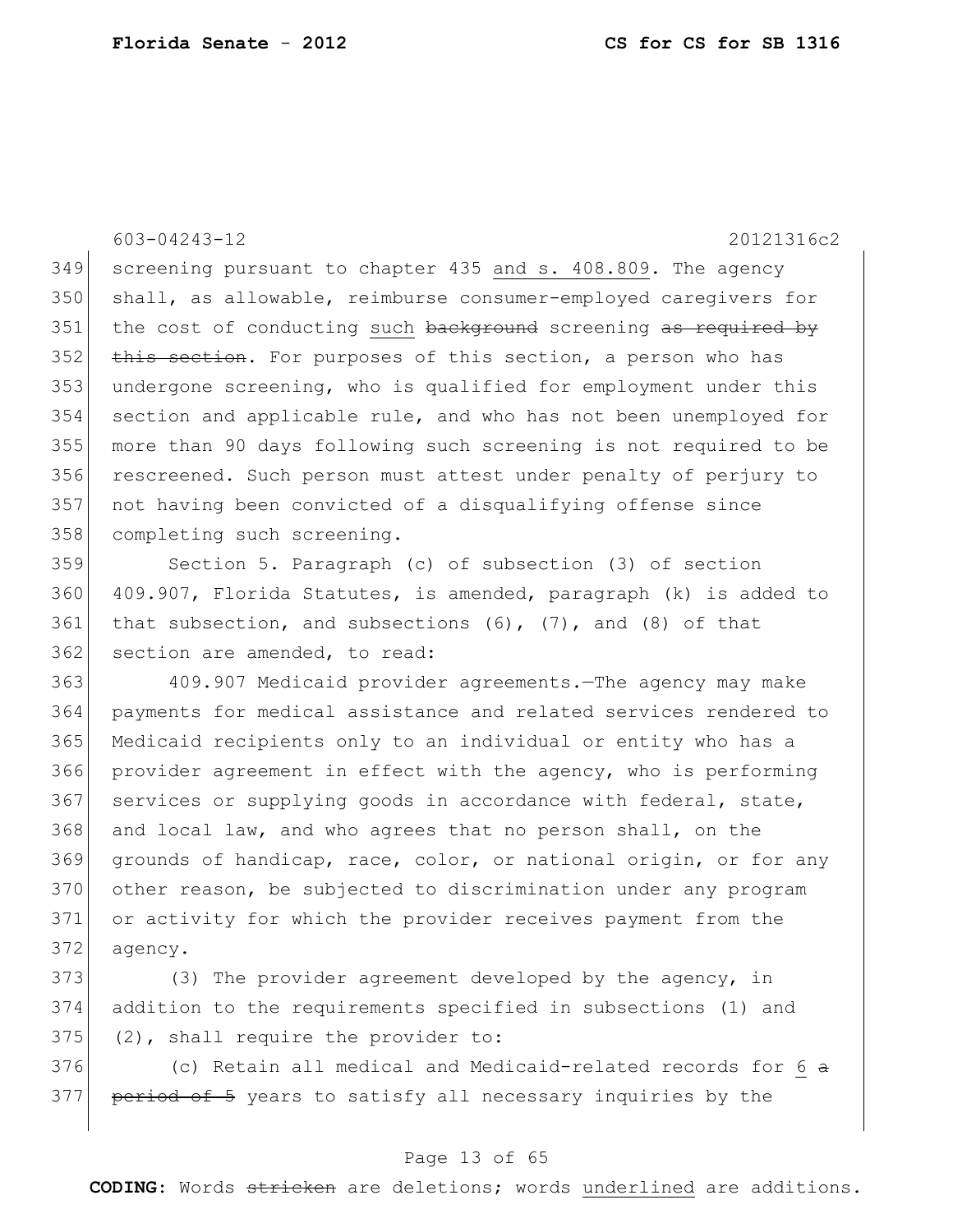603-04243-12 20121316c2

378 agency.

379 (k) Report a change in any principal of the provider, 380 including any officer, director, agent, managing employee, or 381 affiliated person, or any partner or shareholder who has an 382 ownership interest equal to 5 percent or more in the provider, 383 to the agency in writing no later than 30 days after the change 384 occurs. For a hospital licensed under chapter 395 or a nursing 385 home licensed under part II of chapter 400, a principal of the 386 provider is one who meets the definition of a controlling 387 interest under s. 408.803.

388 (6) A Medicaid provider agreement may be revoked, at the 389 option of the agency, due to  $\frac{a}{b}$  as the result of a change of 390 ownership of any facility, association, partnership, or other 391 entity named as the provider in the provider agreement.

392 (a) In the event of a change of ownership, the transferor 393 remains liable for all outstanding overpayments, administrative 394 fines, and any other moneys owed to the agency before the  $395$  effective date of the change of ownership. In addition to the 396 continuing liability of the transferor, The transferee is also 397 liable to the agency for all outstanding overpayments identified 398 by the agency on or before the effective date of the change of 399 ownership. For purposes of this subsection, the term 400 Toutstanding overpayment" includes any amount identified in a 401 preliminary audit report issued to the transferor by the agency 402 on or before the effective date of the change of ownership. In 403 the event of a change of ownership for a skilled nursing 404 facility or intermediate care facility, the Medicaid provider 405 agreement shall be assigned to the transferee if the transferee 406 meets all other Medicaid provider qualifications. In the event

#### Page 14 of 65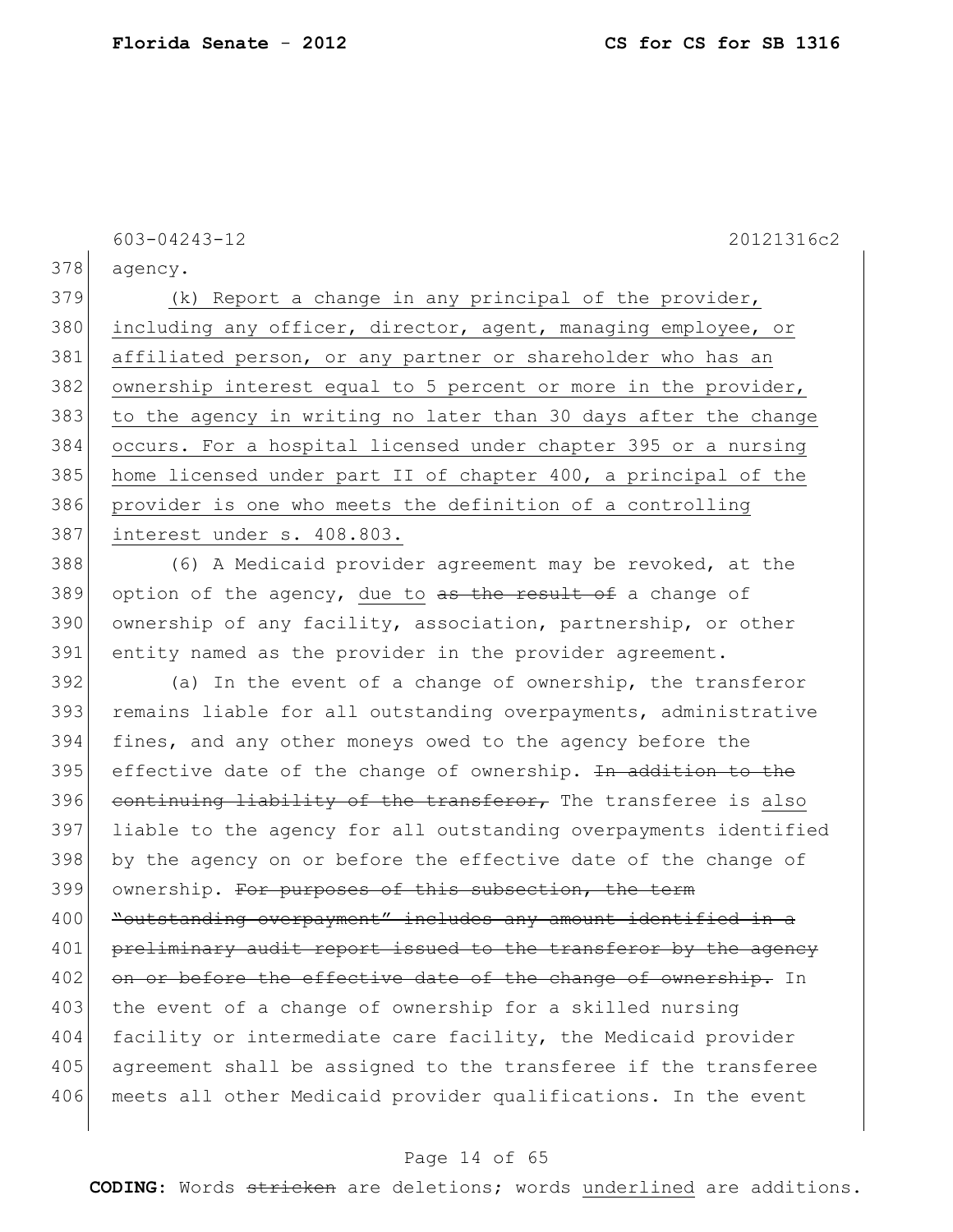603-04243-12 20121316c2 407 of a change of ownership involving a skilled nursing facility 408 licensed under part II of chapter 400, liability for all 409 outstanding overpayments, administrative fines, and any moneys 410 owed to the agency before the effective date of the change of 411 ownership shall be determined in accordance with s. 400.179. 412 (b) At least 60 days before the anticipated date of the 413 change of ownership, the transferor must shall notify the agency 414 of the intended change of ownership and the transferee must 415 **shall** submit to the agency a Medicaid provider enrollment 416 application. If a change of ownership occurs without compliance 417 with the notice requirements of this subsection, the transferor 418 and transferee are shall be jointly and severally liable for all 419 overpayments, administrative fines, and other moneys due to the 420 agency, regardless of whether the agency identified the 421 overpayments, administrative fines, or other moneys before or 422 after the effective date of the change of ownership. The agency 423 may not approve a transferee's Medicaid provider enrollment 424 application if the transferee or transferor has not paid or 425 agreed in writing to a payment plan for all outstanding 426 overpayments, administrative fines, and other moneys due to the 427 agency. This subsection does not preclude the agency from 428 seeking any other legal or equitable remedies available to the 429 agency for the recovery of moneys owed to the Medicaid program. 430 In the event of a change of ownership involving a skilled 431 | nursing facility licensed under part II of chapter 400, 432 liability for all outstanding overpayments, administrative 433 fines, and any moneys owed to the agency before the effective 434 date of the change of ownership shall be determined in 435 accordance with s. 400.179 if the Medicaid provider enrollment

#### Page 15 of 65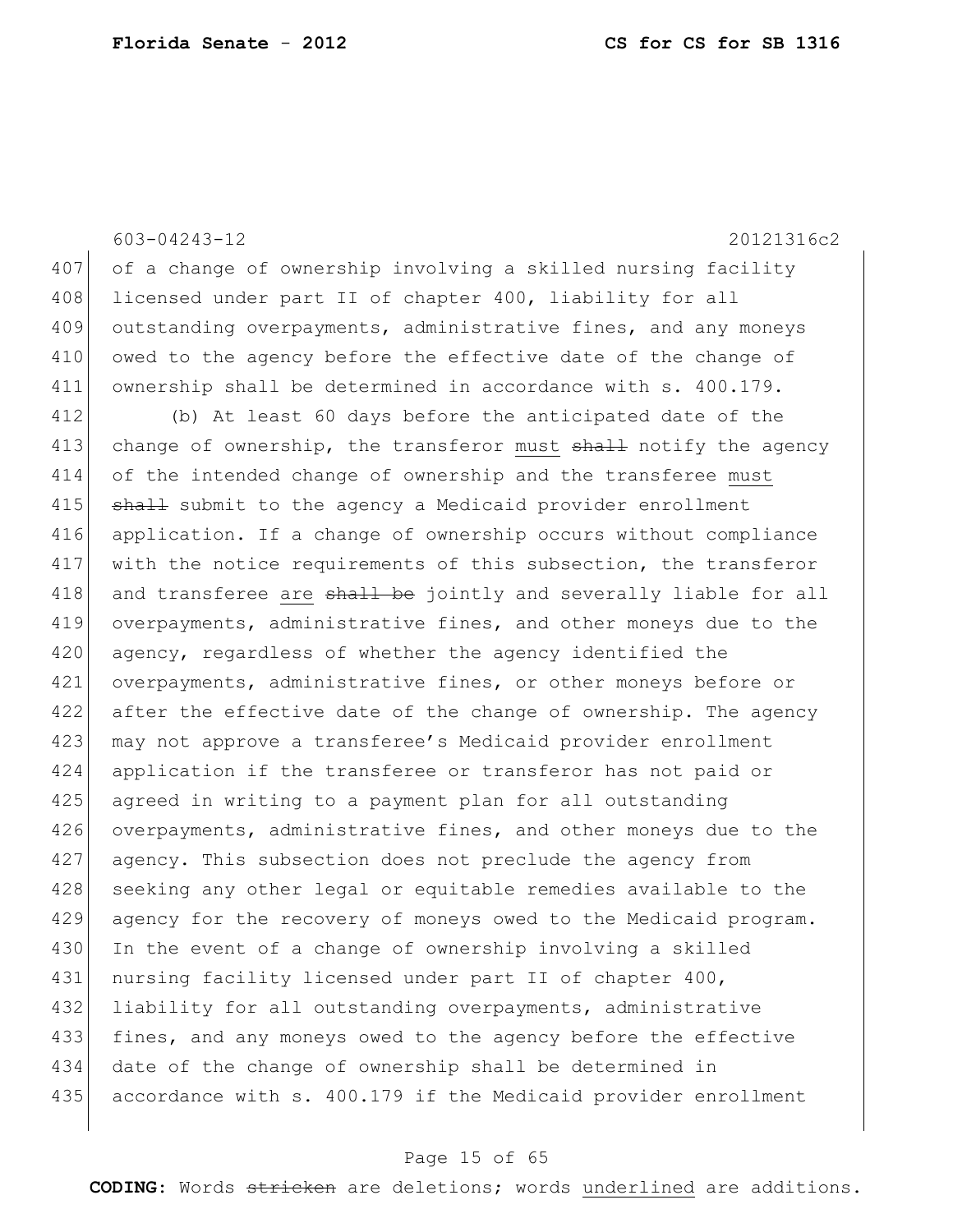$\overline{\phantom{a}}$ 

|     | 603-04243-12<br>20121316c2                                       |
|-----|------------------------------------------------------------------|
| 436 | application for change of ownership is submitted before the      |
| 437 | change of ownership.                                             |
| 438 | (c) As used in this subsection, the term:                        |
| 439 | 1. "Administrative fines" includes any amount identified in      |
| 440 | a notice of a monetary penalty or fine which has been issued by  |
| 441 | the agency or other regulatory or licensing agency that governs  |
| 442 | the provider.                                                    |
| 443 | 2. "Outstanding overpayment" includes any amount identified      |
| 444 | in a preliminary audit report issued to the transferor by the    |
| 445 | agency on or before the effective date of a change of ownership. |
| 446 | (7) The agency may require, As a condition of participating      |
| 447 | in the Medicaid program and before entering into the provider    |
| 448 | agreement, the agency may require that the provider to submit    |
| 449 | information, in an initial and any required renewal              |
| 450 | applications, concerning the professional, business, and         |
| 451 | personal background of the provider and permit an onsite         |
| 452 | inspection of the provider's service location by agency staff or |
| 453 | other personnel designated by the agency to perform this         |
| 454 | function. Before entering into a provider agreement, the agency  |
| 455 | may shall perform an a random onsite inspection, within 60 days  |
| 456 | after receipt of a fully complete new provider's application, of |
| 457 | the provider's service location prior to making its first        |
| 458 | payment to the provider for Medicaid services to determine the   |
| 459 | applicant's ability to provide the services in compliance with   |
| 460 | the Medicaid program and professional regulations that the       |
| 461 | applicant is proposing to provide for Medicaid reimbursement.    |
| 462 | The agency is not required to perform an onsite inspection of a  |
| 463 | provider or program that is licensed by the agency, that         |
| 464 | provides services under waiver programs for home and community-  |

# Page 16 of 65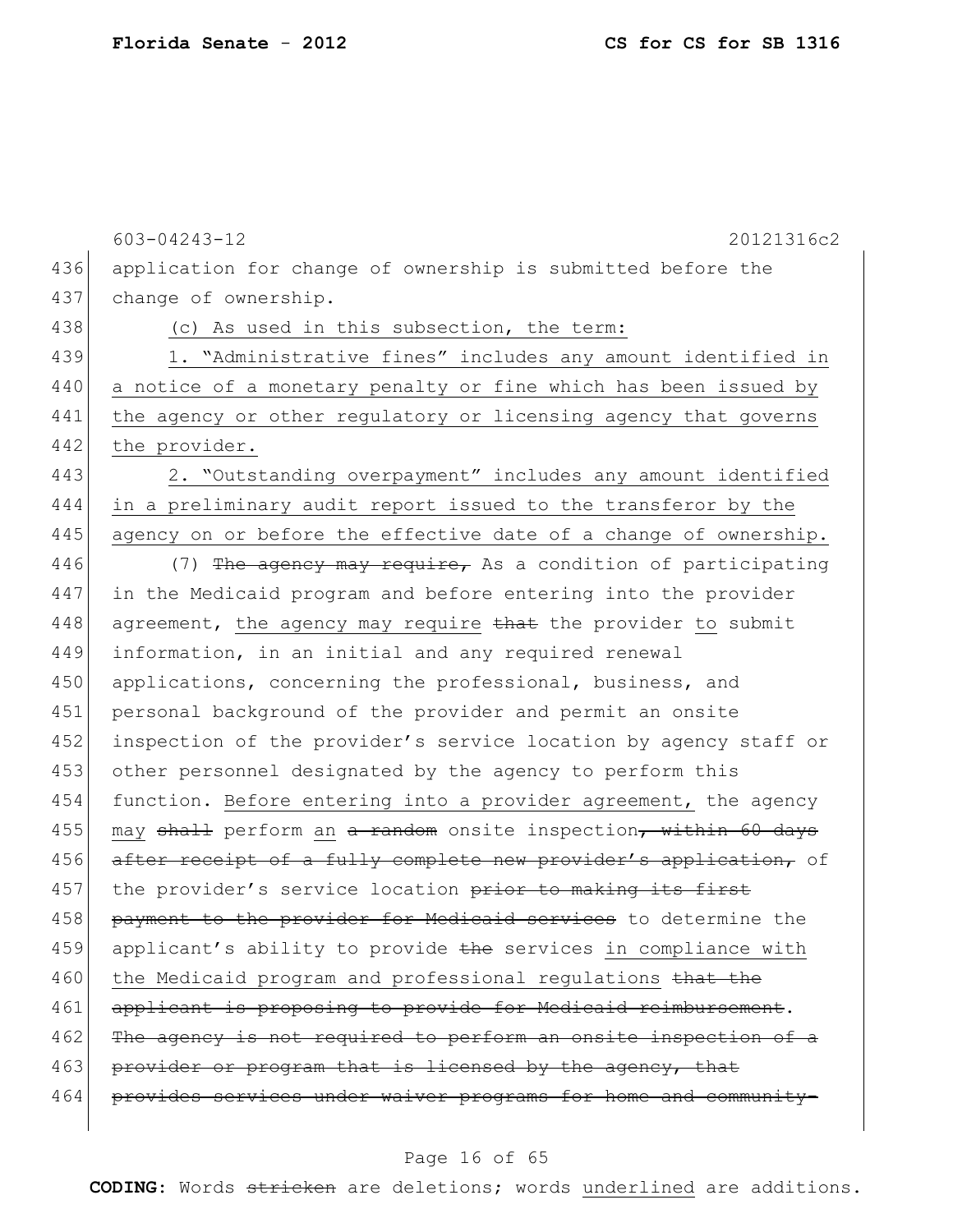603-04243-12 20121316c2

465 based services, or that is licensed as a medical foster home by 466 the Department of Children and Family Services. As a continuing 467 condition of participation in the Medicaid program, a provider 468 must shall immediately notify the agency of any current or 469 pending bankruptcy filing. Before entering into the provider 470 agreement, or as a condition of continuing participation in the 471 Medicaid program, the agency may also require that Medicaid 472 providers reimbursed on a fee-for-services basis or fee schedule 473 basis that which is not cost-based, post a surety bond not to 474 exceed \$50,000 or the total amount billed by the provider to the 475 program during the current or most recent calendar year, 476 whichever is greater. For new providers, the amount of the 477 surety bond shall be determined by the agency based on the 478 provider's estimate of its first year's billing. If the 479 provider's billing during the first year exceeds the bond 480 amount, the agency may require the provider to acquire an 481 additional bond equal to the actual billing level of the 482 provider. A provider's bond need shall not exceed \$50,000 if a 483 physician or group of physicians licensed under chapter 458, 484 chapter 459, or chapter 460 has a 50 percent or greater 485 | ownership interest in the provider or if the provider is an 486 assisted living facility licensed under chapter 429. The bonds 487 permitted by this section are in addition to the bonds 488 referenced in s.  $400.179(2)$  (d). If the provider is a 489 corporation, partnership, association, or other entity, the 490 agency may require the provider to submit information concerning 491 the background of that entity and of any principal of the 492 entity, including any partner or shareholder having an ownership 493 interest in the entity equal to 5 percent or greater, and any

#### Page 17 of 65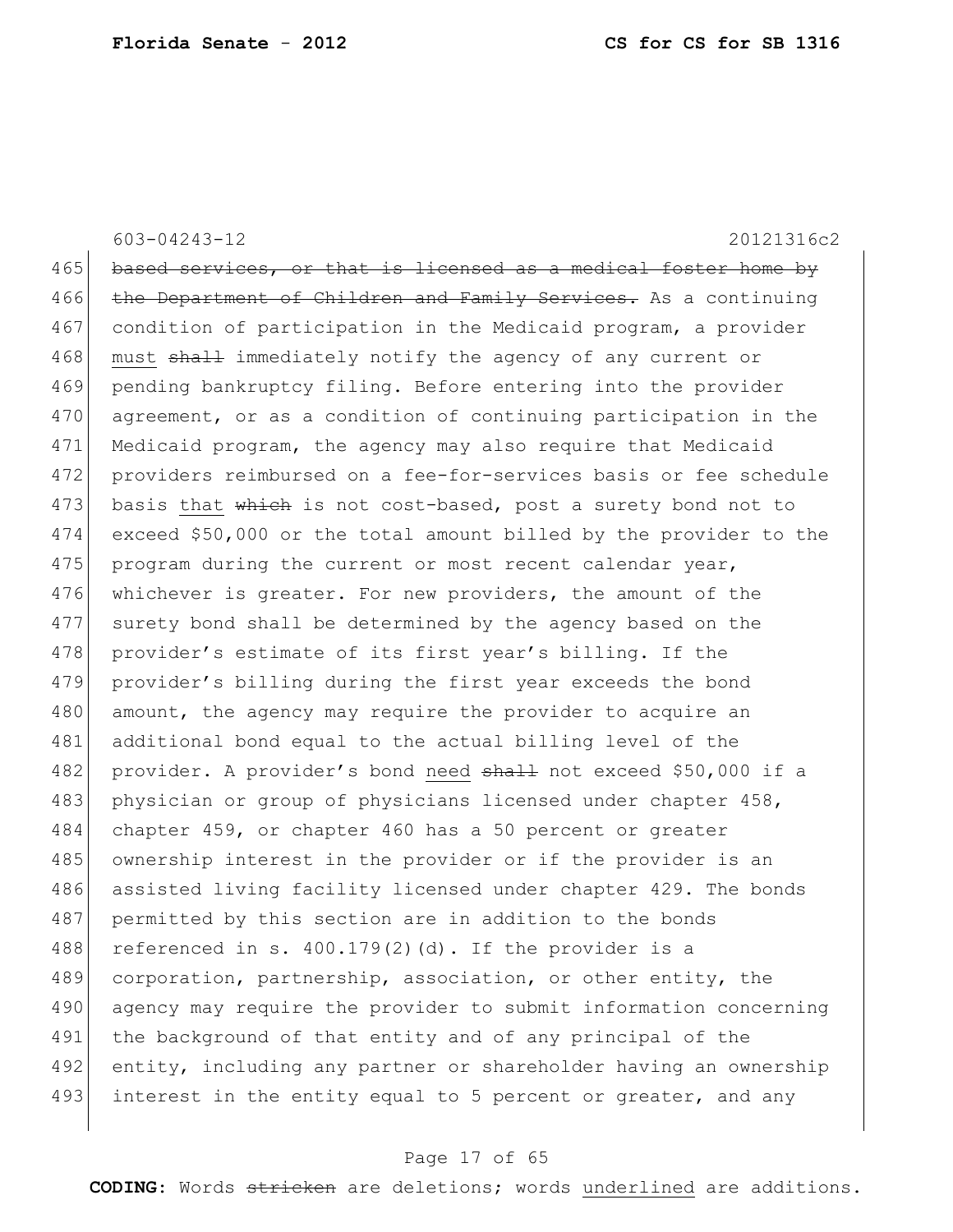603-04243-12 20121316c2 494 treating provider who participates in or intends to participate 495 in Medicaid through the entity. The information must include: 496 (a) Proof of holding a valid license or operating 497 certificate, as applicable, if required by the state or local 498 jurisdiction in which the provider is located or if required by 499 the Federal Government. 500 (b) Information concerning any prior violation, fine, 501 suspension, termination, or other administrative action taken 502 under the Medicaid laws, rules, or regulations of this state or 503 of any other state or the Federal Government; any prior 504 violation of the laws, rules, or regulations relating to the 505 Medicare program; any prior violation of the rules or 506 regulations of any other public or private insurer; and any 507 prior violation of the laws, rules, or regulations of any 508 regulatory body of this or any other state. 509 (c) Full and accurate disclosure of any financial or

510 ownership interest that the provider, or any principal, partner, 511 or major shareholder thereof, may hold in any other Medicaid 512 provider or health care related entity or any other entity that 513 is licensed by the state to provide health or residential care 514 and treatment to persons.

515 (d) If a group provider, identification of all members of 516 the group and attestation that all members of the group are 517 enrolled in or have applied to enroll in the Medicaid program.

518 (8)  $\left(4\right)$  Each provider, or each principal of the provider if 519 | the provider is a corporation, partnership, association, or 520 other entity, seeking to participate in the Medicaid program 521 must submit a complete set of his or her fingerprints to the 522 agency for the purpose of conducting a criminal history record

### Page 18 of 65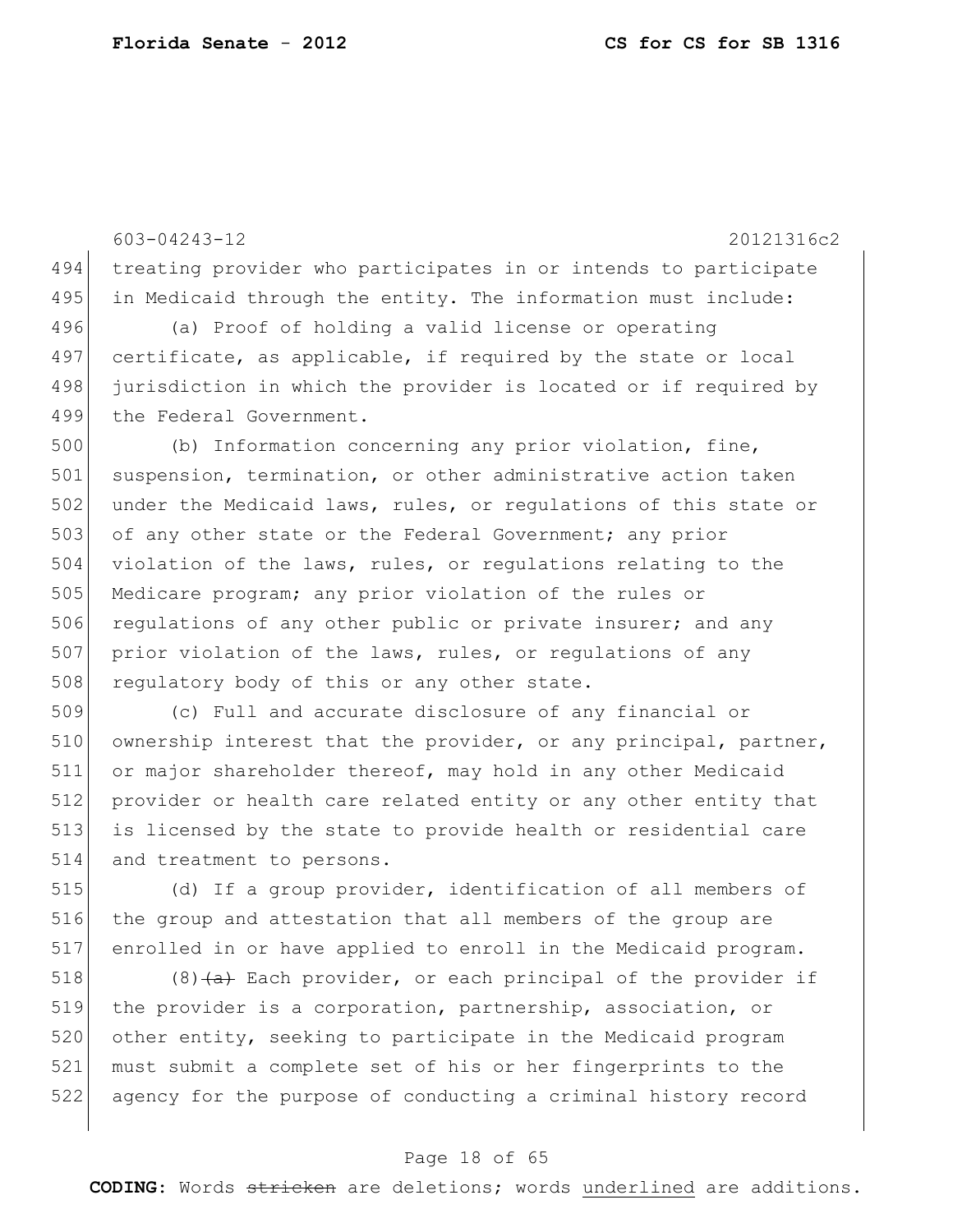603-04243-12 20121316c2 523 check. Principals of the provider include any officer, director, 524 billing agent, managing employee, or affiliated person, or any 525 partner or shareholder who has an ownership interest equal to 5 526 percent or more in the provider. However, for a hospital 527 licensed under chapter 395 or a nursing home licensed under 528 chapter 400, principals of the provider are those who meet the 529 definition of a controlling interest under s. 408.803. A 530 director of a not-for-profit corporation or organization is not 531 a principal for purposes of a background investigation as 532 required by this section if the director: serves solely in a 533 voluntary capacity for the corporation or organization, does not 534 regularly take part in the day-to-day operational decisions of 535 the corporation or organization, receives no remuneration from 536 the not-for-profit corporation or organization for his or her 537 service on the board of directors, has no financial interest in 538 the not-for-profit corporation or organization, and has no 539 family members with a financial interest in the not-for-profit 540 corporation or organization; and if the director submits an 541 affidavit, under penalty of perjury, to this effect to the 542 agency and the not-for-profit corporation or organization 543 submits an affidavit, under penalty of perjury, to this effect 544 to the agency as part of the corporation's or organization's 545 Medicaid provider agreement application.

546 (a) Notwithstanding the above, the agency may require a 547 background check for any person reasonably suspected by the 548 agency to have been convicted of a crime. This subsection does 549 not apply to:

550 1. A hospital licensed under chapter 395; 551  $\vert$  2. A nursing home licensed under chapter 400;

### Page 19 of 65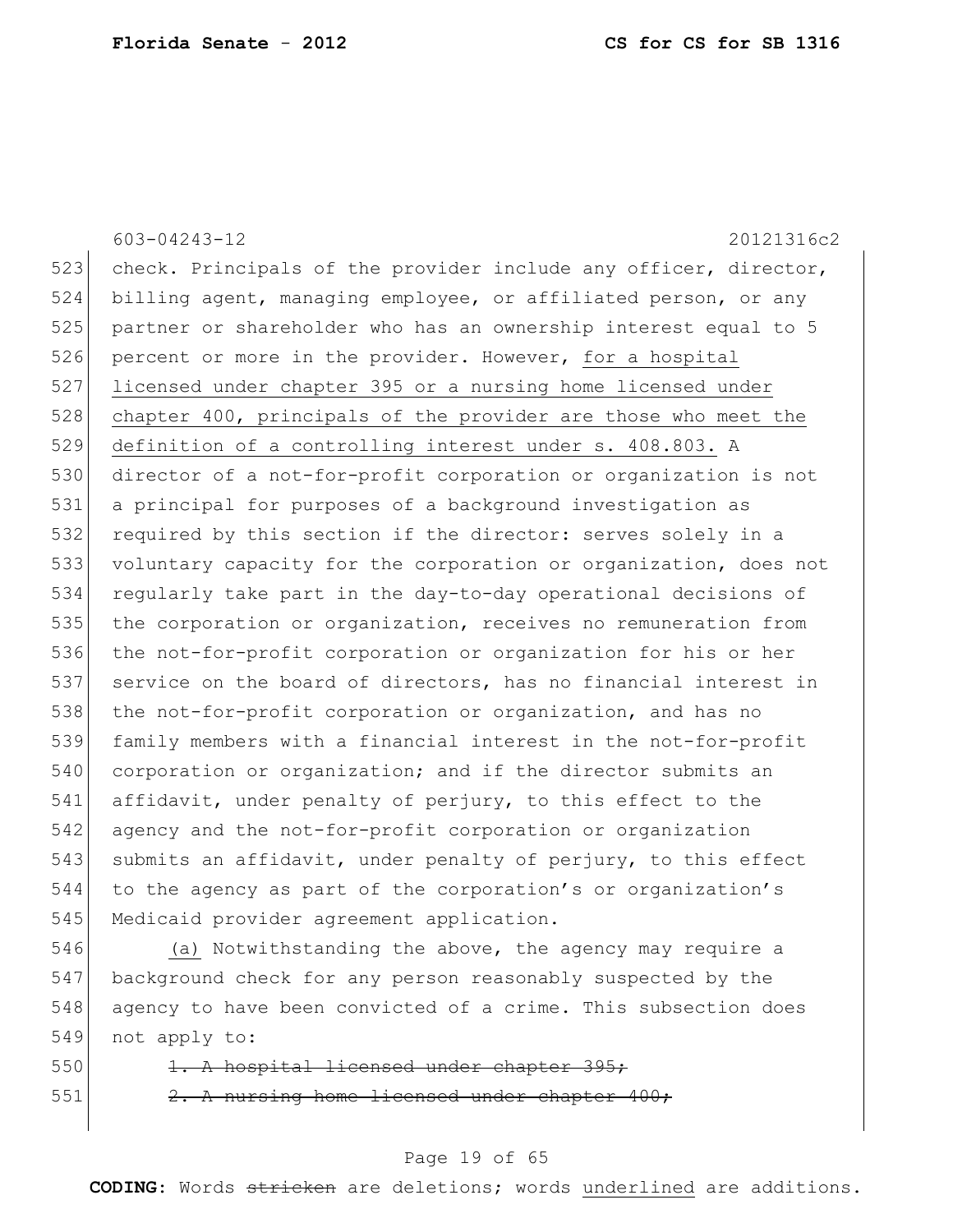```
603-04243-12 20121316c2
552 3. A hospice licensed under chapter 400;
553 4. An assisted living facility licensed under chapter 429;
554 1.5. A unit of local government, except that requirements
555 of this subsection apply to nongovernmental providers and 
556 entities contracting with the local government to provide 
557 Medicaid services. The actual cost of the state and national 
558 criminal history record checks must be borne by the 
559 nongovernmental provider or entity; or
560 2.6. Any business that derives more than 50 percent of its
561 revenue from the sale of goods to the final consumer, and the
562 business or its controlling parent is required to file a form
563 10-K or other similar statement with the Securities and Exchange 
564 Commission or has a net worth of $50 million or more.
565 (b) Background screening shall be conducted in accordance 
566 with chapter 435 and s. 408.809. The cost of the state and 
567 national criminal record check shall be borne by the provider.
568 (c) Proof of compliance with the requirements of level 2
569 screening under chapter 435 conducted within 12 months before
570 the date the Medicaid provider application is submitted to the
571 agency fulfills the requirements of this subsection.
572 Section 6. Present paragraphs (e) and (f) of subsection (1) 
573 of section 409.913, Florida Statutes, are redesignated as
574 paragraphs (f) and (g), respectively, a new paragraph (e) is
575 added to that subsection, and subsections (2), (9), (13), (15),
576 (16), (21), (22), (25), (28), (29), (30), and (31) of that 
577 section are amended, to read:
578 409.913 Oversight of the integrity of the Medicaid
579 program.—The agency shall operate a program to oversee the
```
580 activities of Florida Medicaid recipients, and providers and

### Page 20 of 65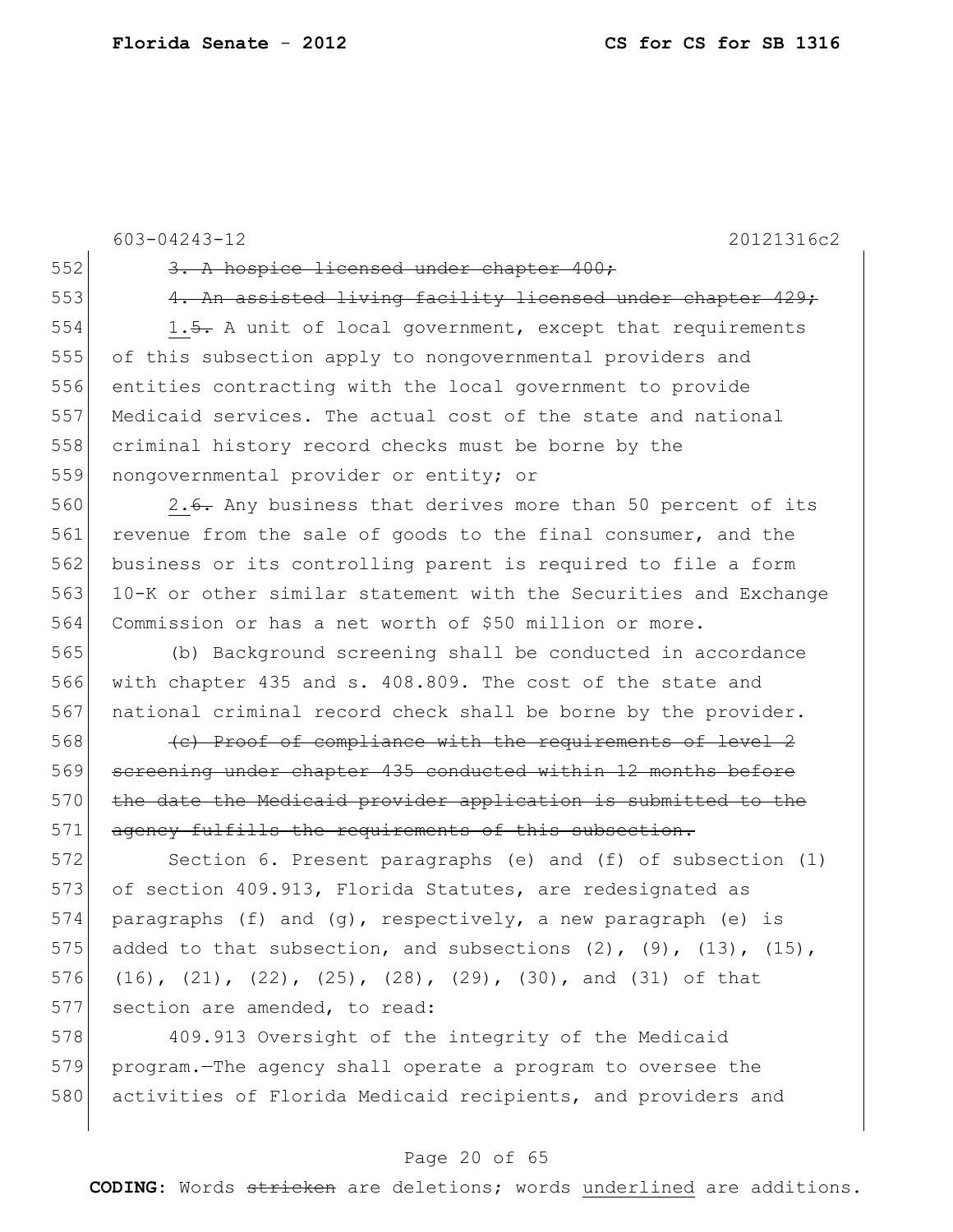603-04243-12 20121316c2 581 their representatives, to ensure that fraudulent and abusive 582 behavior and neglect of recipients occur to the minimum extent 583 possible, and to recover overpayments and impose sanctions as 584 appropriate. Beginning January 1, 2003, and each year 585 thereafter, the agency and the Medicaid Fraud Control Unit of 586 the Department of Legal Affairs shall submit a joint report to 587 the Legislature documenting the effectiveness of the state's 588 efforts to control Medicaid fraud and abuse and to recover 589 Medicaid overpayments during the previous fiscal year. The 590 report must describe the number of cases opened and investigated 591 each year; the sources of the cases opened; the disposition of 592 the cases closed each year; the amount of overpayments alleged 593 in preliminary and final audit letters; the number and amount of 594 fines or penalties imposed; any reductions in overpayment 595 amounts negotiated in settlement agreements or by other means; 596 the amount of final agency determinations of overpayments; the 597 amount deducted from federal claiming as a result of 598 overpayments; the amount of overpayments recovered each year; 599 the amount of cost of investigation recovered each year; the 600 average length of time to collect from the time the case was 601 opened until the overpayment is paid in full; the amount 602 determined as uncollectible and the portion of the uncollectible 603 amount subsequently reclaimed from the Federal Government; the 604 number of providers, by type, that are terminated from 605 participation in the Medicaid program as a result of fraud and 606 abuse; and all costs associated with discovering and prosecuting 607 cases of Medicaid overpayments and making recoveries in such 608 cases. The report must also document actions taken to prevent 609 overpayments and the number of providers prevented from

### Page 21 of 65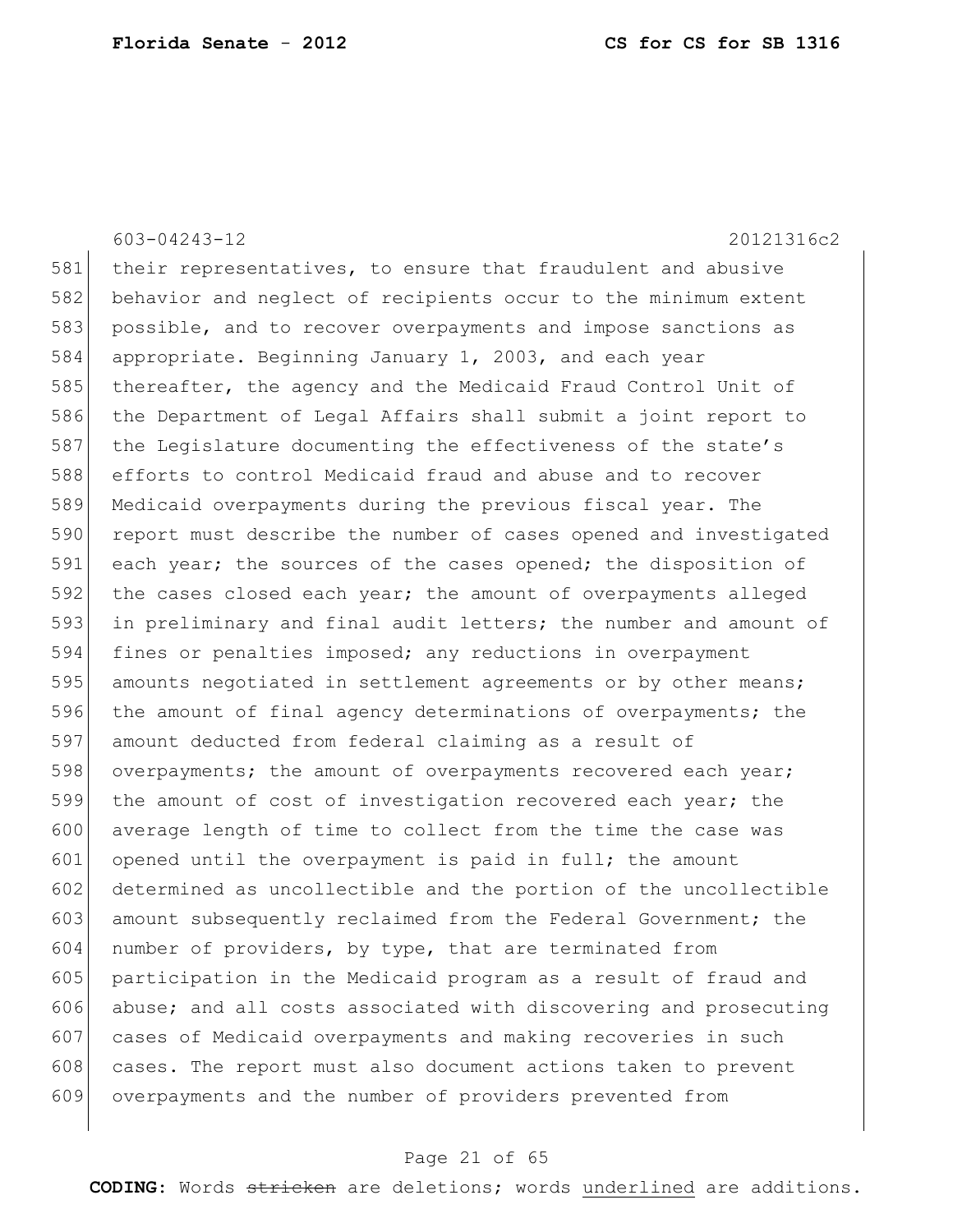603-04243-12 20121316c2 enrolling in or reenrolling in the Medicaid program as a result of documented Medicaid fraud and abuse and must include policy recommendations necessary to prevent or recover overpayments and changes necessary to prevent and detect Medicaid fraud. All policy recommendations in the report must include a detailed fiscal analysis, including, but not limited to, implementation costs, estimated savings to the Medicaid program, and the return on investment. The agency must submit the policy recommendations and fiscal analyses in the report to the appropriate estimating conference, pursuant to s. 216.137, by February 15 of each year. 620 The agency and the Medicaid Fraud Control Unit of the Department of Legal Affairs each must include detailed unit-specific performance standards, benchmarks, and metrics in the report, 623 including projected cost savings to the state Medicaid program during the following fiscal year.

625 (1) For the purposes of this section, the term:

 (e) "Medicaid provider" or "provider" has the same meaning as provided in s. 409.901 and, for purposes of oversight of the 628 integrity of the Medicaid program, also includes a participant in a Medicaid managed care provider network.

 (2) The agency shall conduct, or cause to be conducted by 631 contract or otherwise, reviews, investigations, analyses, 632 audits, or any combination thereof, to determine possible fraud, abuse, overpayment, or recipient neglect in the Medicaid program 634 and shall report the findings of any overpayments in audit 635 reports as appropriate. At least 5 percent of all audits must shall be conducted on a random basis. As part of its ongoing fraud detection activities, the agency shall identify and 638 monitor, by contract or otherwise, patterns of overutilization

### Page 22 of 65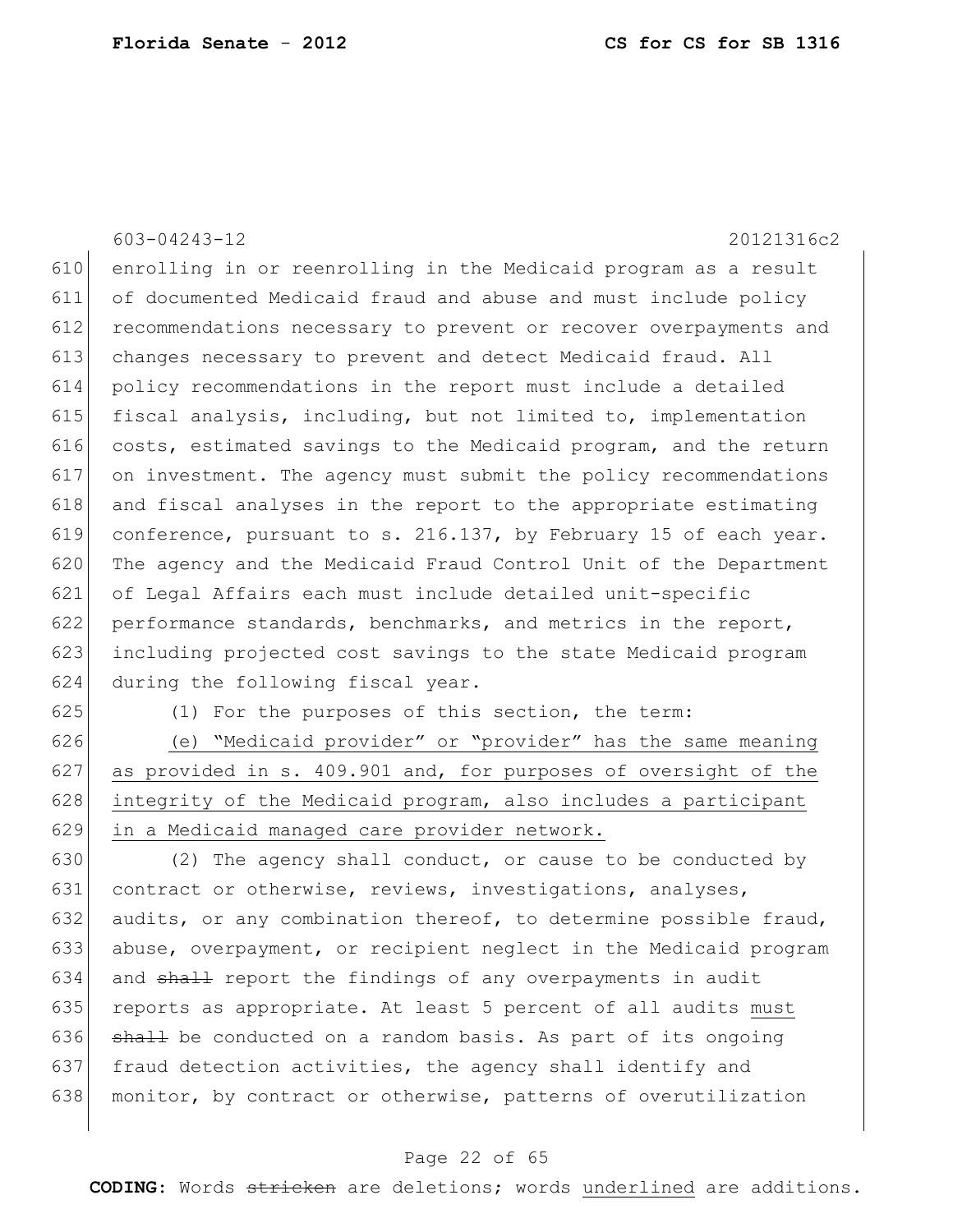603-04243-12 20121316c2 639 of Medicaid services based on state averages. The agency shall 640 track Medicaid provider prescription and billing patterns and 641 evaluate them against Medicaid medical necessity criteria and 642 coverage and limitation guidelines adopted by rule. Medical 643 necessity determination requires that service be consistent with 644 symptoms or confirmed diagnosis of illness or injury under 645  $t$  treatment and not in excess of the patient's needs. The agency 646 shall conduct reviews of provider exceptions to peer group norms 647 and shall, using statistical methodologies, provider profiling, 648 and analysis of billing patterns, detect and investigate 649 abnormal or unusual increases in billing or payment of claims 650 for Medicaid services and medically unnecessary provision of 651 services. The agency may review and analyze information from 652 sources other than enrolled Medicaid providers in conducting its 653 activities under this subsection.

654 (9) A Medicaid provider shall retain medical, professional, 655 financial, and business records pertaining to services and goods 656 furnished to a Medicaid recipient and billed to Medicaid for 6  $\alpha$ 657 period of 5 years after the date of furnishing such services or 658 goods. The agency may investigate, review, or analyze such 659 records, which must be made available during normal business 660 hours. However, 24-hour notice must be provided if patient 661 treatment would be disrupted. The provider is responsible for 662 furnishing to the agency, and keeping the agency informed of the 663 location of, the provider's Medicaid-related records. The 664 authority of the agency to obtain Medicaid-related records from 665 a provider is neither curtailed nor limited during a period of 666 litigation between the agency and the provider.

667 (13) The agency shall  $\frac{1}{2}$  immediately terminate participation

### Page 23 of 65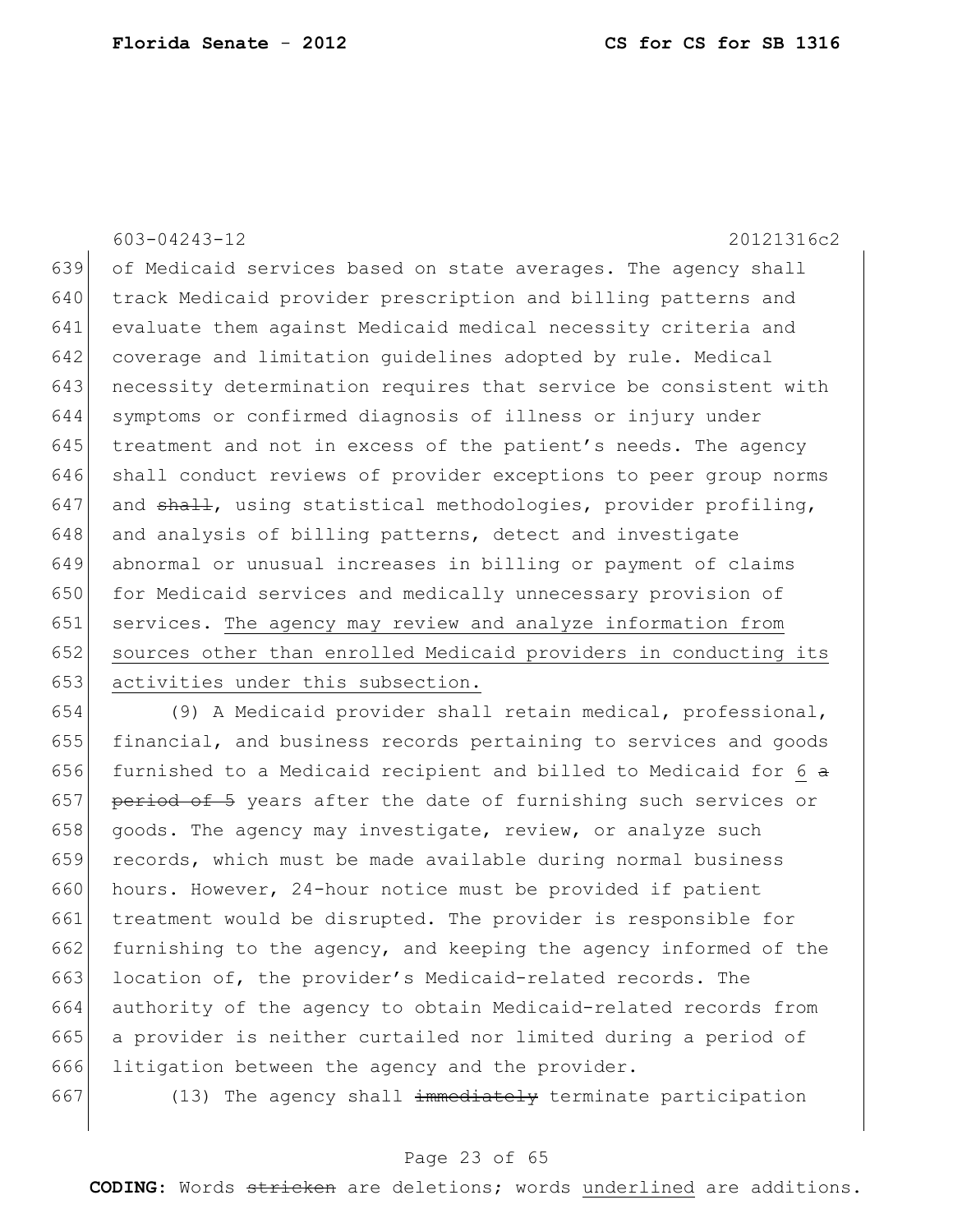|     | 603-04243-12<br>20121316c2                                                            |
|-----|---------------------------------------------------------------------------------------|
| 668 | of a Medicaid provider in the Medicaid program and may seek                           |
| 669 | civil remedies or impose other administrative sanctions against                       |
| 670 | a Medicaid provider, if the provider or any principal, officer,                       |
| 671 | director, agent, managing employee, or affiliated person of the                       |
| 672 | provider, or any partner or shareholder having an ownership                           |
| 673 | interest in the provider equal to 5 percent or greater, has been                      |
| 674 | convicted of a criminal offense under federal law or the law of                       |
| 675 | any state relating to the practice of the provider's profession,                      |
| 676 | or a criminal offense listed under s. 409.907(10), s.                                 |
| 677 | 408.809(4), or s. 435.04(2) has been:                                                 |
| 678 | (a) Convicted of a criminal offense related to the delivery                           |
| 679 | of any health care goods or services, including the performance                       |
| 680 | of management or administrative functions relating to the                             |
| 681 | delivery of health care goods or services;                                            |
| 682 | (b) Convicted of a criminal offense under federal law or                              |
| 683 |                                                                                       |
|     | the law of any state relating to the practice of the provider's                       |
| 684 | profession; or                                                                        |
| 685 | (c) Found by a court of competent jurisdiction to have                                |
| 686 | neglected or physically abused a patient in connection with the                       |
| 687 | delivery of health care goods or services. If the agency                              |
| 688 | determines that the a provider did not participate or acquiesce                       |
| 689 | in the <del>an</del> offense <del>specified in paragraph (a), paragraph (b), or</del> |
| 690 | paragraph (e), termination will not be imposed. If the agency                         |
| 691 | effects a termination under this subsection, the agency shall                         |
| 692 | take final agency action issue an immediate final order pursuant                      |
| 693 | to $s. 120.569(2)$ (n).                                                               |
| 694 | (15) The agency shall seek a remedy provided by law,                                  |
| 695 | including, but not limited to, any remedy provided in                                 |

696 subsections (13) and (16) and s. 812.035, if:

### Page 24 of 65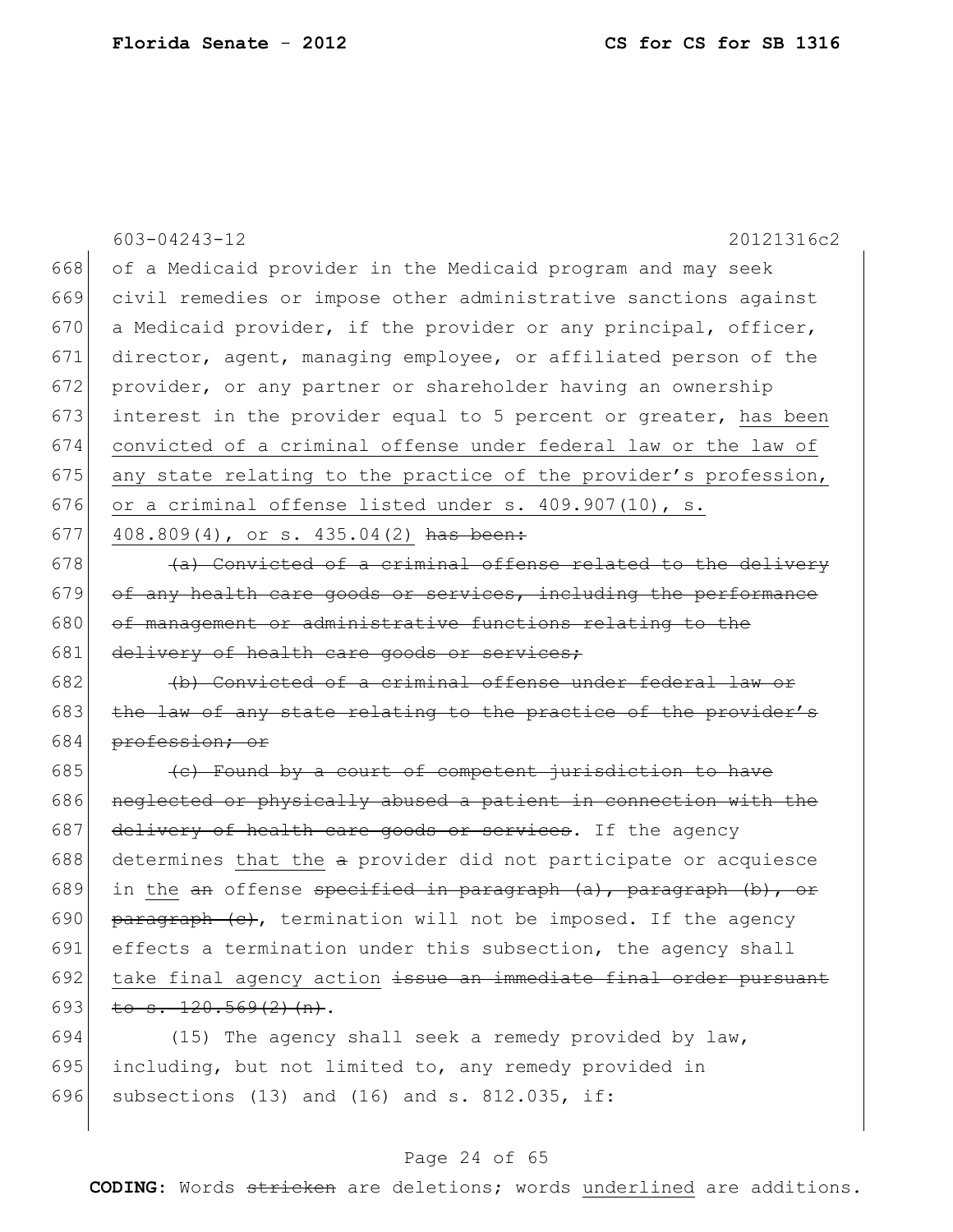603-04243-12 20121316c2

697 (a) The provider's license has not been renewed, or has 698 been revoked, suspended, or terminated, for cause, by the 699 licensing agency of any state;

700 (b) The provider has failed to make available or has 701 refused access to Medicaid-related records to an auditor, 702 investigator, or other authorized employee or agent of the 703 agency, the Attorney General, a state attorney, or the Federal 704 Government;

 (c) The provider has not furnished or has failed to make available such Medicaid-related records as the agency has found necessary to determine whether Medicaid payments are or were due 708 and the amounts thereof;

709 (d) The provider has failed to maintain medical records 710 made at the time of service, or prior to service if prior 711 authorization is required, demonstrating the necessity and 712 appropriateness of the goods or services rendered;

 (e) The provider is not in compliance with provisions of Medicaid provider publications that have been adopted by reference as rules in the Florida Administrative Code; with provisions of state or federal laws, rules, or regulations; with provisions of the provider agreement between the agency and the 718 provider; or with certifications found on claim forms or on transmittal forms for electronically submitted claims that are 720 submitted by the provider or authorized representative, as such 721 provisions apply to the Medicaid program;

722 (f) The provider or person who ordered, authorized, or 723 prescribed the care, services, or supplies has furnished,  $\theta$ 724 ordered, or authorized the furnishing of goods or services to a 725 recipient which are inappropriate, unnecessary, excessive, or

### Page 25 of 65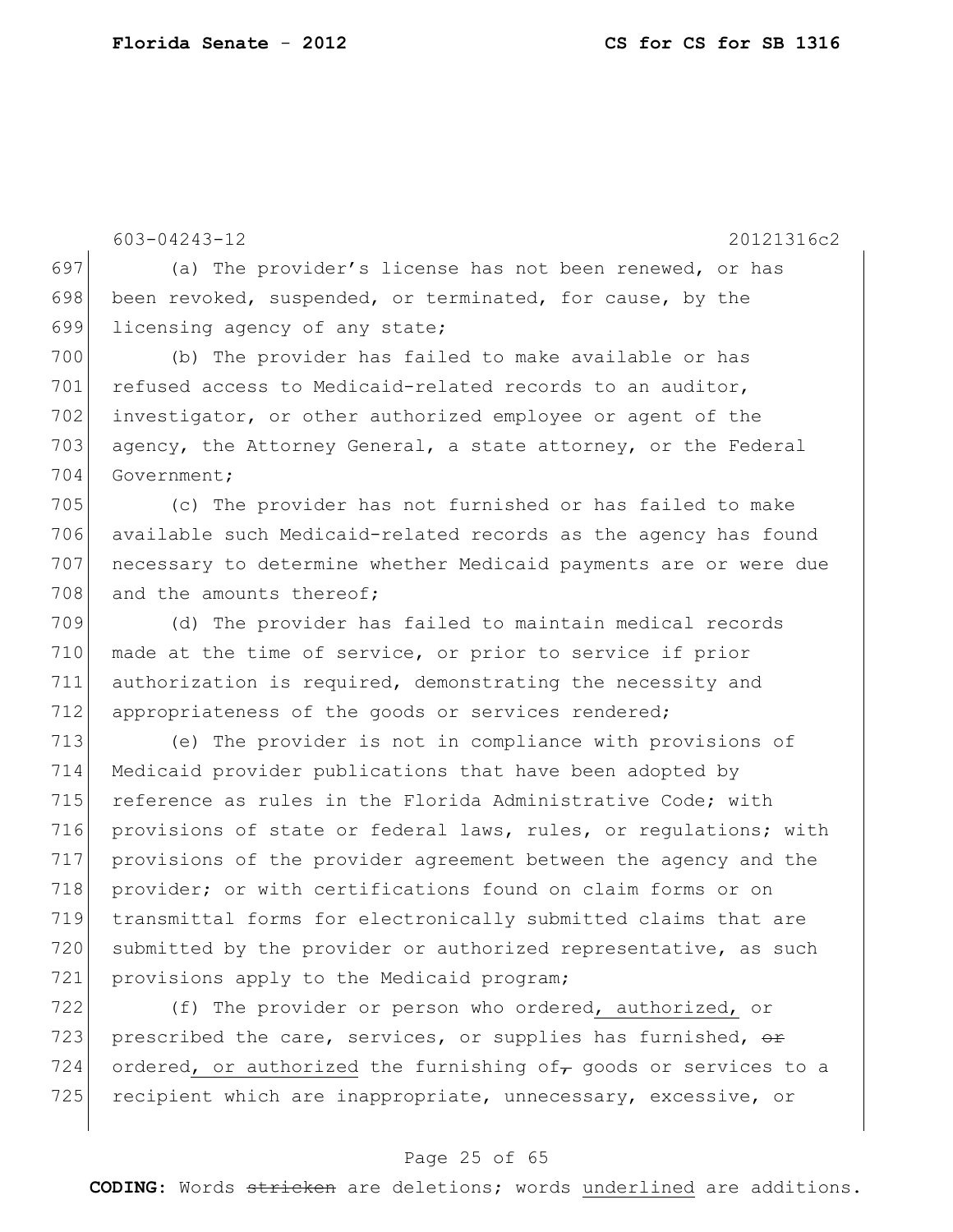603-04243-12 20121316c2 726 harmful to the recipient or are of inferior quality; 727 (g) The provider has demonstrated a pattern of failure to 728 provide goods or services that are medically necessary; 729 (h) The provider or an authorized representative of the 730 provider, or a person who ordered, authorized, or prescribed the 731 goods or services, has submitted or caused to be submitted false 732 or a pattern of erroneous Medicaid claims; 733 (i) The provider or an authorized representative of the 734 provider, or a person who has ordered, authorized, or prescribed 735 the goods or services, has submitted or caused to be submitted a 736 Medicaid provider enrollment application, a request for prior 737 authorization for Medicaid services, a drug exception request, 738 or a Medicaid cost report that contains materially false or 739 incorrect information; 740 (j) The provider or an authorized representative of the 741 provider has collected from or billed a recipient or a 742 recipient's responsible party improperly for amounts that should 743 not have been so collected or billed by reason of the provider's 744 billing the Medicaid program for the same service; 745 (k) The provider or an authorized representative of the 746 provider has included in a cost report costs that are not 747 allowable under a Florida Title XIX reimbursement plan $<sub>7</sub>$  after</sub> 748 the provider or authorized representative had been advised in an 749 audit exit conference or audit report that the costs were not 750 allowable; 751 (l) The provider is charged by information or indictment

752 with fraudulent billing practices or any offense referenced in 753 subsection (13). The sanction applied for this reason is limited 754 to suspension of the provider's participation in the Medicaid

### Page 26 of 65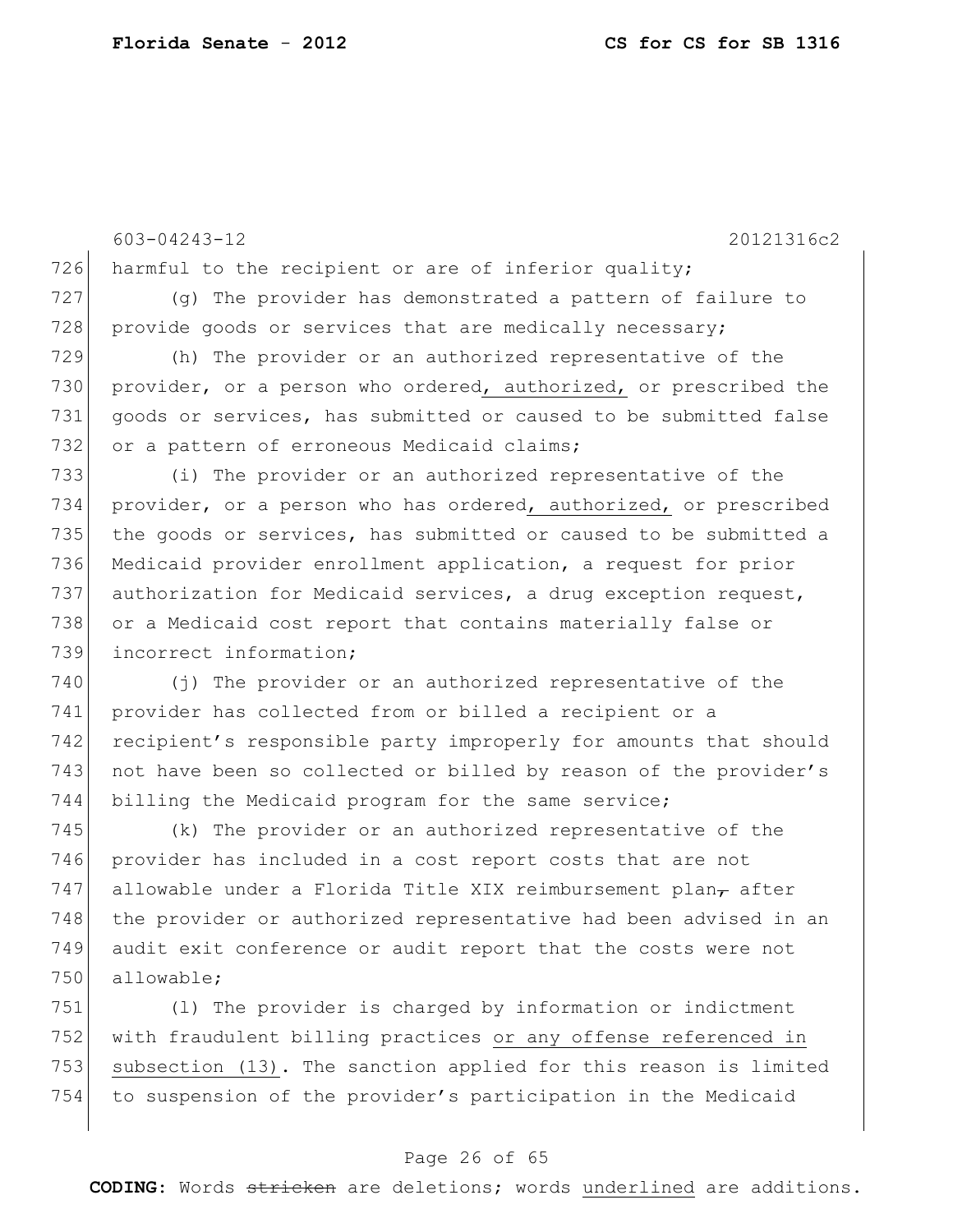603-04243-12 20121316c2 755 program for the duration of the indictment unless the provider 756 is found quilty pursuant to the information or indictment; 757 (m) The provider or a person who has ordered, authorized, 758 or prescribed the goods or services is found liable for 759 negligent practice resulting in death or injury to the 760 provider's patient; 761 (n) The provider fails to demonstrate that it had available 762 during a specific audit or review period sufficient quantities 763 of goods, or sufficient time in the case of services, to support 764 the provider's billings to the Medicaid program; 765 (o) The provider has failed to comply with the notice and 766 reporting requirements of s. 409.907; 767 (p) The agency has received reliable information of patient 768 abuse or neglect or of any act prohibited by s. 409.920; or 769 (q) The provider has failed to comply with an agreed-upon 770 repayment schedule. 771 772 A provider is subject to sanctions for violations of this 773 subsection as the result of actions or inactions of the 774 provider, or actions or inactions of any principal, officer, 775 director, agent, managing employee, or affiliated person of the 776 provider, or any partner or shareholder having an ownership  $777$  interest in the provider equal to 5 percent or greater, in which 778 the provider participated or acquiesced. 779 (16) The agency shall impose any of the following sanctions 780 or disincentives on a provider or a person for any of the acts 781 described in subsection (15): 782 (a) Suspension for a specific period of time of not more

#### Page 27 of 65

783 than 1 year. Suspension precludes shall preclude participation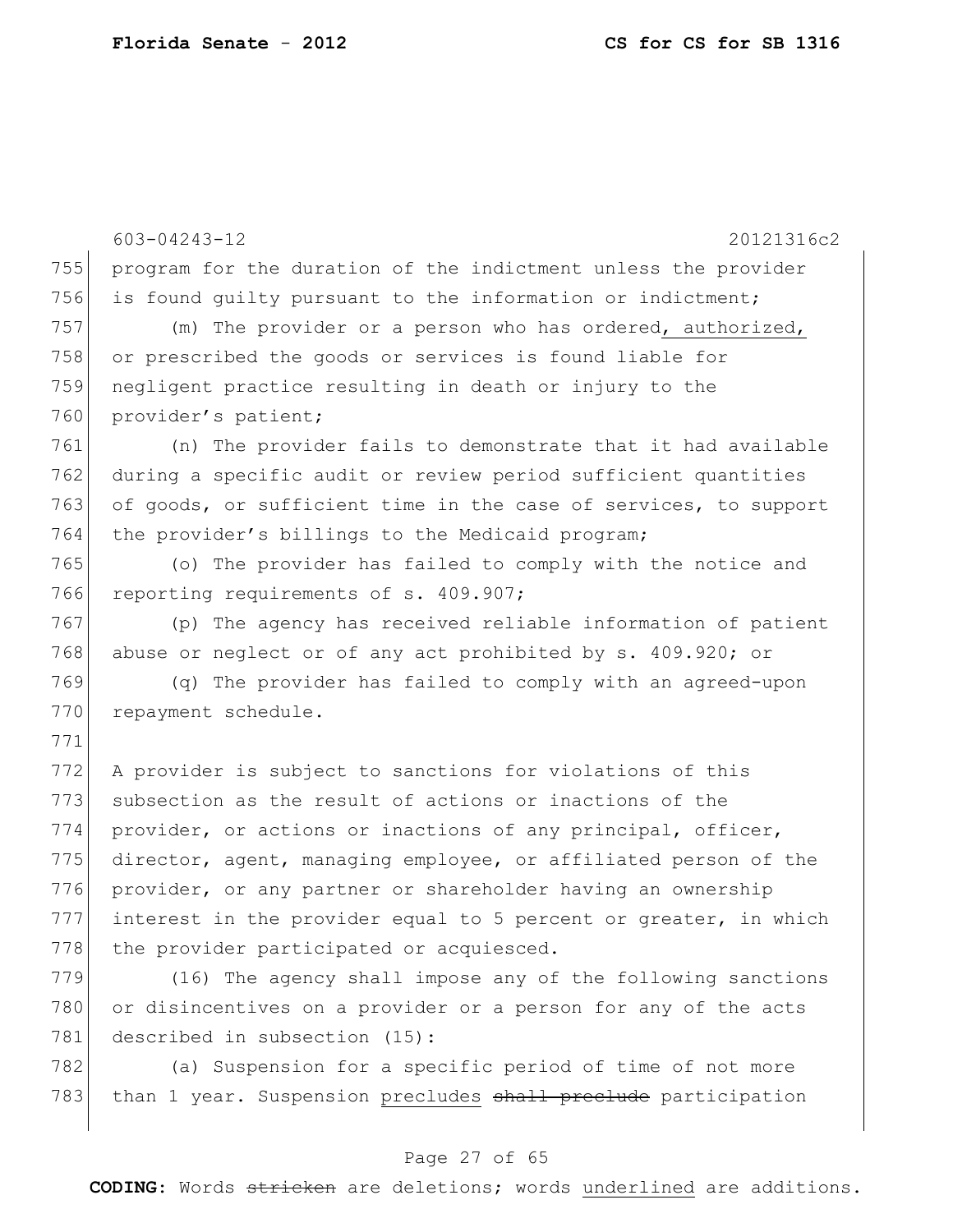603-04243-12 20121316c2 784 in the Medicaid program, which includes any action that results 785 in a claim for payment to the Medicaid program as a result of 786 furnishing, supervising a person who is furnishing, or causing a 787 person to furnish goods or services. 788 (b) Termination for a specific period of time of from more 789 than 1 year to 20 years. Termination precludes shall preclude 790 participation in the Medicaid program, which includes any action 791 that results in a claim for payment to the Medicaid program as a 792 result of furnishing, supervising a person who is furnishing, or 793 causing a person to furnish goods or services. 794 (c) Imposition of a fine of up to \$5,000 for each 795 violation. Each day that an ongoing violation continues, such as 796 refusing to furnish Medicaid-related records or refusing access 797 to records, is considered, for the purposes of this section, to 798 be a separate violation. Each instance of improper billing of a 799 Medicaid recipient; each instance of including an unallowable 800 cost on a hospital or nursing home Medicaid cost report after 801 the provider or authorized representative has been advised in an 802 audit exit conference or previous audit report of the cost

803 unallowability; each instance of furnishing a Medicaid recipient 804 goods or professional services that are inappropriate or of 805 inferior quality as determined by competent peer judgment; each 806 instance of knowingly submitting a materially false or erroneous 807 Medicaid provider enrollment application, request for prior 808 authorization for Medicaid services, drug exception request, or 809 cost report; each instance of inappropriate prescribing of drugs 810 for a Medicaid recipient as determined by competent peer 811 judgment; and each false or erroneous Medicaid claim leading to 812 an overpayment to a provider is considered, for the purposes of

#### Page 28 of 65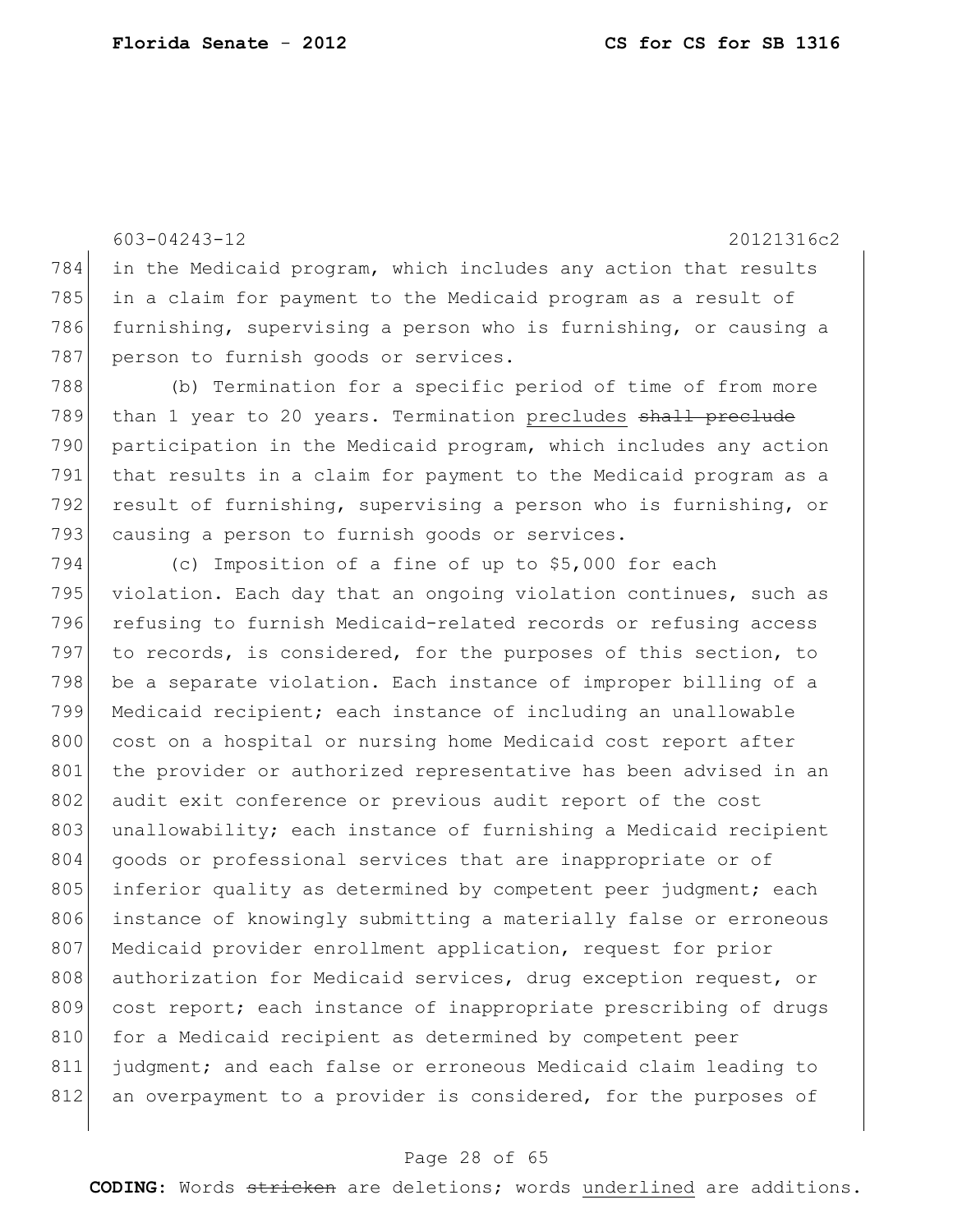|     | $603 - 04243 - 12$<br>20121316c2                                 |
|-----|------------------------------------------------------------------|
| 813 | this section, to be a separate violation.                        |
| 814 | (d) Immediate suspension, if the agency has received             |
| 815 | information of patient abuse or neglect or of any act prohibited |
| 816 | by s. 409.920. Upon suspension, the agency must issue an         |
| 817 | immediate final order under s. 120.569(2)(n).                    |
| 818 | (e) A fine, not to exceed \$10,000, for a violation of           |
| 819 | paragraph (15)(i).                                               |
| 820 | (f) Imposition of liens against provider assets, including,      |
| 821 | but not limited to, financial assets and real property, not to   |
| 822 | exceed the amount of fines or recoveries sought, upon entry of   |
| 823 | an order determining that such moneys are due or recoverable.    |
| 824 | (g) Prepayment reviews of claims for a specified period of       |
| 825 | time.                                                            |
| 826 | (h) Comprehensive followup reviews of providers every 6          |
| 827 | months to ensure that they are billing Medicaid correctly.       |
| 828 | (i) Corrective-action plans that would remain in effect for      |
| 829 | providers for up to 3 years and that are would be monitored by   |
| 830 | the agency every 6 months while in effect.                       |
| 831 | (j) Other remedies as permitted by law to effect the             |
| 832 | recovery of a fine or overpayment.                               |
| 833 |                                                                  |
| 834 | If a provider voluntarily relinquishes its Medicaid provider     |
| 835 | number or an associated license, or allows the associated        |
| 836 | licensure to expire after receiving written notice that the      |
| 837 | agency is conducting, or has conducted, an audit, survey,        |
| 838 | inspection, or investigation and that the sanction of suspension |
| 839 | or termination will be imposed for noncompliance discovered as a |
| 840 | result of the audit, survey, inspection, or investigation, the   |
| 841 | agency shall impose the sanction of termination for cause        |
|     |                                                                  |

# Page 29 of 65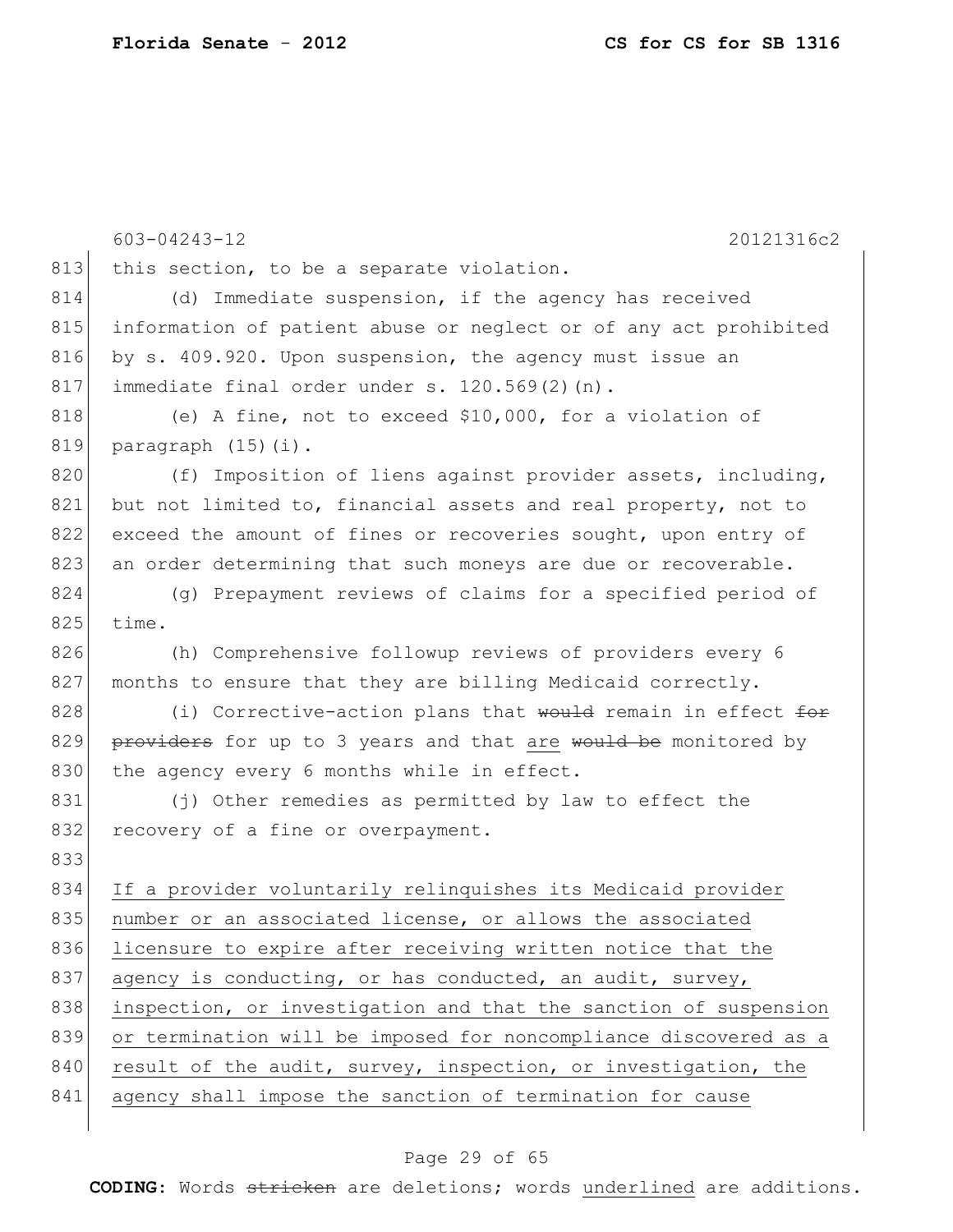603-04243-12 20121316c2 842 against the provider. The Secretary of Health Care 843 Administration may make a determination that imposition of a 844 sanction or disincentive is not in the best interest of the 845 Medicaid program, in which case a sanction or disincentive may 846 shall not be imposed. 847 (21) When making a determination that an overpayment has 848 occurred, the agency shall prepare and issue an audit report to 849 the provider showing the calculation of overpayments. The 850 agency's determination shall be based solely upon information 851 available to it before issuance of the audit report and, in the 852 case of documentation obtained to substantiate claims for 853 Medicaid reimbursement, based solely upon contemporaneous 854 records. 855 (22) The audit report, supported by agency work papers, 856 showing an overpayment to a provider constitutes evidence of the 857 overpayment. A provider may not present or elicit testimony, 858 either on direct examination or cross-examination in any court

859 or administrative proceeding, regarding the purchase or 860 acquisition by any means of drugs, goods, or supplies; sales or 861 divestment by any means of drugs, goods, or supplies; or 862 inventory of drugs, goods, or supplies, unless such acquisition, 863 sales, divestment, or inventory is documented by written 864 invoices, written inventory records, or other competent written 865 documentary evidence maintained in the normal course of the 866 provider's business. A provider may not present records to 867 contest an overpayment or sanction unless such records are 868 contemporaneous and, if requested during the audit process, were 869 furnished to the agency or its agent upon request or were 870 furnished within 30 days after the provider received the final

#### Page 30 of 65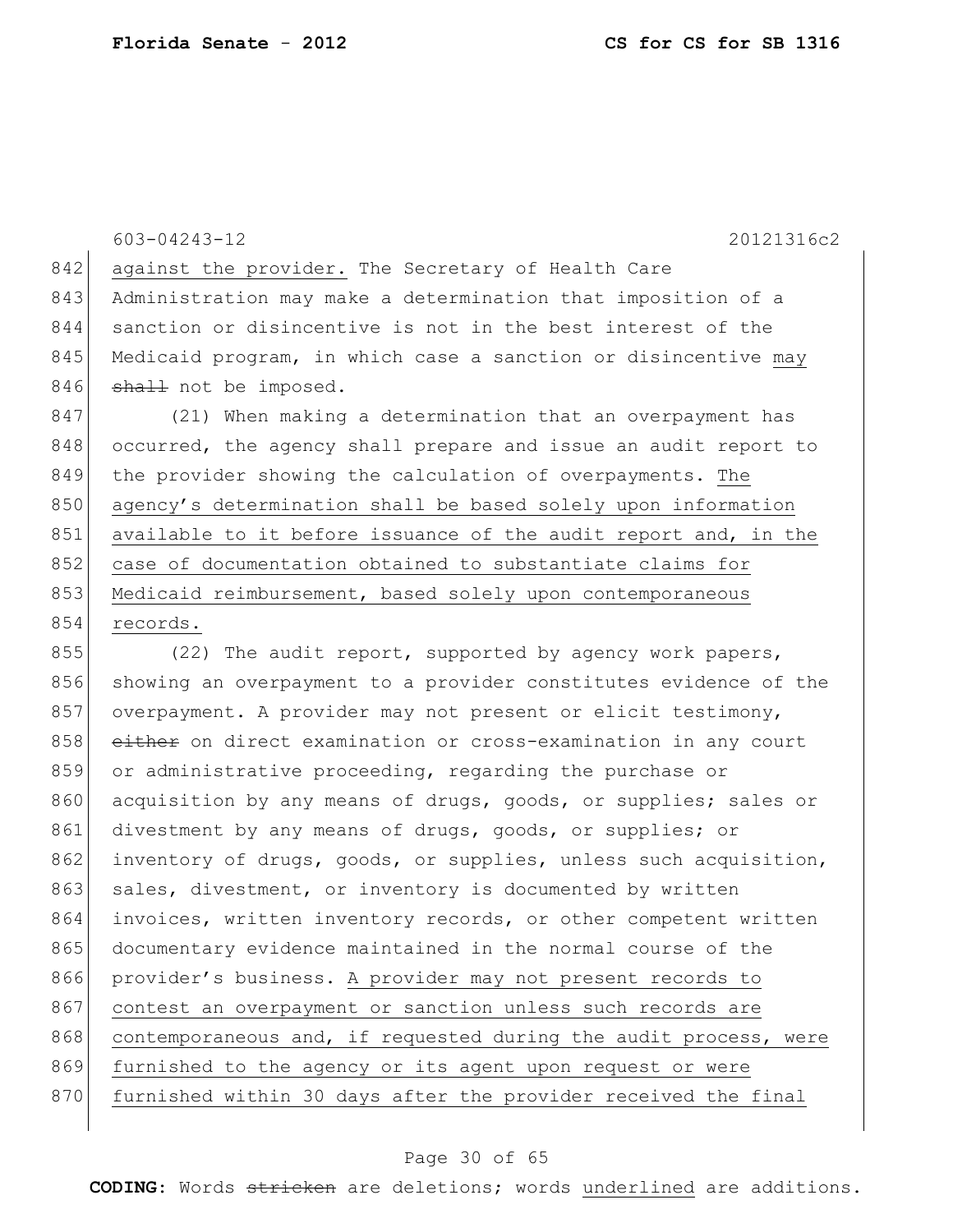603-04243-12 20121316c2 871 audit report. This limitation does not apply to Medicaid cost 872 report audits. Notwithstanding the applicable rules of 873 discovery, all documentation to that will be offered as evidence 874 at an administrative hearing on a Medicaid overpayment or an 875 administrative sanction must be exchanged by all parties at 876 least 14 days before the administrative hearing or must be 877 excluded from consideration. 878 (25)(a) The agency shall withhold Medicaid payments, in 879 whole or in part, to a provider upon receipt of reliable 880 evidence that the circumstances giving rise to the need for a 881 withholding of payments involve fraud, willful 882 misrepresentation, or abuse under the Medicaid program, or a 883 crime committed while rendering goods or services to Medicaid 884 recipients. If it is determined that fraud, willful 885 misrepresentation, abuse, or a crime did not occur, the payments 886 withheld must be paid to the provider within 14 days after such  $887$  determination with interest at the rate of 10 percent a year. 888 Any money withheld in accordance with this paragraph shall be  $889$  placed in a suspended account, readily accessible to the agency, 890 so that any payment ultimately due the provider shall be made  $891$  within 14 days.

892 (b) The agency shall deny payment, or require repayment, if 893 the goods or services were furnished, supervised, or caused to 894 be furnished by a person who has been suspended or terminated 895 from the Medicaid program or Medicare program by the Federal 896 Government or any state.

897 (c) Overpayments owed to the agency bear interest at the 898 | rate of 10 percent per year from the date of determination of 899 the overpayment by the agency, and payment arrangements

### Page 31 of 65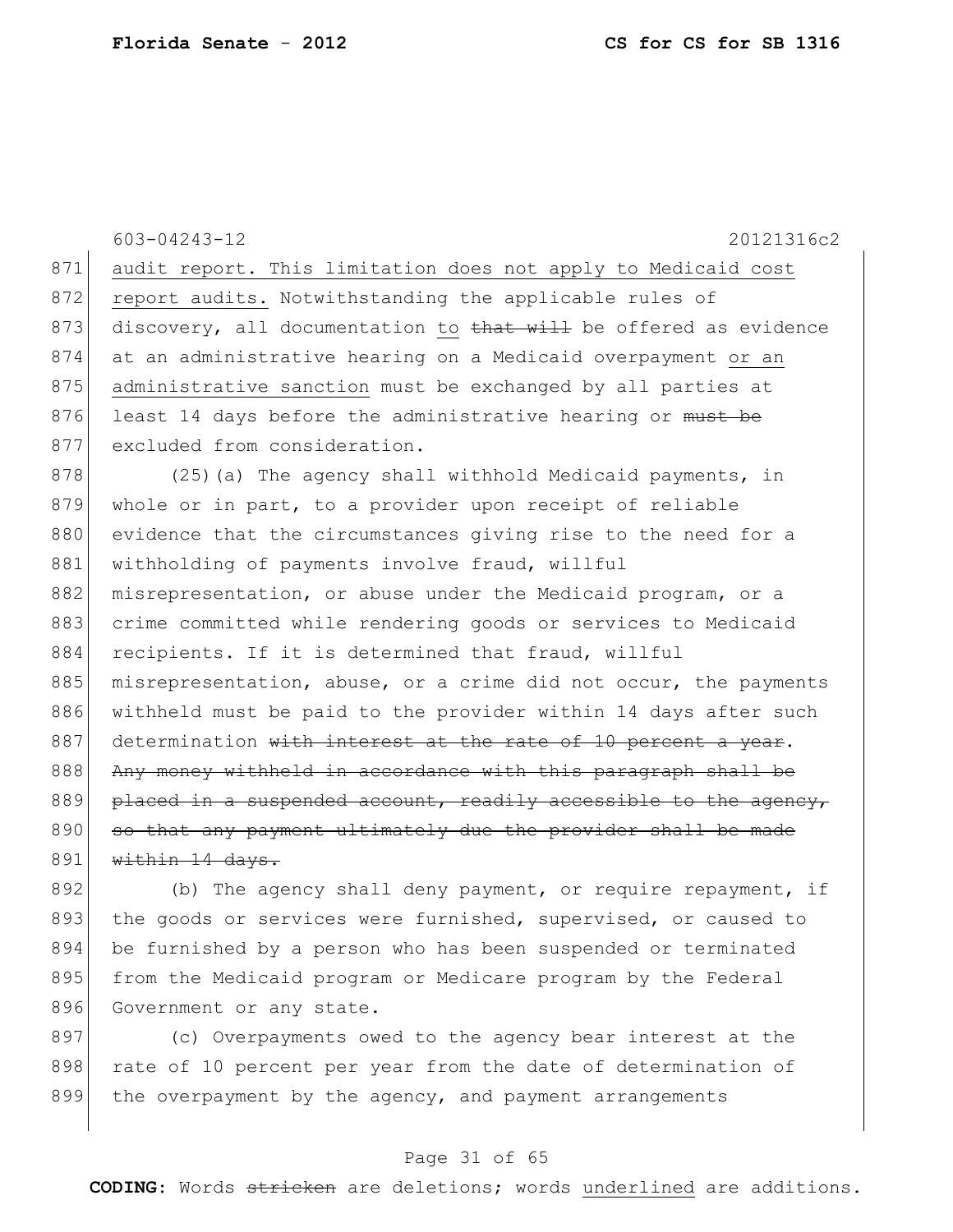603-04243-12 20121316c2 900 regarding overpayments and fines must be made within 30 days 901 after the date of the final order and are not subject to further 902 appeal at the conclusion of legal proceedings. A provider who 903 does not enter into or adhere to an agreed-upon repayment  $904$  schedule may be terminated by the agency for nonpayment or 905 partial payment. 906 (d) The agency, upon entry of a final agency order, a 907 judgment or order of a court of competent jurisdiction, or a 908 stipulation or settlement, may collect the moneys owed by all 909 means allowable by law, including, but not limited to, notifying 910 any fiscal intermediary of Medicare benefits that the state has 911 a superior right of payment. Upon receipt of such written 912 notification, the Medicare fiscal intermediary shall remit to 913 the state the sum claimed. 914 (e) The agency may institute amnesty programs to allow

915 Medicaid providers the opportunity to voluntarily repay 916 overpayments. The agency may adopt rules to administer such 917 programs.

918 (28) Venue for all Medicaid program integrity overpayment 919 cases lies  $\frac{1}{2}$  and  $\frac{1}{2}$  in Leon County, at the discretion of the 920 agency.

921 (29) Notwithstanding other provisions of law, the agency 922 and the Medicaid Fraud Control Unit of the Department of Legal 923 Affairs may review a person's or provider's Medicaid-related and 924 non-Medicaid-related records in order to determine the total 925 output of a provider's practice to reconcile quantities of goods 926 or services billed to Medicaid with quantities of goods or 927 services used in the provider's total practice.

928 (30) The agency shall terminate a provider's participation

#### Page 32 of 65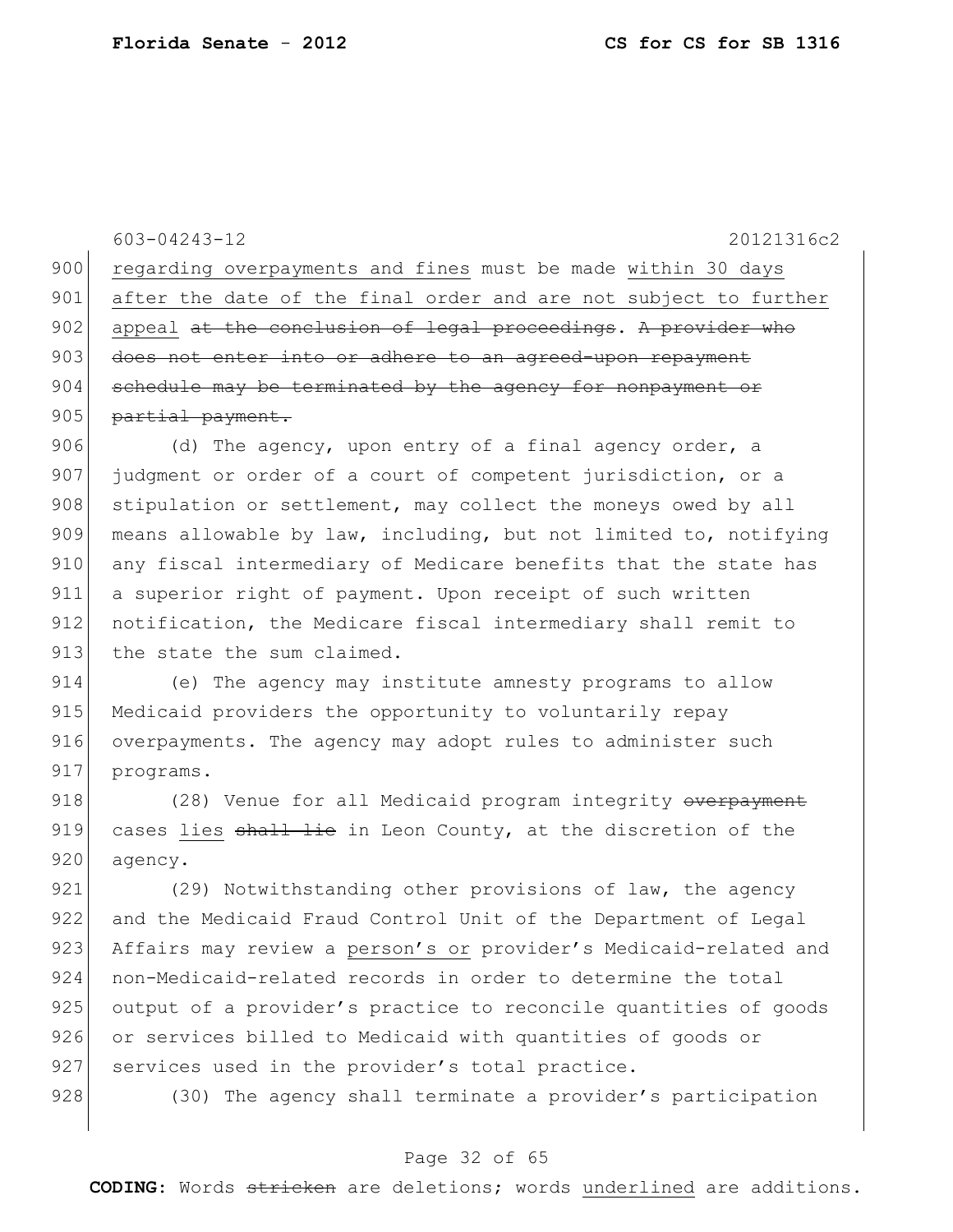603-04243-12 20121316c2

929 in the Medicaid program if the provider fails to reimburse an 930 overpayment or pay a fine that has been determined by final 931 order, not subject to further appeal, within 30 35 days after 932 the date of the final order, unless the provider and the agency 933 have entered into a repayment agreement.

934 (31) If a provider requests an administrative hearing 935 pursuant to chapter  $120$ , such hearing must be conducted within 936 90 days following assignment of an administrative law judge, 937 absent exceptionally good cause shown as determined by the 938 administrative law judge or hearing officer. Upon issuance of a 939 final order, the outstanding balance of the amount determined to 940 constitute the overpayment and fines is shall become due. If a 941 provider fails to make payments in full, fails to enter into a 942 satisfactory repayment plan, or fails to comply with the terms 943 of a repayment plan or settlement agreement, the agency shall 944 withhold medical assistance reimbursement payments for Medicaid 945 services until the amount due is paid in full.

946 Section 7. Subsection (8) of section 409.920, Florida 947 Statutes, is amended to read:

948 409.920 Medicaid provider fraud.-

949 (8) A person who provides the state, any state agency, any 950 of the state's political subdivisions, or any agency of the 951 state's political subdivisions with information about fraud or 952 suspected fraudulent acts  $f$ raud by a Medicaid provider, 953 including a managed care organization, is immune from civil 954 liability for libel, slander, or any other relevant tort for 955 providing any the information about fraud or suspected 956 fraudulent acts, unless the person acted with knowledge that the 957 information was false or with reckless disregard for the truth

#### Page 33 of 65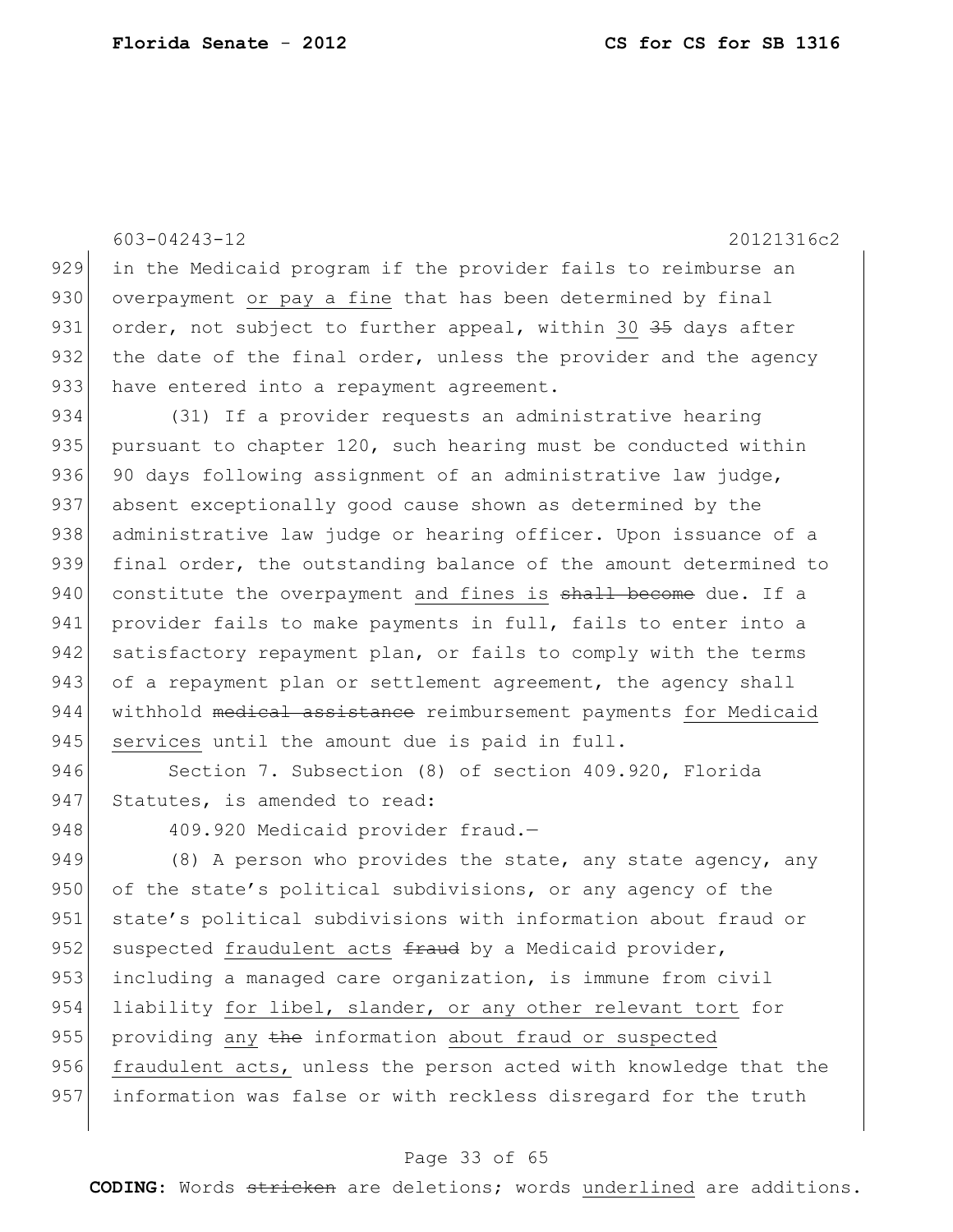|     | 603-04243-12<br>20121316c2                                       |
|-----|------------------------------------------------------------------|
| 958 | or falsity of the information. For purposes of this subsection,  |
| 959 | the term "fraudulent acts" includes actual or suspected fraud,   |
| 960 | abuse, or overpayment, including any fraud-related matters that  |
| 961 | a provider or health plan is required to report to the agency or |
| 962 | a law enforcement agency. The immunity from civil liability      |
| 963 | extends to reports of fraudulent acts conveyed to the agency in  |
| 964 | any manner, including any forum and with any audience as         |
| 965 | directed by the agency, and includes all discussions subsequent  |
| 966 | to the report and subsequent inquiries from the agency, unless   |
| 967 | the person acted with knowledge that the information was false   |
| 968 | or with reckless disregard for the truth or falsity of the       |
| 969 | information.                                                     |
| 970 | Section 8. Paragraph (c) of subsection (2) of section            |
| 971 | 409.967, Florida Statutes, is amended to read:                   |
| 972 | 409.967 Managed care plan accountability.-                       |
| 973 | (2) The agency shall establish such contract requirements        |
| 974 | as are necessary for the operation of the statewide managed care |
| 975 | program. In addition to any other provisions the agency may deem |
| 976 | necessary, the contract must require:                            |
| 977 | $(c)$ Access.-                                                   |
| 978 | 1. Providers. The agency shall establish specific standards      |
| 979 | for the number, type, and regional distribution of providers in  |
| 980 | managed care plan networks to ensure access to care for both     |
| 981 | adults and children. Each plan must maintain a regionwide        |
| 982 | network of providers in sufficient numbers to meet the access    |
| 983 | standards for specific medical services for all recipients       |
| 984 | enrolled in the plan. The exclusive use of mail-order pharmacies |
| 985 | is may not be sufficient to meet network access standards.       |
| 986 | Consistent with the standards established by the agency,         |
|     |                                                                  |

# Page 34 of 65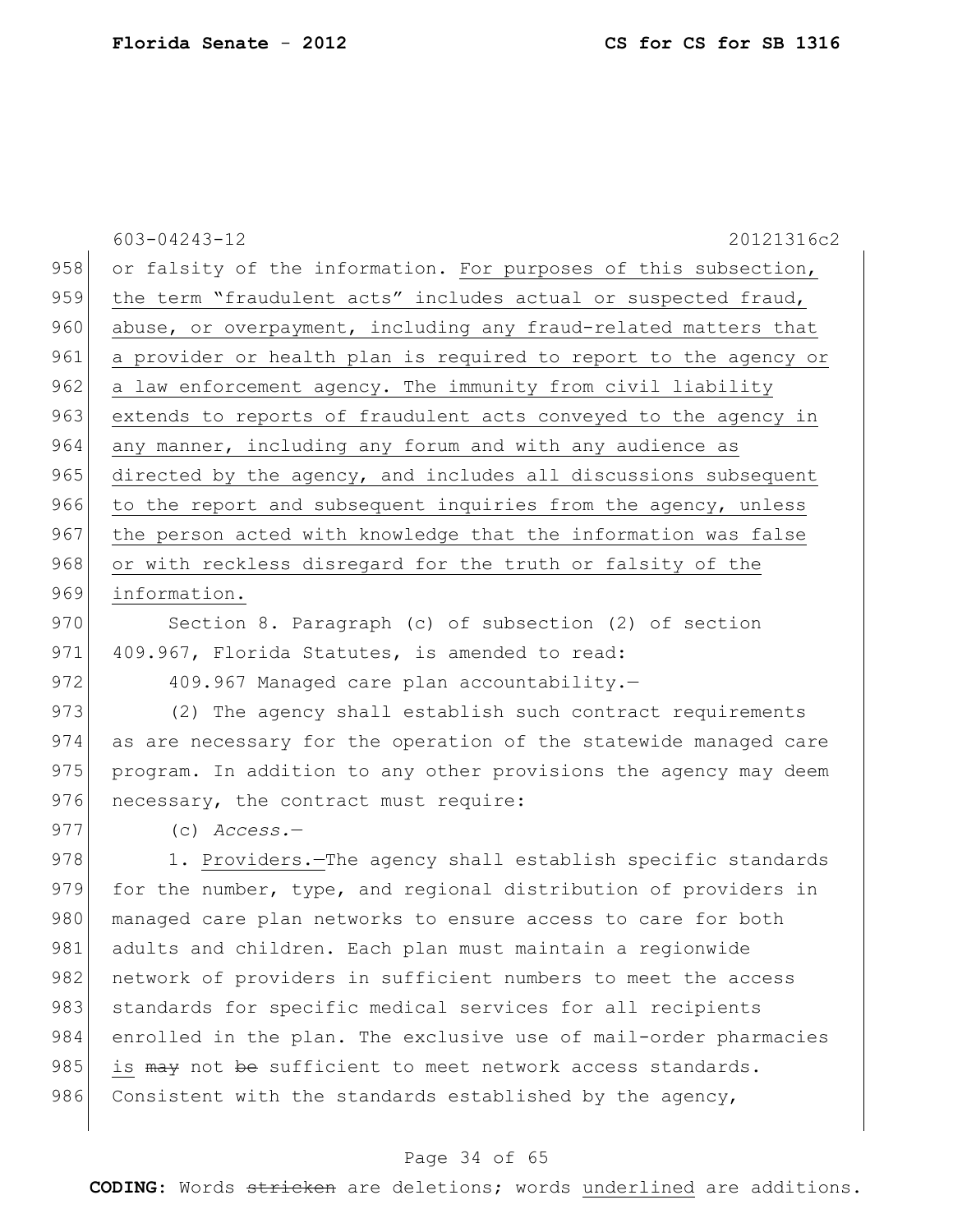603-04243-12 20121316c2 987 provider networks may include providers located outside the 988 region. A plan may contract with a new hospital facility before 989 the date the hospital becomes operational if the hospital has 990 commenced construction, will be licensed and operational by 991 January 1, 2013, and a final order has issued in any civil or 992 administrative challenge. Each plan shall establish and maintain 993 an accurate and complete electronic database of contracted 994 providers, including information about licensure or 995 registration, locations and hours of operation, specialty 996 credentials and other certifications, specific performance 997 indicators, and such other information as the agency deems 998 necessary. The database must be available online to both the 999 agency and the public and have the capability to compare the 1000 availability of providers to network adequacy standards and to 1001 accept and display feedback from each provider's patients. Each 1002 plan shall submit quarterly reports to the agency identifying 1003 the number of enrollees assigned to each primary care provider. 1004 2. Prescribed drugs.-1005 a. If establishing a prescribed drug formulary or preferred 1006 drug list, a managed care plan must: 1007 (I) Provide a broad range of therapeutic options for the 1008 treatment of disease states consistent with the general needs of 1009 an outpatient population. Whenever feasible, the formulary or 1010 preferred drug list should include at least two products in a 1011 therapeutic class; 1012 (II) Include coverage via prior authorization for each drug 1013 newly approved by the federal Food and Drug Administration until 1014 the plan's Pharmaceutical and Therapeutics Committee reviews 1015 such drug for inclusion on the formulary. The timing of the

#### Page 35 of 65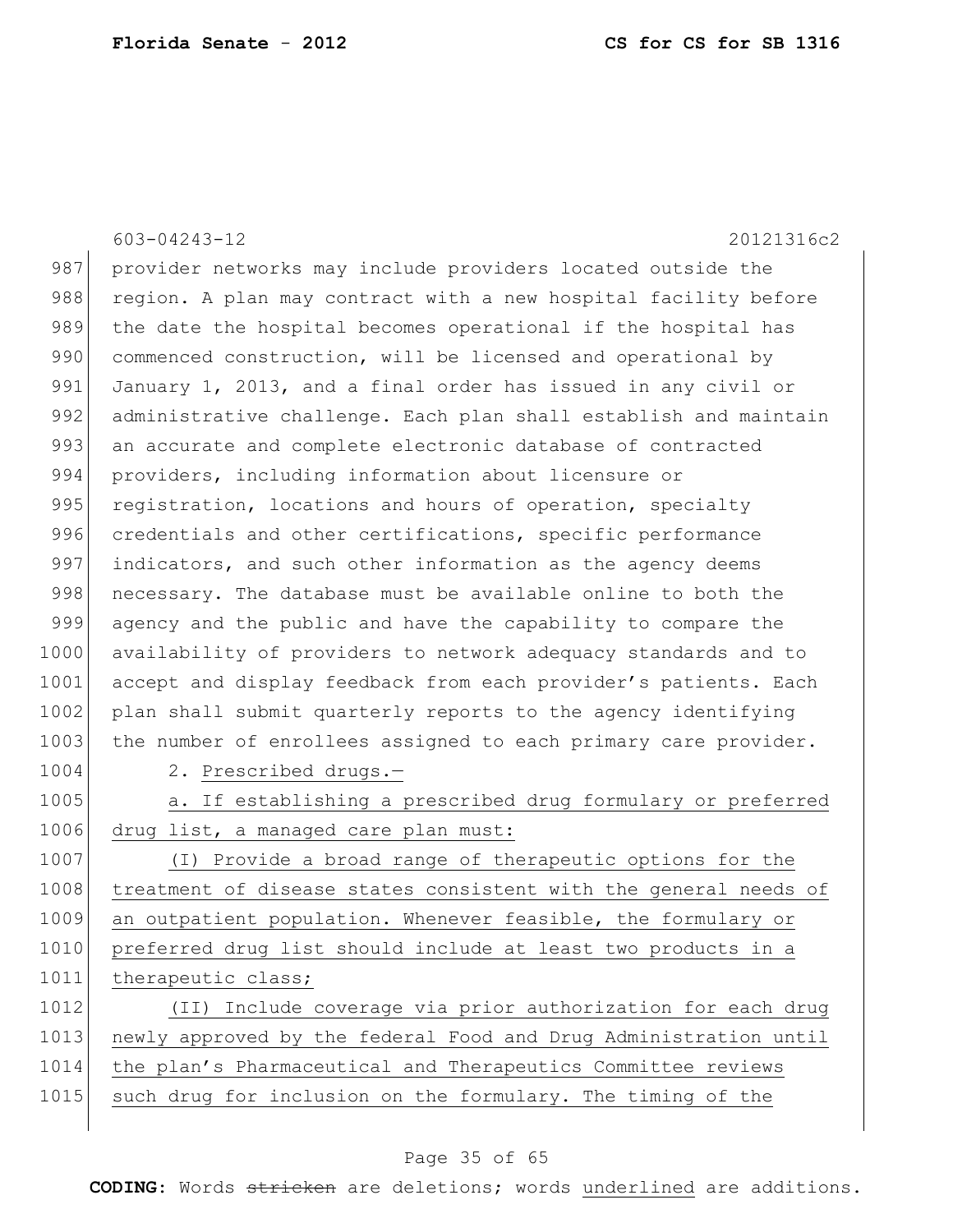|      | 603-04243-12<br>20121316c2                                       |
|------|------------------------------------------------------------------|
| 1016 | formulary review must comply with s. 409.91195; and              |
| 1017 | (III) Provide a response within 24 hours after receipt of        |
| 1018 | all necessary information from the medical provider for a        |
| 1019 | request for prior authorization and provide a procedure for      |
| 1020 | escalating a delayed prior authorization request to the pharmacy |
| 1021 | management team for resolution or to override other medical      |
| 1022 | management tools.                                                |
| 1023 | b. Each managed care plan shall must publish any prescribed      |
| 1024 | drug formulary or preferred drug list on the plan's website in a |
| 1025 | manner that is accessible to and searchable by enrollees and     |
| 1026 | providers. The plan must update the list within 24 hours after   |
| 1027 | making a change. Each plan must ensure that the prior            |
| 1028 | authorization process for prescribed drugs is readily accessible |
| 1029 | to health care providers, including posting appropriate contact  |
| 1030 | information on its website and providing timely responses to     |
| 1031 | providers.                                                       |
| 1032 | c. The managed care plan must continue to permit an              |
| 1033 | enrollee who was receiving a prescription drug that was on the   |
| 1034 | plan's formulary and subsequently removed or changed to continue |
| 1035 | to receive that drug if the provider submits a written request   |
| 1036 | that demonstrates that the drug is medically necessary, and the  |
| 1037 | enrollee meets clinical criteria to receive the drug.            |
| 1038 | d. A managed care plan that imposes a step-therapy or a          |
| 1039 | fail-first protocol must do so in accordance with the following: |
| 1040 | (I) If prescribed drugs for the treatment of a medical           |
| 1041 | condition are restricted for use by the plan through a step-     |
| 1042 | therapy or fail-first protocol, the plan must provide the        |
| 1043 | prescriber with access to a clear and convenient process to      |
| 1044 | expeditiously request a prior authorization that includes a      |
|      |                                                                  |

# Page 36 of 65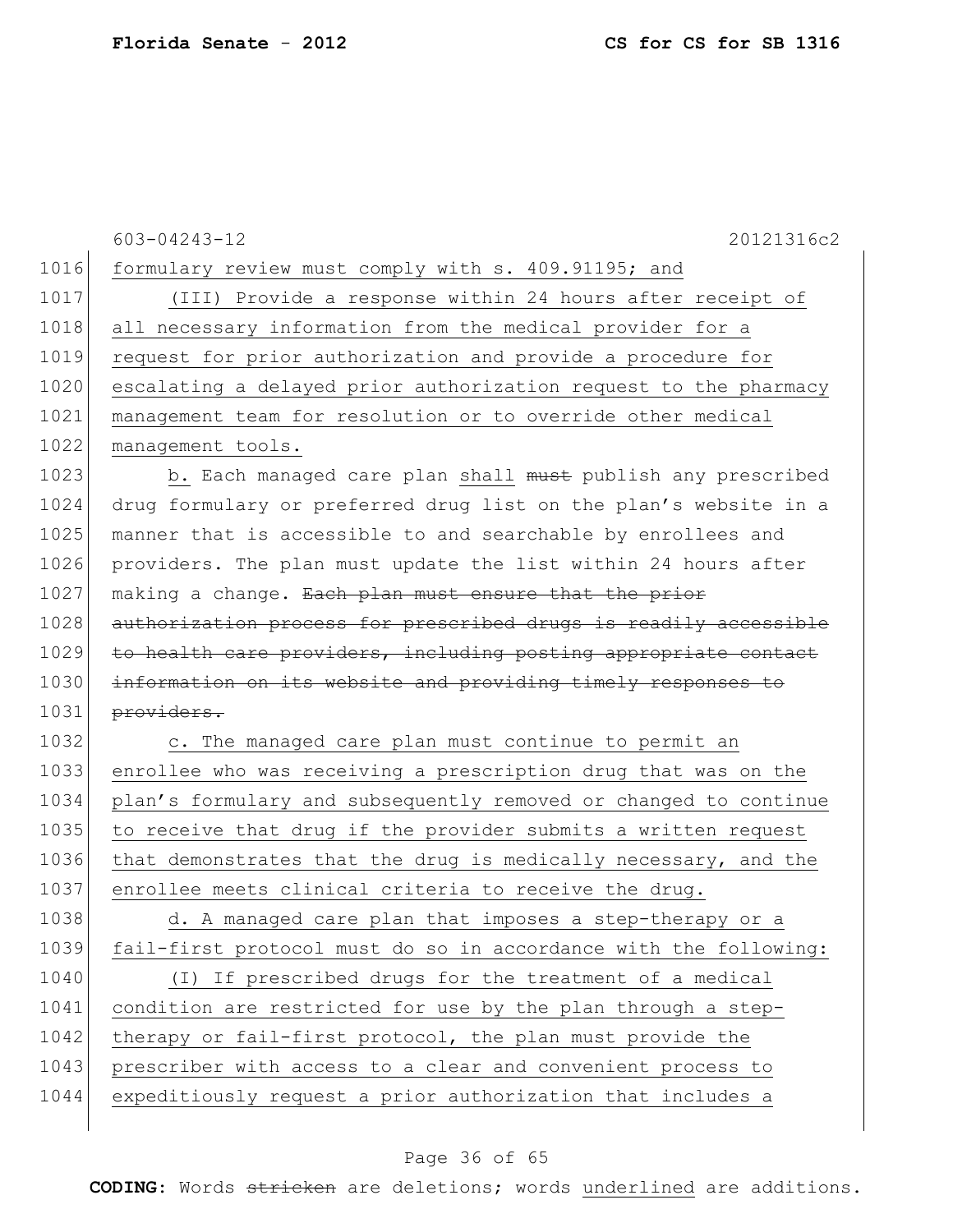|      | $603 - 04243 - 12$<br>20121316c2                                 |
|------|------------------------------------------------------------------|
| 1045 | procedure for escalation to the pharmacy management team if not  |
| 1046 | resolved in a timely manner.                                     |
| 1047 | (II) Escalation to the pharmacy management team must be          |
| 1048 | expeditiously granted by the plan if the prescriber can submit   |
| 1049 | appropriate and complete medical documentation to the plan that  |
| 1050 | the preferred treatment required under the step-therapy or fail- |
| 1051 | first protocol:                                                  |
| 1052 | (A) Has been ineffective in the treatment of the enrollee's      |
| 1053 | disease or medical condition;                                    |
| 1054 | (B) Is reasonably expected to be ineffective based on the        |
| 1055 | known relevant physical or mental characteristics and medical    |
| 1056 | history of the enrollee and known characteristics of the drug    |
| 1057 | regimen; or                                                      |
| 1058 | Will cause or will likely cause an adverse reaction or<br>(C)    |
| 1059 | other physical harm to the enrollee.                             |
| 1060 | (III) The pharmacy management team shall work directly with      |
| 1061 | the medical provider to bring the prior-authorization request to |
| 1062 | a clinically appropriate, cost-effective, and timely resolution. |
| 1063 | e. For enrollees Medicaid recipients diagnosed with              |
| 1064 | hemophilia who have been prescribed anti-hemophilic-factor       |
| 1065 | replacement products, the agency shall provide for those         |
| 1066 | products and hemophilia overlay services through the agency's    |
| 1067 | hemophilia disease management program.                           |
| 1068 | 3. Prior authorization.-                                         |
| 1069 | a. Each managed care plan must ensure that the prior             |
| 1070 | authorization process for prescribed drugs is readily accessible |
| 1071 | to health care providers, including posting appropriate contact  |
| 1072 | information on its website and providing timely responses to     |
| 1073 | providers.                                                       |
|      |                                                                  |

# Page 37 of 65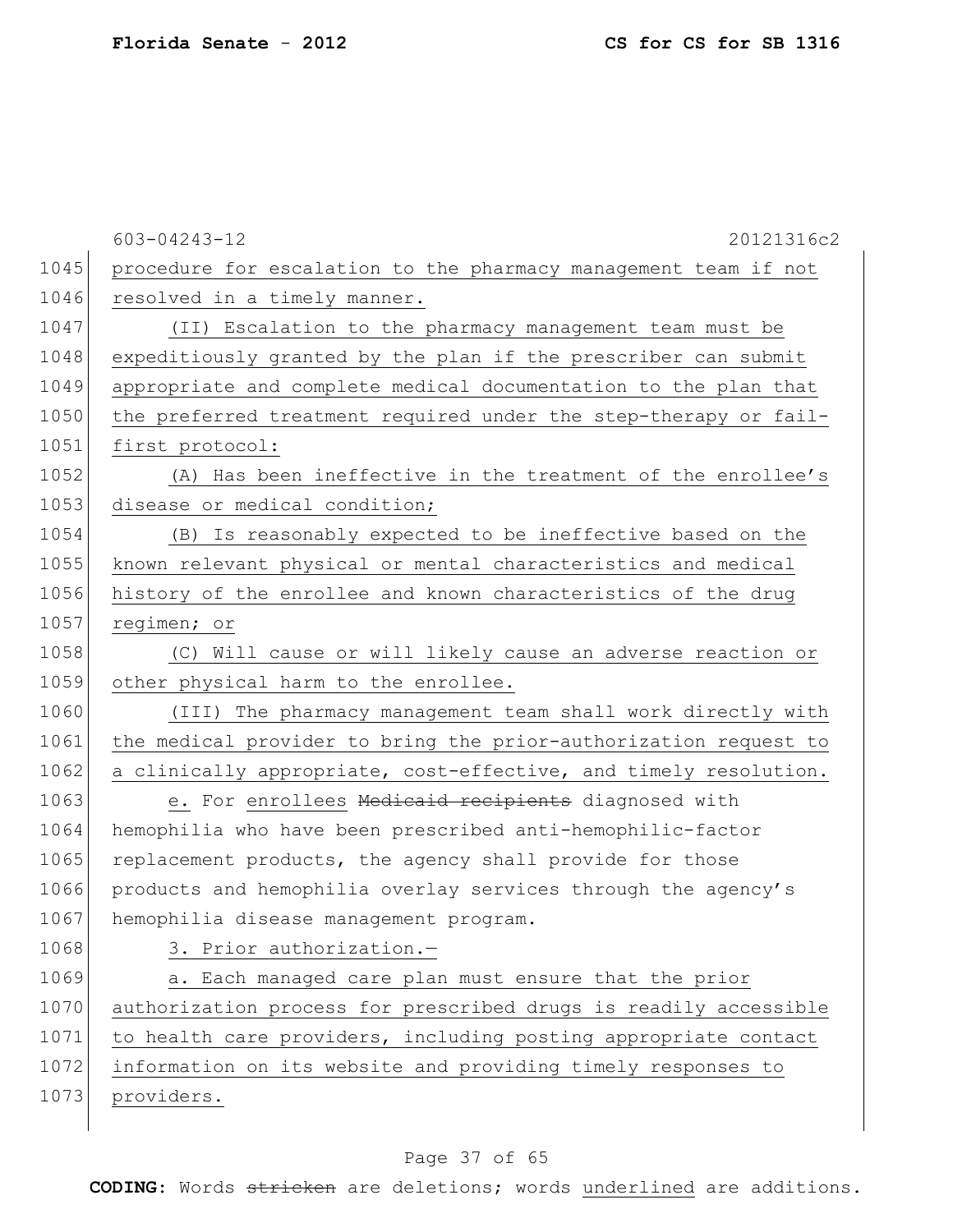|      | 603-04243-12<br>20121316c2                                       |
|------|------------------------------------------------------------------|
| 1074 | b. If a drug, determined to be medically necessary and           |
| 1075 | prescribed for an enrollee by a physician using sound clinical   |
| 1076 | judgment, is subject to prior authorization and approved, the    |
| 1077 | managed care plan must provide for sufficient refills to         |
| 1078 | complete the duration of the prescription. If the medication is  |
| 1079 | still clinically appropriate for ongoing therapy after the       |
| 1080 | initial prior authorization expires, the plan must provide a     |
| 1081 | process of expedited review to evaluate ongoing therapy.         |
| 1082 | c. If a prescribed drug requires prior authorization, the        |
| 1083 | managed care plan shall reimburse the pharmacist for dispensing  |
| 1084 | a 72-hour supply of oral maintenance medications to the enrollee |
| 1085 | and process the prior authorization request. Dispensing a 72-    |
| 1086 | hour supply must be consistent with laws that govern pharmacy    |
| 1087 | practice and controlled substances. The managed care plan shall  |
| 1088 | process all prior authorization requests in as timely a manner   |
| 1089 | as possible.                                                     |
| 1090 | d.3. Managed care plans, and their fiscal agents or              |
| 1091 | intermediaries, must accept prior authorization requests for     |
| 1092 | prescribed drugs any service electronically.                     |
| 1093 | Section 9. Subsection (11) is added to section 429.23,           |
| 1094 | Florida Statutes, to read:                                       |
| 1095 | 429.23 Internal risk management and quality assurance            |
| 1096 | program; adverse incidents and reporting requirements.-          |
| 1097 | (11) The agency shall annually submit a report to the            |
| 1098 | Legislature on adverse incident reports by assisted living       |
| 1099 | facilities. The report must include the following information    |
| 1100 | arranged by county:                                              |
| 1101 | (a) A total number of adverse incidents;                         |
| 1102 | (b) A listing, by category, of the type of adverse               |
|      |                                                                  |

# Page 38 of 65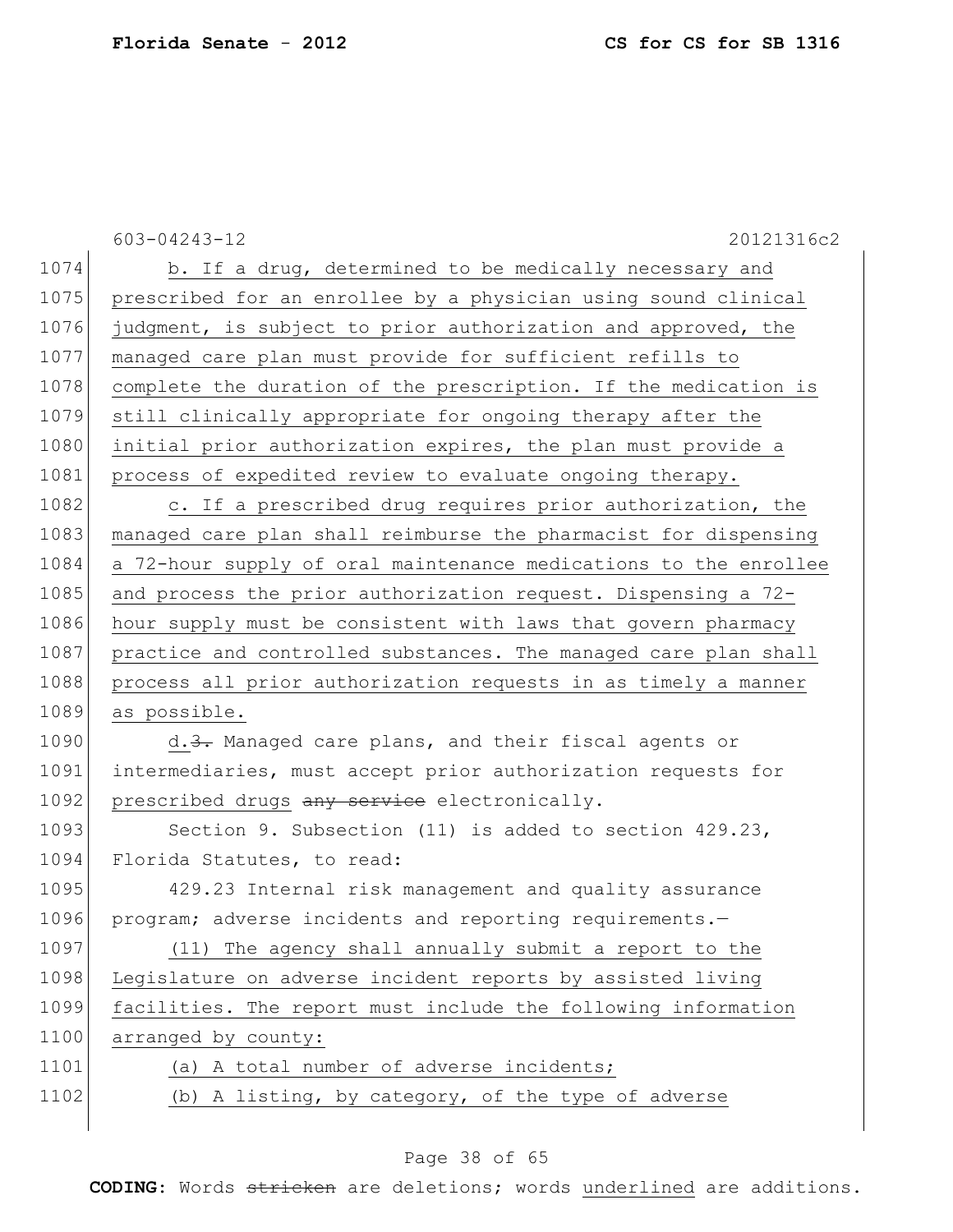|      | 603-04243-12<br>20121316c2                                               |
|------|--------------------------------------------------------------------------|
| 1103 | incidents occurring within each category and the type of staff           |
| 1104 | involved;                                                                |
| 1105 | (c) A listing, by category, of the types of injuries, if                 |
| 1106 | any, and the number of injuries occurring within each category;          |
| 1107 | (d) Types of liability claims filed based on an adverse                  |
| 1108 | incident report or reportable injury; and                                |
| 1109 | (e) Disciplinary action taken against staff, categorized by              |
| 1110 | the type of staff involved.                                              |
| 1111 | Section 10. Present subsections $(9)$ , $(10)$ , and $(11)$ of           |
| 1112 | section 429.26, Florida Statutes, are renumbered as subsections          |
| 1113 | $(12)$ , $(13)$ , and $(14)$ , respectively, and new subsections $(9)$ , |
| 1114 | (10), and (11) are added to that section, to read:                       |
| 1115 | 429.26 Appropriateness of placements; examinations of                    |
| 1116 | residents.-                                                              |
| 1117 | (9) If, at any time after admission to a facility, agency                |
| 1118 | personnel question whether a resident needs care beyond that             |
| 1119 | which the facility is licensed to provide, the agency may                |
| 1120 | require the resident to be physically examined by a licensed             |
| 1121 | physician, licensed physician assistant, or certified nurse              |
| 1122 | practitioner. To the extent possible, the examination must be            |
| 1123 | performed by the resident's preferred physician, physician               |
| 1124 | assistant, or nurse practitioner and paid for by the resident            |
| 1125 | with personal funds, except as provided in s. 429.18(2). This            |
| 1126 | subsection does not preclude the agency from imposing sanctions          |
| 1127 | for violations of subsection (1).                                        |
| 1128 | (a) Following examination, the examining physician,                      |
| 1129 | physician assistant, or nurse practitioner shall complete and            |
| 1130 | sign a medical form provided by the agency. The completed                |
| 1131 | medical form must be submitted to the agency within 30 days              |

# Page 39 of 65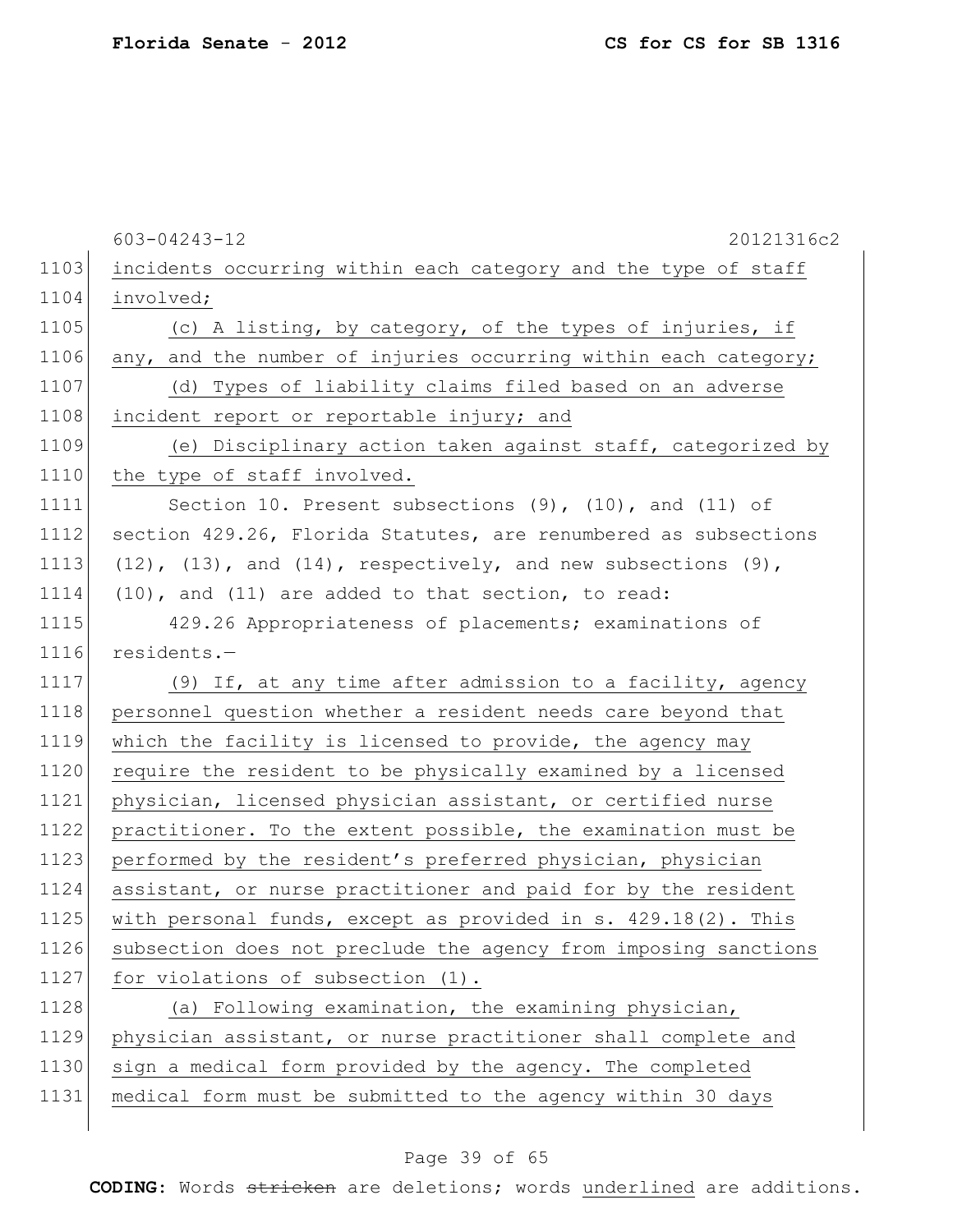|      | 603-04243-12<br>20121316c2                                       |
|------|------------------------------------------------------------------|
| 1132 | after the date the facility owner or administrator was notified  |
| 1133 | by the agency that a physical examination is required.           |
| 1134 | (b) A medical review team designated by the agency shall         |
| 1135 | determine whether the resident is appropriately residing in the  |
| 1136 | facility based on the completed medical form and, if necessary,  |
| 1137 | consultation with the physician, physician assistant, or nurse   |
| 1138 | practitioner who performed the examination. Members of the       |
| 1139 | medical review team making the determination may not include the |
| 1140 | agency personnel who initially questioned the appropriateness of |
| 1141 | the resident's placement. The medical review team shall base its |
| 1142 | decision on a comprehensive review of the resident's physical    |
| 1143 | and functional status. A determination that the resident's       |
| 1144 | placement is not appropriate is final and binding upon the       |
| 1145 | facility and the resident.                                       |
| 1146 | (c) A resident who is determined by the medical review team      |
| 1147 | to be inappropriately residing in a facility shall be given 30   |
| 1148 | days' written notice to relocate by the owner or administrator,  |
| 1149 | unless the resident's continued residence in the facility        |
| 1150 | presents an imminent danger to the health, safety, or welfare of |
| 1151 | the resident or a substantial probability exists that death or   |
| 1152 | serious physical harm to the resident would result if the        |
| 1153 | resident is allowed to remain in the facility.                   |
| 1154 | (10) If a mental health resident appears to have needs in        |
| 1155 | addition to those identified in the community living support     |
| 1156 | plan, the agency may require an evaluation by a mental health    |
| 1157 | professional, as determined by the Department of Children and    |
| 1158 | Family Services.                                                 |
| 1159 | (11) A facility may not be required to retain a resident         |
| 1160 | who requires more services or care than the facility is able to  |

# Page 40 of 65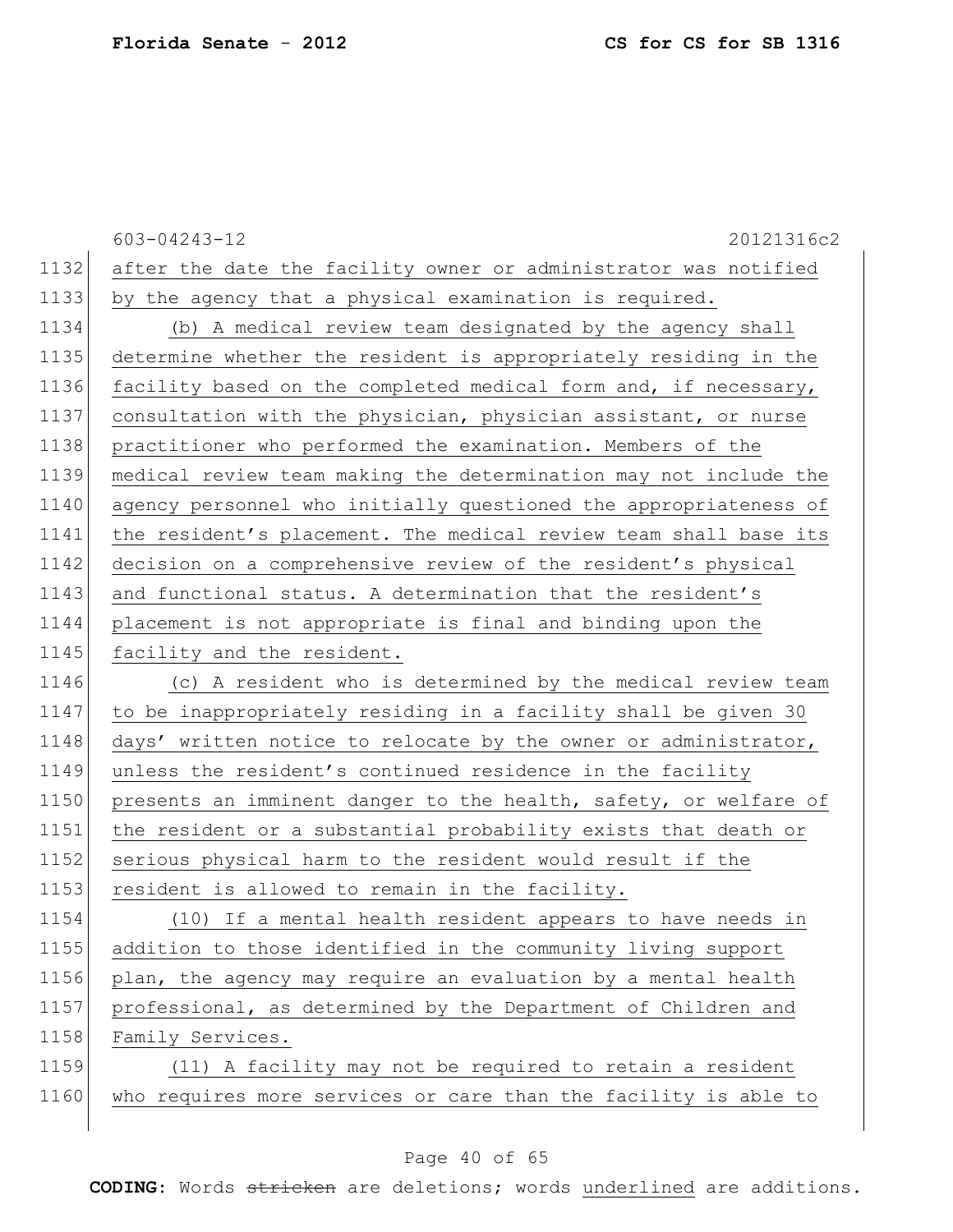|      | 603-04243-12<br>20121316c2                                       |
|------|------------------------------------------------------------------|
| 1161 | provide in accordance with its policies and criteria for         |
| 1162 | admission and continued residency.                               |
| 1163 | Section 11. Effective July 1, 2012, section 456.0635,            |
| 1164 | Florida Statutes, is amended to read:                            |
| 1165 | 456.0635 Health care Medicaid fraud; disqualification for        |
| 1166 | license, certificate, or registration.-                          |
| 1167 | (1) Health care Medicaid fraud in the practice of a health       |
| 1168 | care profession is prohibited.                                   |
| 1169 | (2) Each board under within the jurisdiction of the              |
| 1170 | department, or the department if there is no board, shall refuse |
| 1171 | to admit a candidate to an any examination and refuse to issue   |
| 1172 | or renew a license, certificate, or registration to an any       |
| 1173 | applicant if the candidate or applicant or any principal,        |
| 1174 | officer, agent, managing employee, or affiliated person of the   |
| 1175 | applicant, has been:                                             |
| 1176 | (a) Has been convicted of, or entered a plea of guilty or        |
| 1177 | nolo contendere to, regardless of adjudication, a felony under   |
| 1178 | chapter 409, chapter 817, or chapter 893, or a similar felony    |
| 1179 | offense committed in another state or jurisdiction, unless the   |
| 1180 | candidate or applicant has successfully completed a drug court   |
| 1181 | program for that felony and provides proof that the plea has     |
| 1182 | been withdrawn or the charges have been dismissed. Any such      |
| 1183 | conviction or plea shall exclude the applicant or candidate from |
| 1184 | licensure, examination, certification, or registration 21 U.S.C. |
| 1185 | ss. 801-970, or 42 U.S.C. ss. 1395-1396, unless the sentence and |
| 1186 | any subsequent period of probation for such conviction or plea   |
| 1187 | pleas ended: more than 15 years prior to the date of the         |
| 1188 | application;                                                     |
| 1189 | 1. For felonies of the first or second degree, more than 15      |

# Page 41 of 65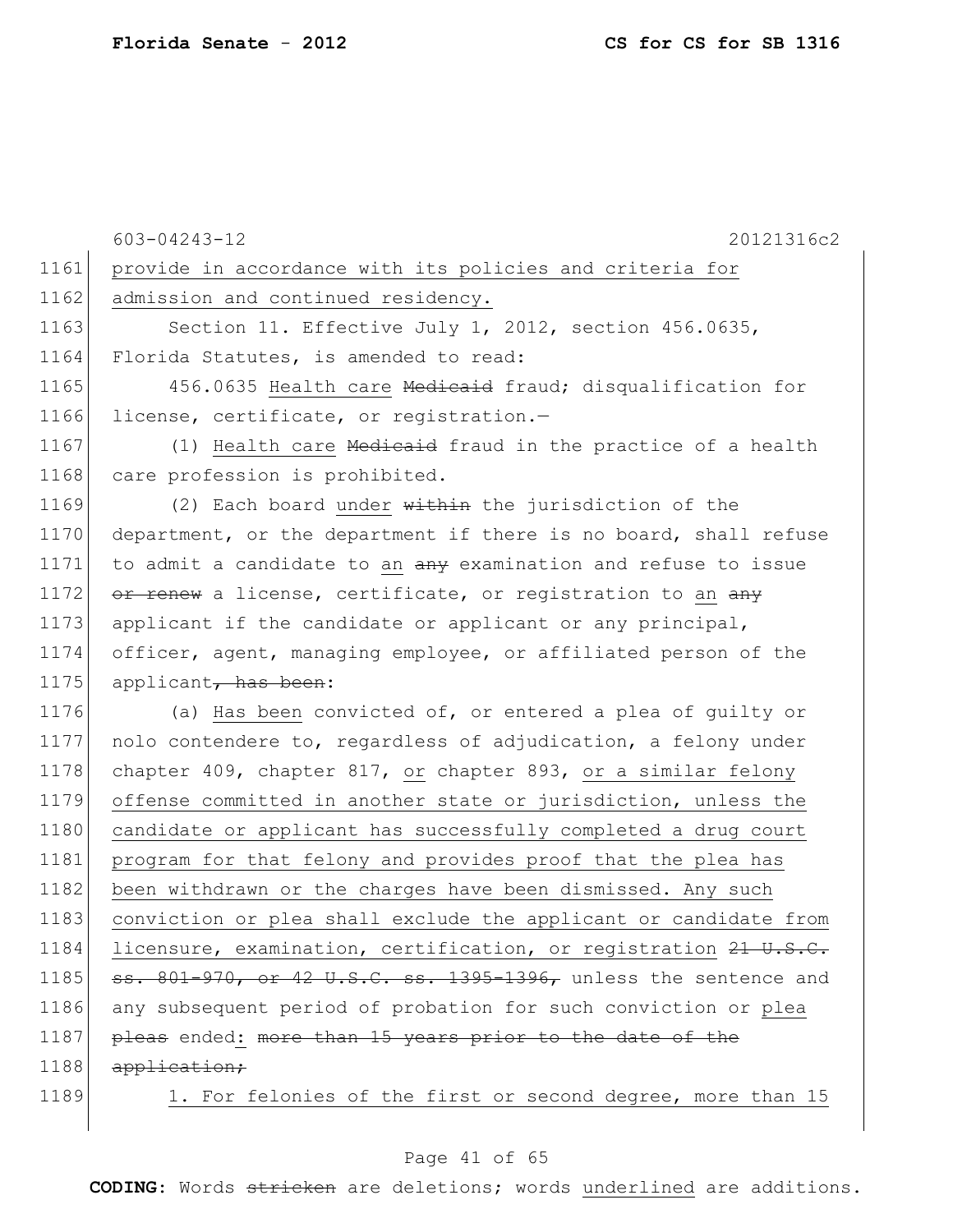|      | 20121316c2<br>$603 - 04243 - 12$                                 |
|------|------------------------------------------------------------------|
| 1190 | years before the date of application.                            |
| 1191 | 2. For felonies of the third degree, more than 10 years          |
| 1192 | before the date of application, except for felonies of the third |
| 1193 | degree under s. 893.13(6)(a).                                    |
| 1194 | 3. For felonies of the third degree under s. 893.13(6)(a),       |
| 1195 | more than 5 years before the date of application.                |
| 1196 | (b) Has been convicted of, or entered a plea of guilty or        |
| 1197 | nolo contendere to, regardless of adjudication, a felony under   |
| 1198 | 21 U.S.C. ss. 801-970 or 42 U.S.C. ss. 1395-1396, unless the     |
| 1199 | sentence and any subsequent period of probation for such         |
| 1200 | conviction or plea ended more than 15 years before the date of   |
| 1201 | the application.                                                 |
| 1202 | (c) $\{\pm\}$ Has been terminated for cause from the Florida     |
| 1203 | Medicaid program pursuant to s. 409.913, unless the candidate or |
| 1204 | applicant has been in good standing with the Florida Medicaid    |
| 1205 | program for the most recent 5 years.+                            |
| 1206 | (d) $(e)$ Has been terminated for cause, pursuant to the         |
| 1207 | appeals procedures established by the state or Federal           |
| 1208 | Government, from any other state Medicaid program or the federal |
| 1209 | Medicare program, unless the candidate or applicant has been in  |
| 1210 | good standing with that a state Medicaid program or the federal  |
| 1211 | Medicare program for the most recent 5 years and the termination |
| 1212 | occurred at least 20 years before prior to the date of the       |
| 1213 | application.                                                     |
| 1214 | (e) Is currently listed on the United States Department of       |
| 1215 | Health and Human Services Office of Inspector General's List of  |
| 1216 | Excluded Individuals and Entities.                               |
| 1217 |                                                                  |
| 1218 | This subsection does not apply to candidates or applicants for   |

# Page 42 of 65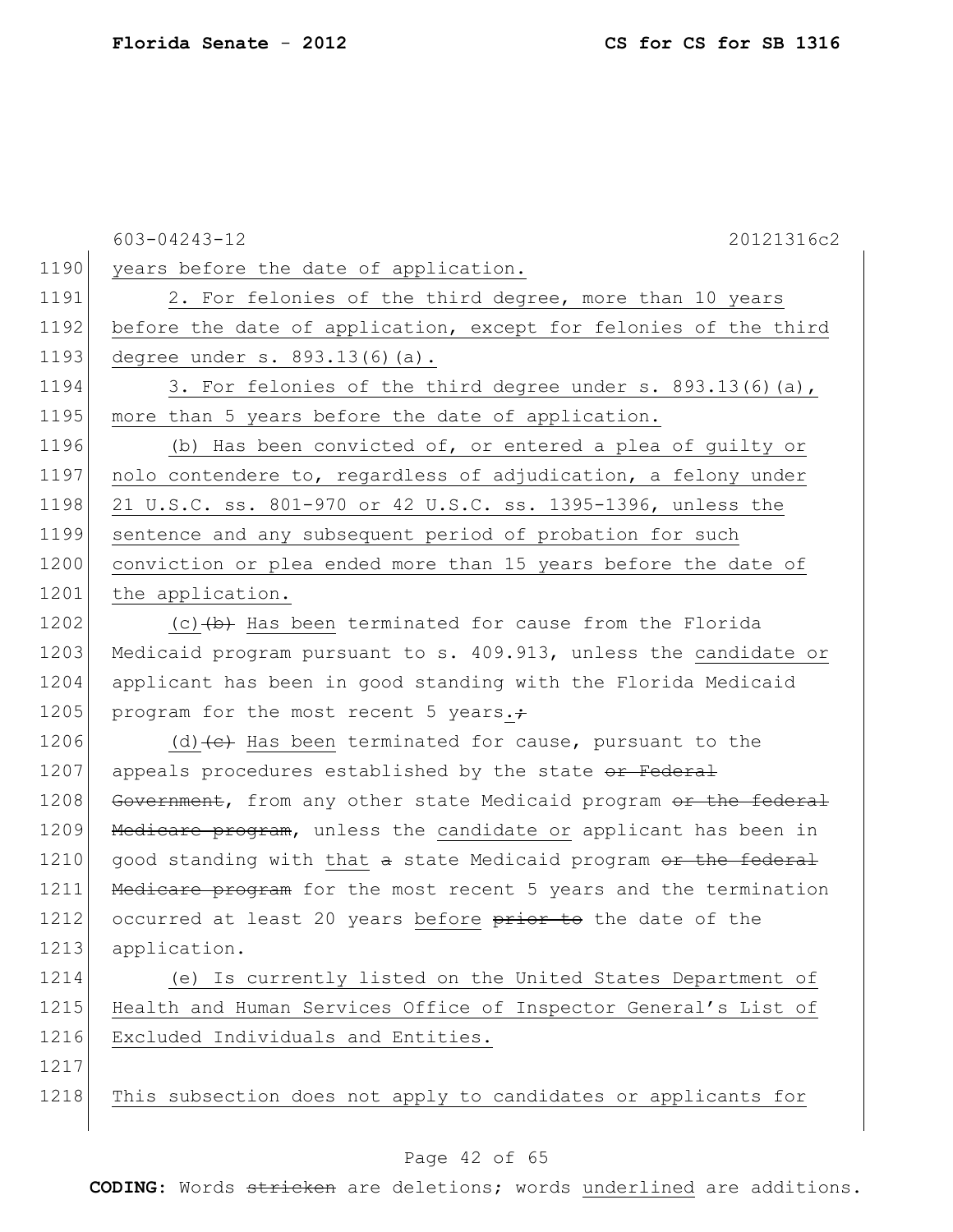|      | 603-04243-12<br>20121316c2                                       |
|------|------------------------------------------------------------------|
| 1219 | initial licensure or certification who were enrolled in an       |
| 1220 | educational or training program on or before July 1, 2009, which |
| 1221 | was recognized by a board or, if there is no board, recognized   |
| 1222 | by the department, and who applied for licensure after July 1,   |
| 1223 | 2012.                                                            |
| 1224 | (3) The department shall refuse to renew a license,              |
| 1225 | certificate, or registration of any applicant if the applicant   |
| 1226 | or any principal, officer, agent, managing employee, or          |
| 1227 | affiliated person of the applicant:                              |
| 1228 | (a) Has been convicted of, or entered a plea of guilty or        |
| 1229 | nolo contendere to, regardless of adjudication, a felony under   |
| 1230 | chapter 409, chapter 817, or chapter 893, or a similar felony    |
| 1231 | offense committed in another state or jurisdiction, unless the   |
| 1232 | applicant is currently enrolled in a drug court program that     |
| 1233 | allows the withdrawal of the plea for that felony upon           |
| 1234 | successful completion of that program. Any such conviction or    |
| 1235 | plea excludes the applicant or candidate from licensure,         |
| 1236 | examination, certification, or registration unless the sentence  |
| 1237 | and any subsequent period of probation for such conviction or    |
| 1238 | plea ended:                                                      |
| 1239 | 1. For felonies of the first or second degree, more than 15      |
| 1240 | years before the date of application.                            |
| 1241 | 2. For felonies of the third degree, more than 10 years          |
| 1242 | before the date of application, except for felonies of the third |
| 1243 | degree under s. 893.13(6)(a).                                    |
| 1244 | 3. For felonies of the third degree under s. 893.13(6)(a),       |
| 1245 | more than 5 years before the date of application.                |
| 1246 | (b) Has been convicted of, or entered a plea of guilty or        |
| 1247 | nolo contendere to, regardless of adjudication, a felony under   |
|      |                                                                  |

# Page 43 of 65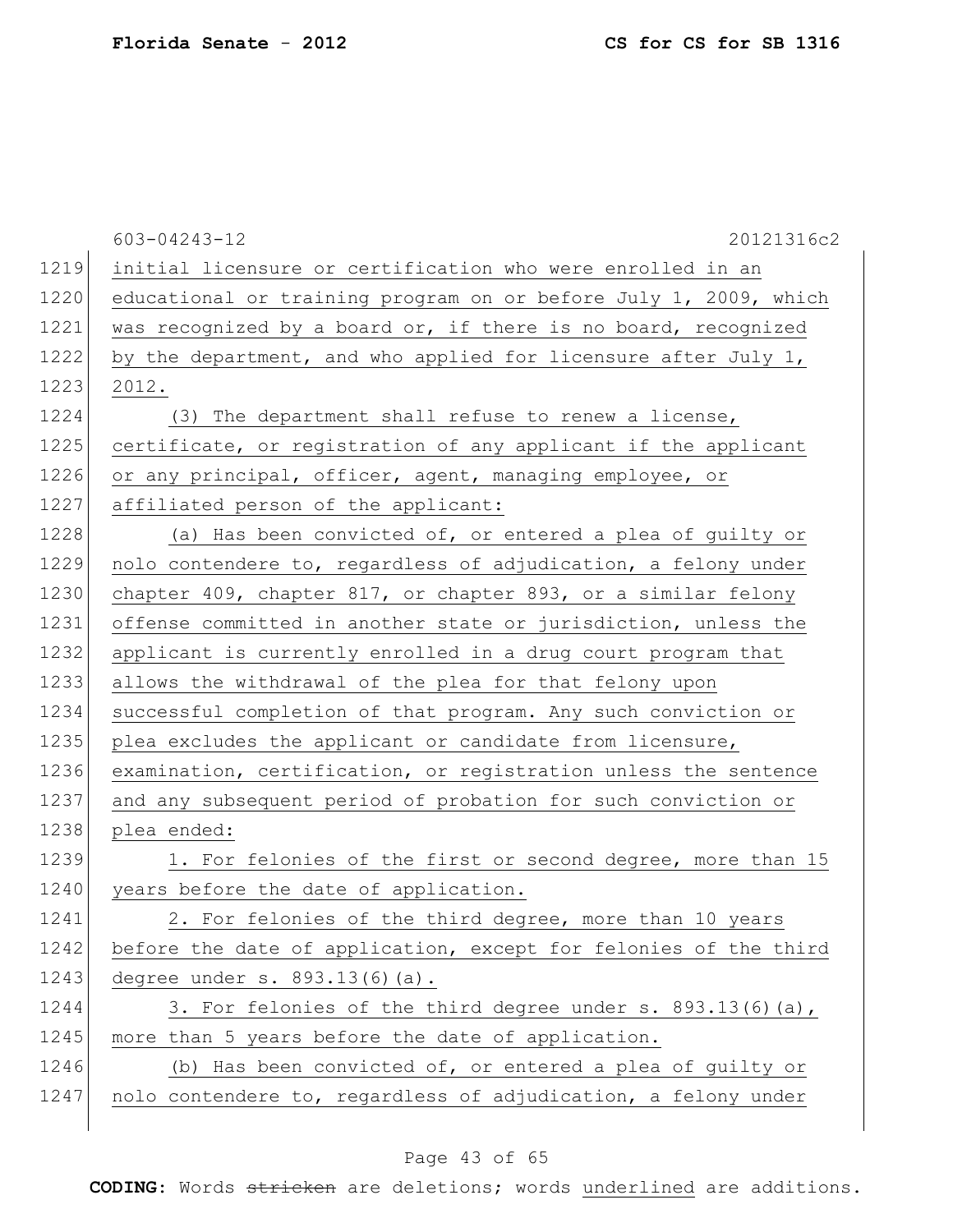|      | 603-04243-12<br>20121316c2                                       |
|------|------------------------------------------------------------------|
| 1248 | 21 U.S.C. ss. 801-970 or 42 U.S.C. ss. 1395-1396 since July 1,   |
| 1249 | 2009, unless the sentence and any subsequent period of probation |
| 1250 | for such conviction or plea ended more than 15 years before the  |
| 1251 | date of the application.                                         |
| 1252 | (c) Has been terminated for cause from the Florida Medicaid      |
| 1253 | program pursuant to s. 409.913, unless the applicant has been in |
| 1254 | good standing with the Florida Medicaid program for the most     |
| 1255 | recent 5 years.                                                  |
| 1256 | (d) Has been terminated for cause, pursuant to the appeals       |
| 1257 | procedures established by the state, from any other state        |
| 1258 | Medicaid program, unless the applicant has been in good standing |
| 1259 | with that state Medicaid program for the most recent 5 years and |
| 1260 | the termination occurred at least 20 years before the date of    |
| 1261 | the application.                                                 |
| 1262 | (e) Is currently listed on the United States Department of       |
| 1263 | Health and Human Services Office of Inspector General's List of  |
| 1264 | Excluded Individuals and Entities.                               |
| 1265 | $(4)$ $(3)$ Licensed health care practitioners shall report      |
| 1266 | allegations of health care Medicaid fraud to the department,     |
| 1267 | regardless of the practice setting in which the alleged health   |
| 1268 | care Medicaid fraud occurred.                                    |
| 1269 | $(5)$ $(4)$ The acceptance by a licensing authority of a         |
| 1270 | licensee's candidate's relinquishment of a license which is      |
| 1271 | offered in response to or anticipation of the filing of          |
| 1272 | administrative charges alleging health care Medicaid fraud or    |
| 1273 | similar charges constitutes the permanent revocation of the      |
| 1274 | license.                                                         |
| 1275 | Section 12. Effective July 1, 2012, present subsections          |
| 1276 | $(14)$ and $(15)$ of section 456.036, Florida Statutes, are      |
|      |                                                                  |

# Page 44 of 65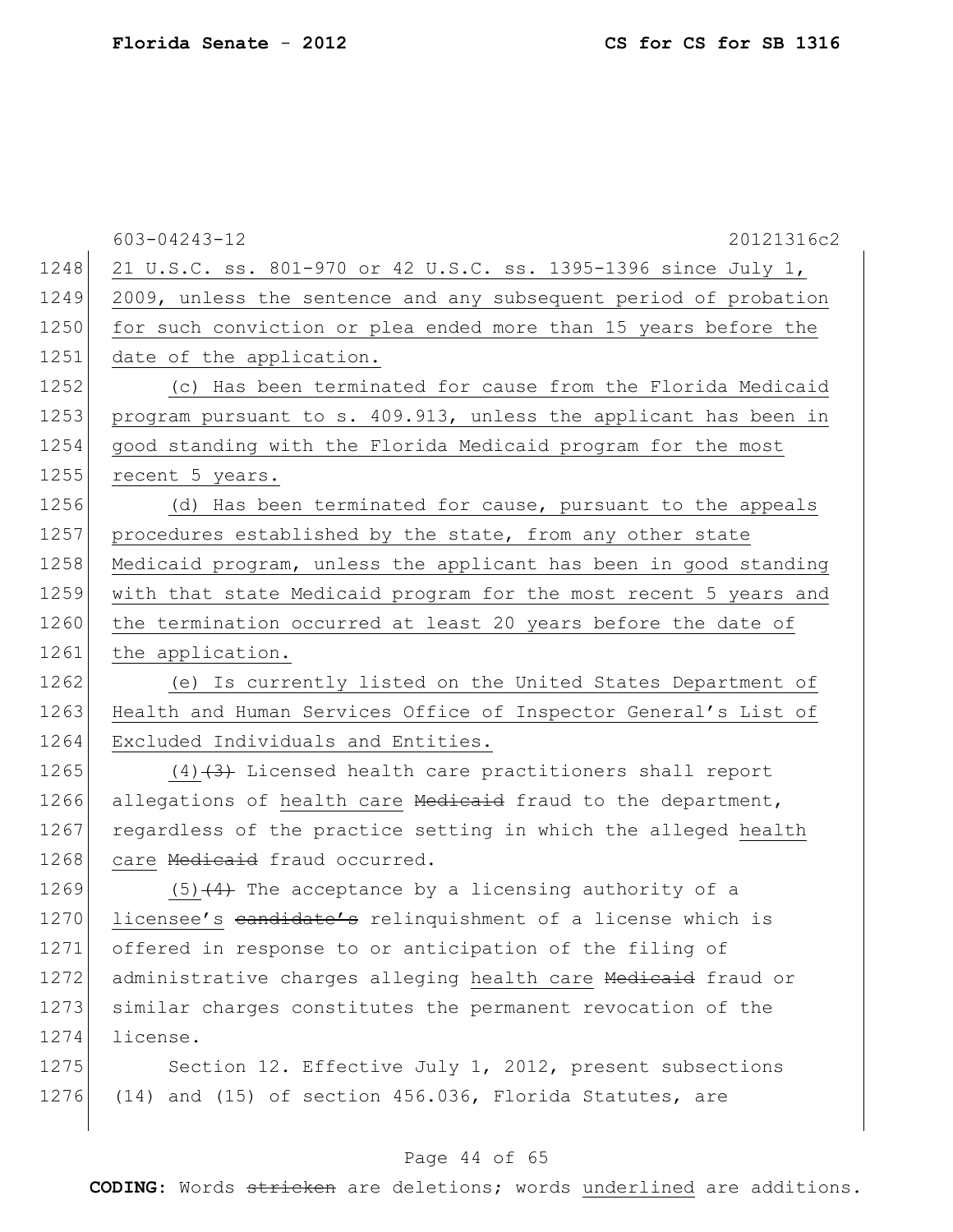|      | 603-04243-12<br>20121316c2                                       |
|------|------------------------------------------------------------------|
| 1277 | renumbered as subsections (15) and (16), respectively, and a new |
| 1278 | subsection (14) is added to that section, to read:               |
| 1279 | 456.036 Licenses; active and inactive status; delinquency.-      |
| 1280 | (14) A person who has been denied license renewal,               |
| 1281 | certification, or registration under s. 456.0635(3) may regain   |
| 1282 | licensure, certification, or registration only by meeting the    |
| 1283 | qualifications and completing the application process for        |
| 1284 | initial licensure as defined by the board, or the department if  |
| 1285 | there is no board. However, a person who was denied renewal of   |
| 1286 | licensure, certification, or registration under s. 24 of chapter |
| 1287 | 2009-223, Laws of Florida, between July 1, 2009, and June 30,    |
| 1288 | 2012, is not required to retake and pass examinations applicable |
| 1289 | for initial licensure, certification, or registration.           |
| 1290 | Section 13. Subsection (1) of section 456.074, Florida           |
| 1291 | Statutes, is amended to read:                                    |
| 1292 | 456.074 Certain health care practitioners; immediate             |
| 1293 | suspension of license.-                                          |
| 1294 | (1) The department shall issue an emergency order                |
| 1295 | suspending the license of any person licensed under chapter 458, |
| 1296 | chapter 459, chapter 460, chapter 461, chapter 462, chapter 463, |
| 1297 | chapter 464, chapter 465, chapter 466, or chapter 484 who pleads |
| 1298 | guilty to, is convicted or found guilty of, or who enters a plea |
| 1299 | of nolo contendere to, regardless of adjudication, to:           |
| 1300 | (a) A felony under chapter 409, chapter 817, or chapter 893      |
| 1301 | or under 21 U.S.C. ss. 801-970 or under 42 U.S.C. ss. 1395-1396; |
| 1302 | or                                                               |
| 1303 | (b) A misdemeanor or felony under 18 U.S.C. s. 669, ss.          |
| 1304 | 285-287, s. 371, s. 1001, s. 1035, s. 1341, s. 1343, s. 1347, s. |
| 1305 | 1349, or s. 1518 or 42 U.S.C. ss. 1320a-7b, relating to the      |
|      |                                                                  |

# Page 45 of 65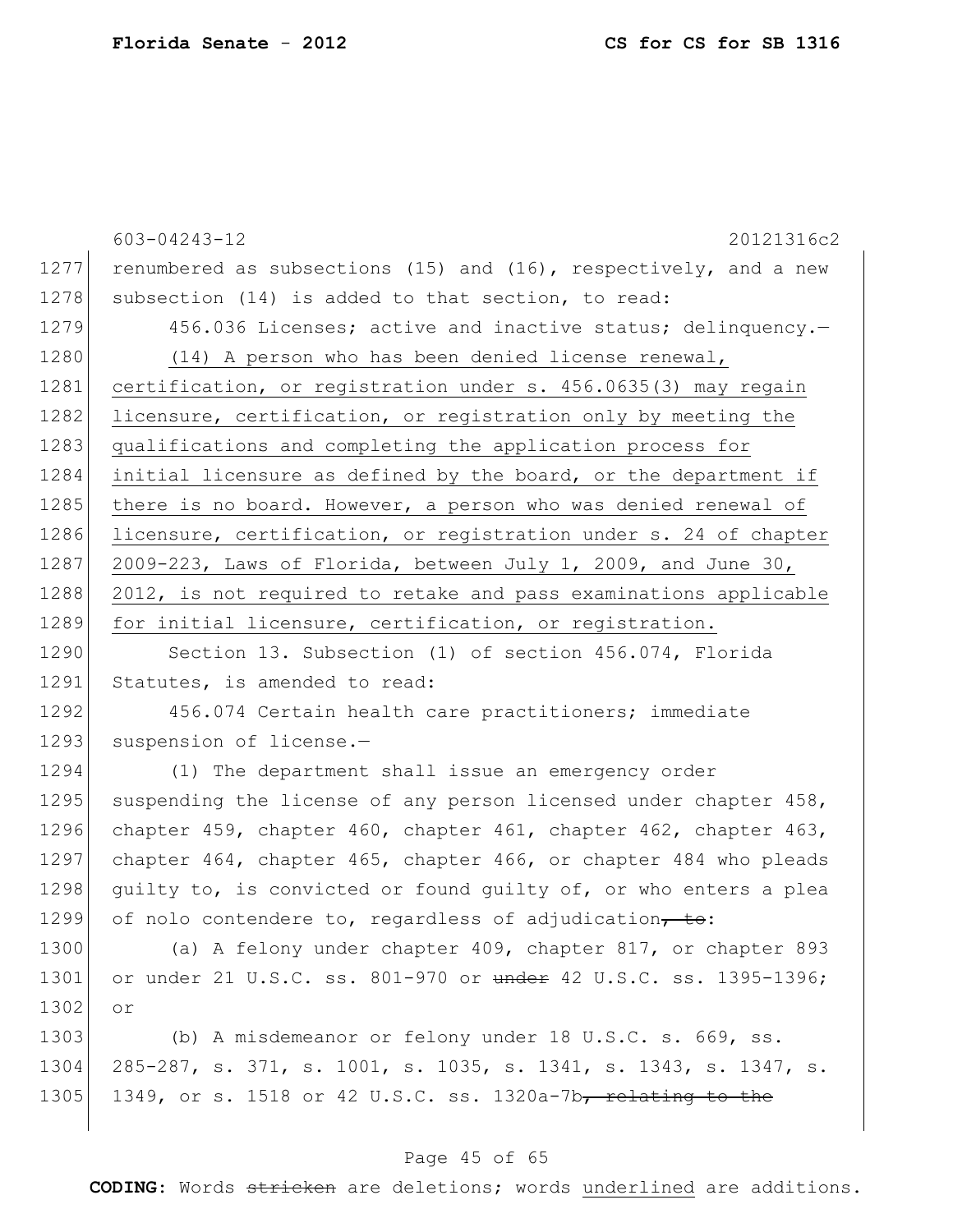603-04243-12 20121316c2 1306 Medicaid program. 1307 Section 14. Subsection (3) of section 458.309, Florida 1308 Statutes, is amended to read: 1309 458.309 Rulemaking authority.-1310 (3) A physician All physicians who performs liposuction 1311 procedures in which more than 1,000 cubic centimeters of 1312 supernatant fat is removed, perform level 2 procedures lasting 1313 more than 5 minutes, and all level 3 surgical procedures in an 1314 office setting must register the office with the department 1315 unless that office is licensed as a facility under pursuant to 1316 chapter 395. The department shall inspect the physician's office 1317 annually unless the office is accredited by a nationally 1318 recognized accrediting agency or an accrediting organization 1319 subsequently approved by the Board of Medicine. The actual costs 1320 for registration and inspection or accreditation shall be paid 1321 by the person seeking to register and operate the office setting 1322 in which office surgery is performed. 1323 Section 15. Subsection (2) of section 459.005, Florida

1324 Statutes, is amended to read:

1325 459.005 Rulemaking authority.-

1326  $(2)$  A physician  $A\perp\perp$  physicians who performs liposuction 1327 procedures in which more than 1,000 cubic centimeters of 1328 supernatant fat is removed, perform level 2 procedures lasting 1329 more than 5 minutes, and all level 3 surgical procedures in an 1330 office setting must register the office with the department 1331 unless that office is licensed as a facility under pursuant to 1332 chapter 395. The department shall inspect the physician's office 1333 annually unless the office is accredited by a nationally 1334 recognized accrediting agency or an accrediting organization

#### Page 46 of 65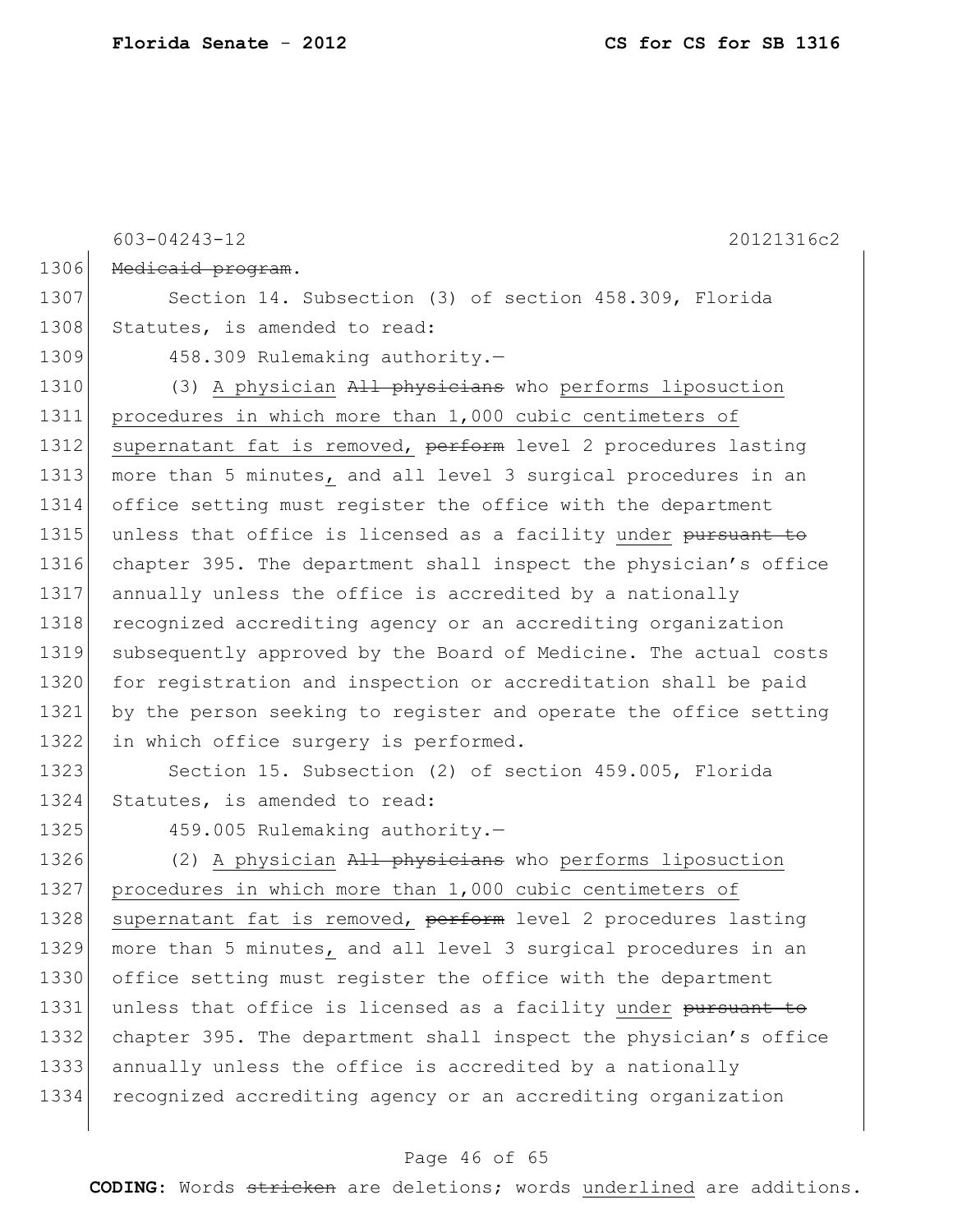603-04243-12 20121316c2 1335 subsequently approved by the Board of Osteopathic Medicine. The 1336 actual costs for registration and inspection or accreditation 1337 shall be paid by the person seeking to register and operate the 1338 office setting in which office surgery is performed. 1339 Section 16. Subsections (3), (4), and (5) of section 1340 463.002, Florida Statutes, are amended to read: 1341 463.002 Definitions.—As used in this chapter, the term: 1342 (3)(a) "Licensed practitioner" means a person who is a 1343 primary health care provider licensed to engage in the practice 1344 of optometry under the authority of this chapter. 1345 (b) A licensed practitioner who is not a certified 1346 optometrist shall be required to display at her or his place of 1347 practice a sign which states, "I am a Licensed Practitioner, not 1348 a Certified Optometrist, and I am not able to prescribe topical 1349 ocular pharmaceutical agents." 1350 (c) All practitioners initially licensed after July 1, 1351 1993, must be certified optometrists. 1352 (4) "Certified optometrist" means a licensed practitioner 1353 authorized by the board to administer and prescribe topical 1354 ocular pharmaceutical agents. 1355 (5) "Optometry" means the diagnosis of conditions of the 1356 human eye and its appendages; the employment of any objective or 1357 subjective means or methods, including the administration of 1358 topical ocular pharmaceutical agents, for the purpose of 1359 determining the refractive powers of the human eyes, or any 1360 visual, muscular, neurological, or anatomic anomalies of the 1361 human eyes and their appendages; and the prescribing and 1362 employment of lenses, prisms, frames, mountings, contact lenses, 1363 orthoptic exercises, light frequencies, and any other means or

#### Page 47 of 65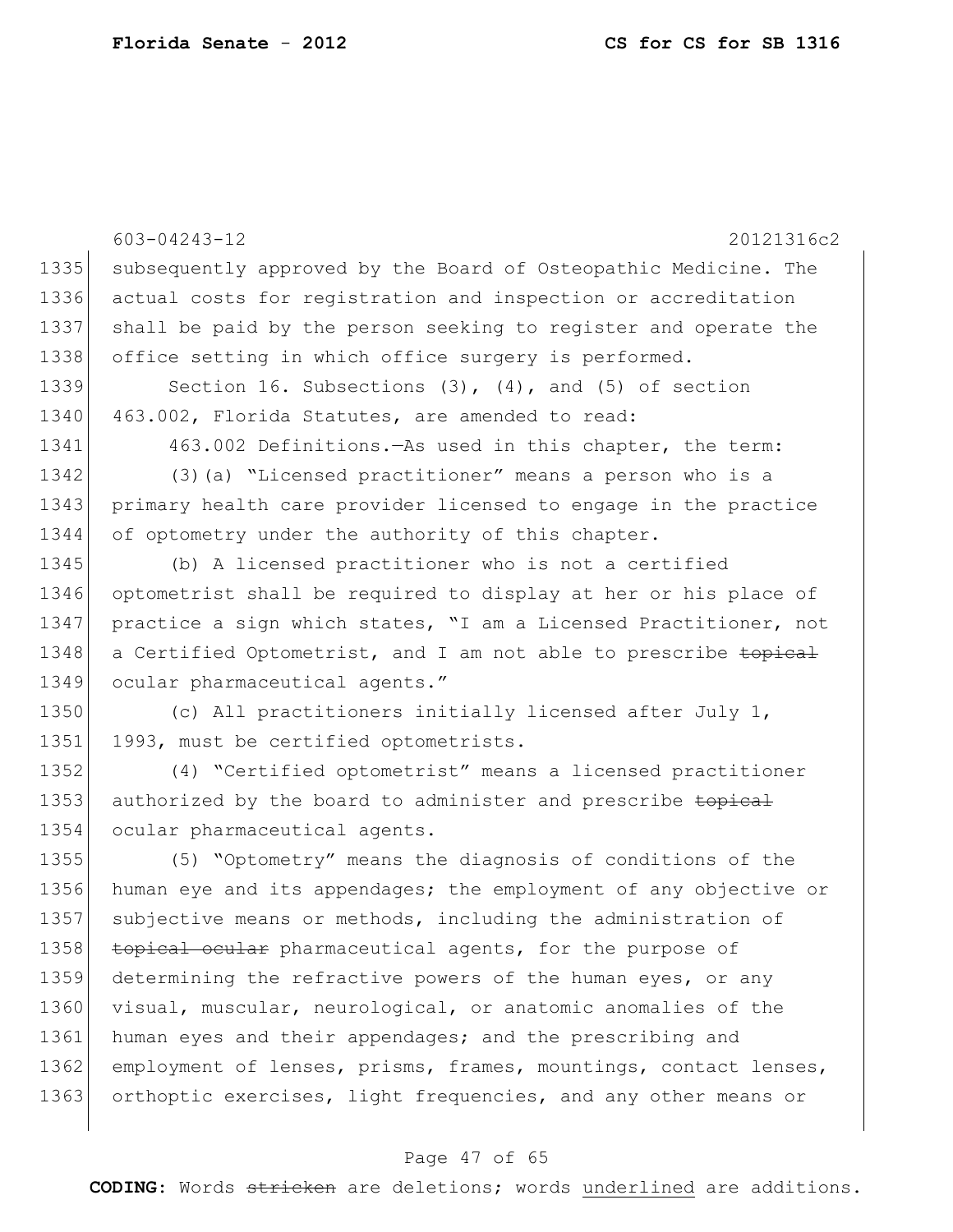|      | 603-04243-12<br>20121316c2                                       |
|------|------------------------------------------------------------------|
| 1364 | methods, including topical ocular pharmaceutical agents, for the |
| 1365 | correction, remedy, or relief of any insufficiencies or abnormal |
| 1366 | conditions of the human eyes and their appendages.               |
| 1367 | Section 17. Paragraph (g) of subsection (1) of section           |
| 1368 | 463.005, Florida Statutes, is amended to read:                   |
| 1369 | 463.005 Authority of the board.-                                 |
| 1370 | (1) The Board of Optometry has authority to adopt rules          |
| 1371 | pursuant to ss. 120.536(1) and 120.54 to implement the           |
| 1372 | provisions of this chapter conferring duties upon it. Such rules |
| 1373 | shall include, but not be limited to, rules relating to:         |
| 1374 | (g) Administration and prescription of <del>topical</del> ocular |
| 1375 | pharmaceutical agents.                                           |
| 1376 | Section 18. Section 463.0055, Florida Statutes, is amended       |
| 1377 | to read:                                                         |
| 1378 | 463.0055 Administration and prescription of topical ocular       |
| 1379 | pharmaceutical agents; committee.-                               |
| 1380 | (1) (a) Certified optometrists may administer and prescribe      |
| 1381 | topical ocular pharmaceutical agents as provided in this section |
| 1382 | for the diagnosis and treatment of ocular conditions of the      |
| 1383 | human eye and its appendages without the use of surgery or other |
| 1384 | invasive techniques. However, a licensed practitioner who is not |
| 1385 | certified may use topically applied anesthetics solely for the   |
| 1386 | purpose of glaucoma examinations, but is otherwise prohibited    |
| 1387 | from administering or prescribing topical ocular pharmaceutical  |
| 1388 | agents.                                                          |
| 1389 | (b) Before a certified optometrist may administer or             |
| 1390 | prescribe oral ocular pharmaceutical agents, the certified       |
| 1391 | optometrist must complete a course and subsequent examination on |

1392 general and ocular pharmacology which have a particular emphasis

### Page 48 of 65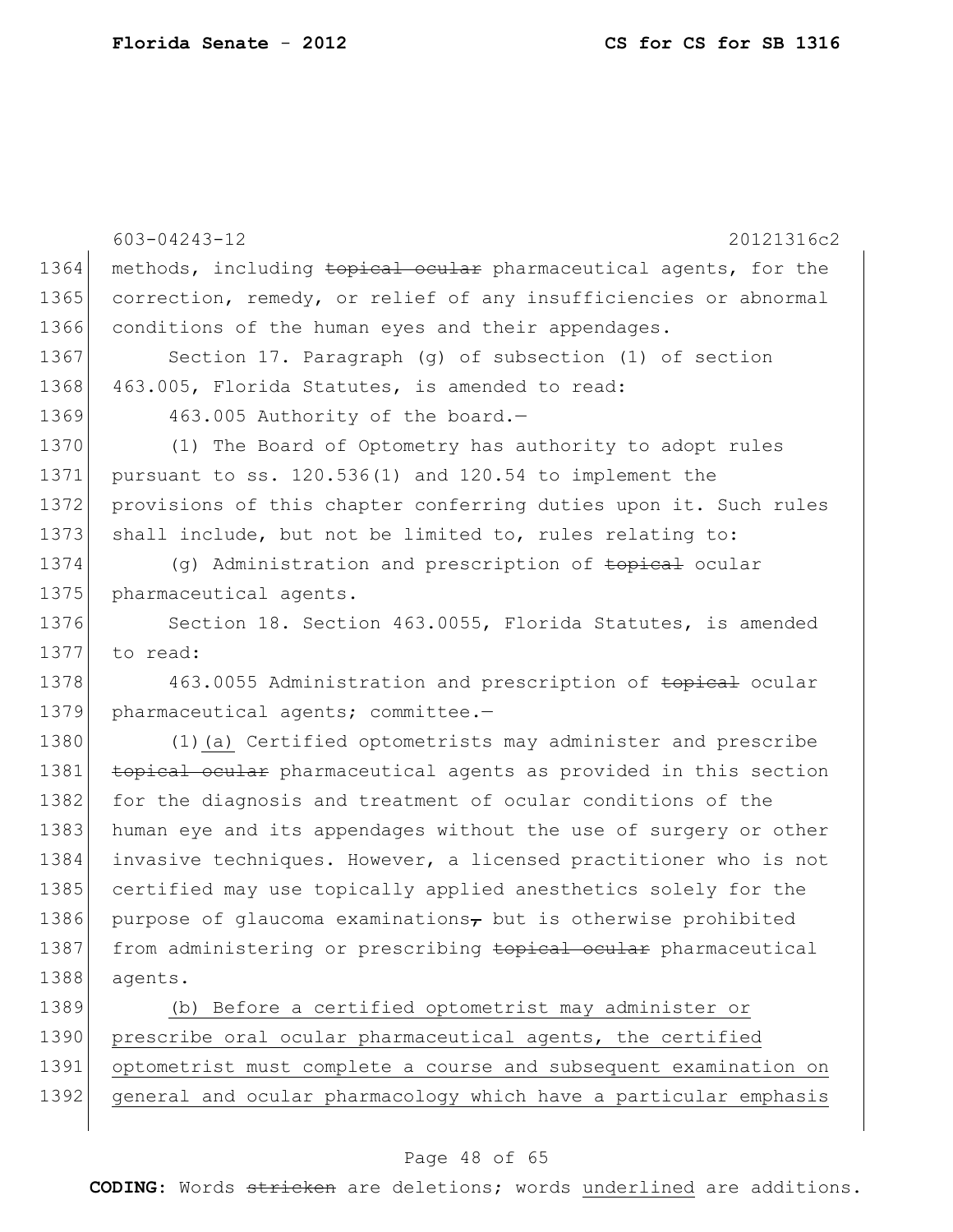603-04243-12 20121316c2

1393 on the ingestion of oral pharmaceutical agents and the side 1394 effects of those agents. For certified optometrists licensed 1395 before January 1, 1990, the course shall consist of 50 contact 1396 hours and 25 of those hours shall be Internet-based. For 1397 certified optometrists licensed on or after January 1, 1990, the 1398 course shall consist of 20 contact hours and 10 of those hours 1399 shall be Internet-based. The first course and examination shall 1400 be presented by January 1, 2013, and shall thereafter be 1401 administered at least annually. The Florida Medical Association 1402 and the Florida Optometric Association shall jointly develop and 1403 administer a course and examination for such purpose and jointly 1404 determine the site or sites for the course and examination.

1405 (2)(a) There is hereby created a committee composed of two 1406 certified optometrists licensed pursuant to this chapter, 1407 appointed by the Board of Optometry, two board-certified 1408 ophthalmologists licensed pursuant to chapter 458 or chapter 1409 459, appointed by the Board of Medicine, and one additional 1410 person with a doctorate degree in pharmacology who is not 1411 licensed pursuant to chapter 458, chapter 459, or this chapter, 1412 appointed by the State Surgeon General. The committee shall 1413 review requests for additions to, deletions from, or 1414 modifications of a formulary of topical ocular pharmaceutical 1415 agents for administration and prescription by certified 1416 optometrists and shall provide to the board advisory opinions 1417 and recommendations on such requests. The formulary of topical 1418 ocular pharmaceutical agents shall consist of those topical 1419 ocular pharmaceutical agents that are appropriate to treat and 1420 diagnose ocular diseases and disorders and that which the 1421 certified optometrist is qualified to use in the practice of

#### Page 49 of 65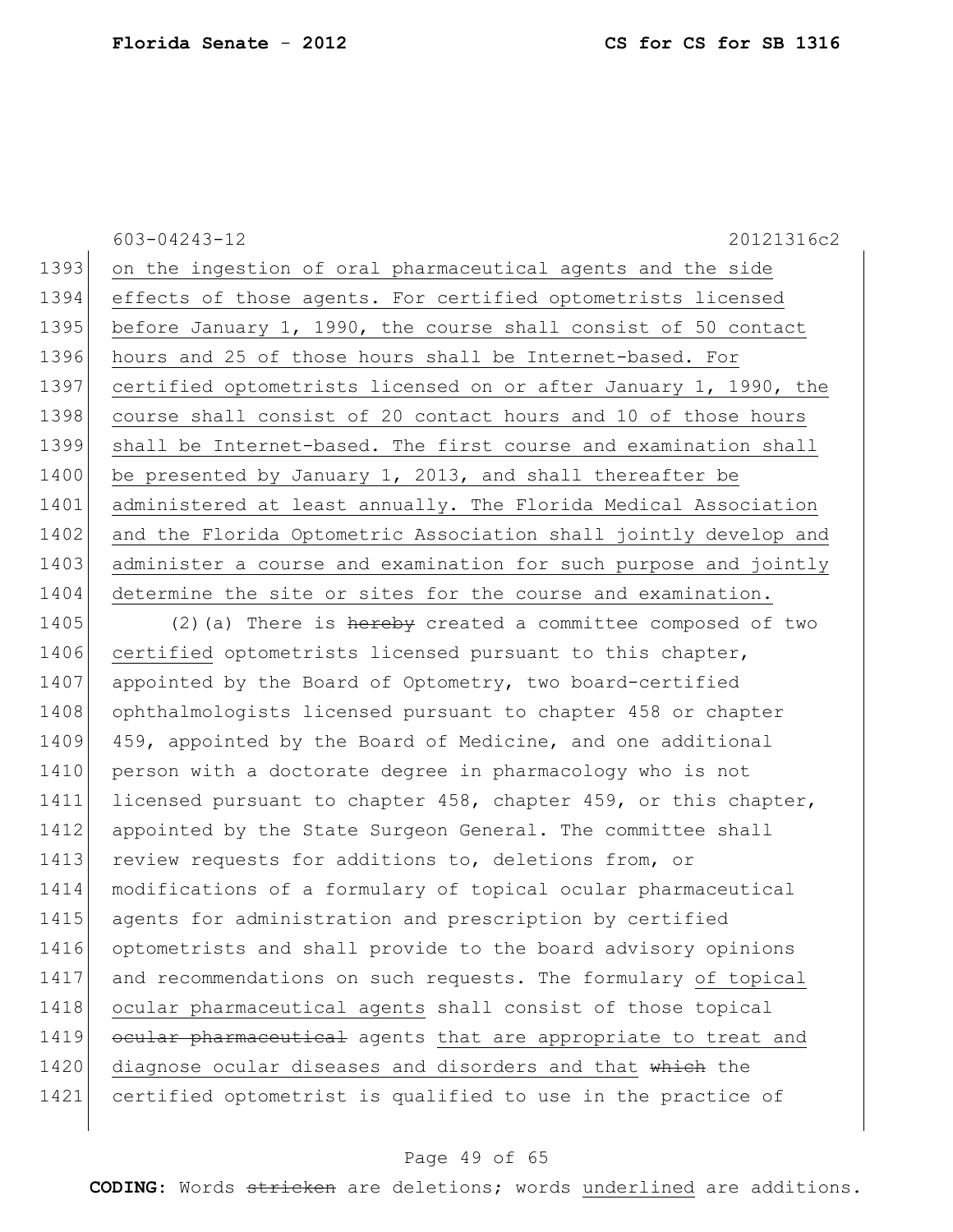603-04243-12 20121316c2 1422 optometry. The board shall establish, add to, delete from, or 1423 modify the formulary by rule. Notwithstanding any provision of 1424 chapter 120 to the contrary, the formulary rule shall become 1425 effective 60 days from the date it is filed with the Secretary 1426 of State.

 (b) The topical formulary may be added to, deleted from, or modified according to the procedure described in paragraph (a). Any person who requests an addition, deletion, or modification 1430 of an authorized topical ocular pharmaceutical agent shall have the burden of proof to show cause why such addition, deletion, 1432 or modification should be made.

1433 (c) The State Surgeon General shall have standing to 1434 challenge any rule or proposed rule of the board pursuant to s. 1435 120.56. In addition to challenges for any invalid exercise of 1436 delegated legislative authority, the administrative law judge, 1437 upon such a challenge by the State Surgeon General, may declare 1438 all or part of a rule or proposed rule invalid if it:

1439 1. Does not protect the public from any significant and 1440 discernible harm or damages;

1441 2. Unreasonably restricts competition or the availability 1442 of professional services in the state or in a significant part 1443 of the state; or

1444 3. Unnecessarily increases the cost of professional 1445 services without a corresponding or equivalent public benefit. 1446

1447 However, there shall not be created a presumption of the 1448 existence of any of the conditions cited in this subsection in 1449 the event that the rule or proposed rule is challenged.

1450 (d) Upon adoption of the topical formulary required by this

#### Page 50 of 65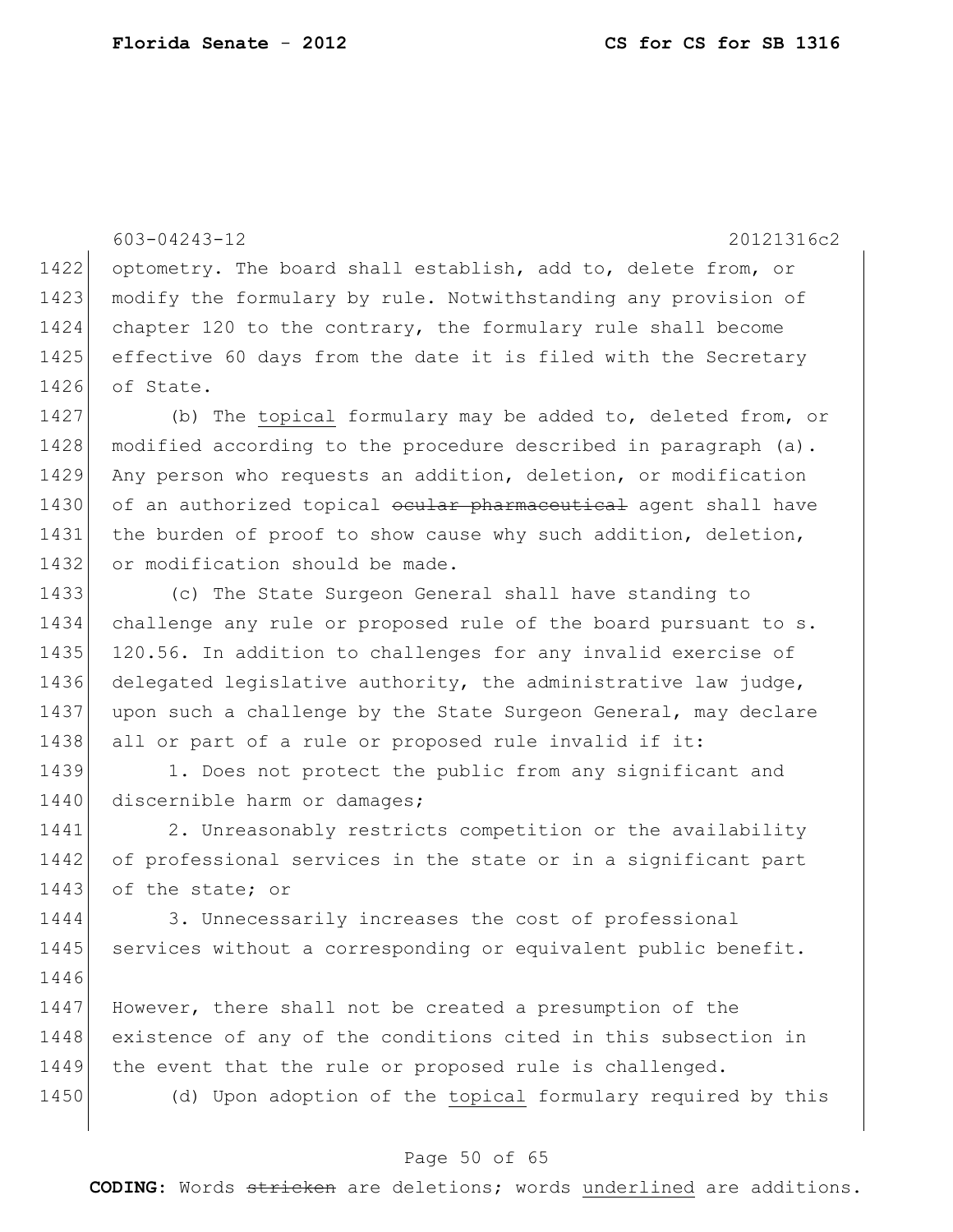|      | 603-04243-12<br>20121316c2                                       |
|------|------------------------------------------------------------------|
| 1451 | section, and upon each addition, deletion, or modification to    |
| 1452 | the topical formulary, the board shall mail a copy of the        |
| 1453 | amended topical formulary to each certified optometrist and to   |
| 1454 | each pharmacy licensed by the state.                             |
| 1455 | (3) In addition to the formulary of topical ocular               |
| 1456 | pharmaceutical agents in subsection (2), a statutory formulary   |
| 1457 | of oral pharmaceutical agents is established, which includes the |
| 1458 | following agents:                                                |
| 1459 | (a) The following analgesics, or their generic or                |
| 1460 | therapeutic equivalents, which may not be administered or        |
| 1461 | prescribed for more than 72 hours:                               |
| 1462 | 1. Tramadol hydrochloride.                                       |
| 1463 | 2. Acetaminophen 300 mg with No. 3 codeine phosphate 30 mg.      |
| 1464 |                                                                  |
| 1465 | If any of the oral analgesic agents set forth in this paragraph  |
| 1466 | are administered or prescribed, the certified optometrists must  |
| 1467 | immediately notify the patient's primary care physician or a     |
| 1468 | physician licensed under chapter 458 or chapter 459 who is       |
| 1469 | skilled in diseases of the eye.                                  |
| 1470 | (b) The following antibiotics, or their generic or               |
| 1471 | therapeutic equivalents:                                         |
| 1472 | 1. Amoxicillin.                                                  |
| 1473 | 2. Azithromycin.                                                 |
| 1474 | 3. Ciproflaxacin.                                                |
| 1475 | Dicloxacillin.                                                   |
| 1476 | Doxycycline.<br>5.                                               |
| 1477 | Keflex.<br>6.                                                    |
| 1478 | 7. Minocycline.                                                  |
| 1479 | The following antivirals, or their generic or<br>(C)             |
|      |                                                                  |

# Page 51 of 65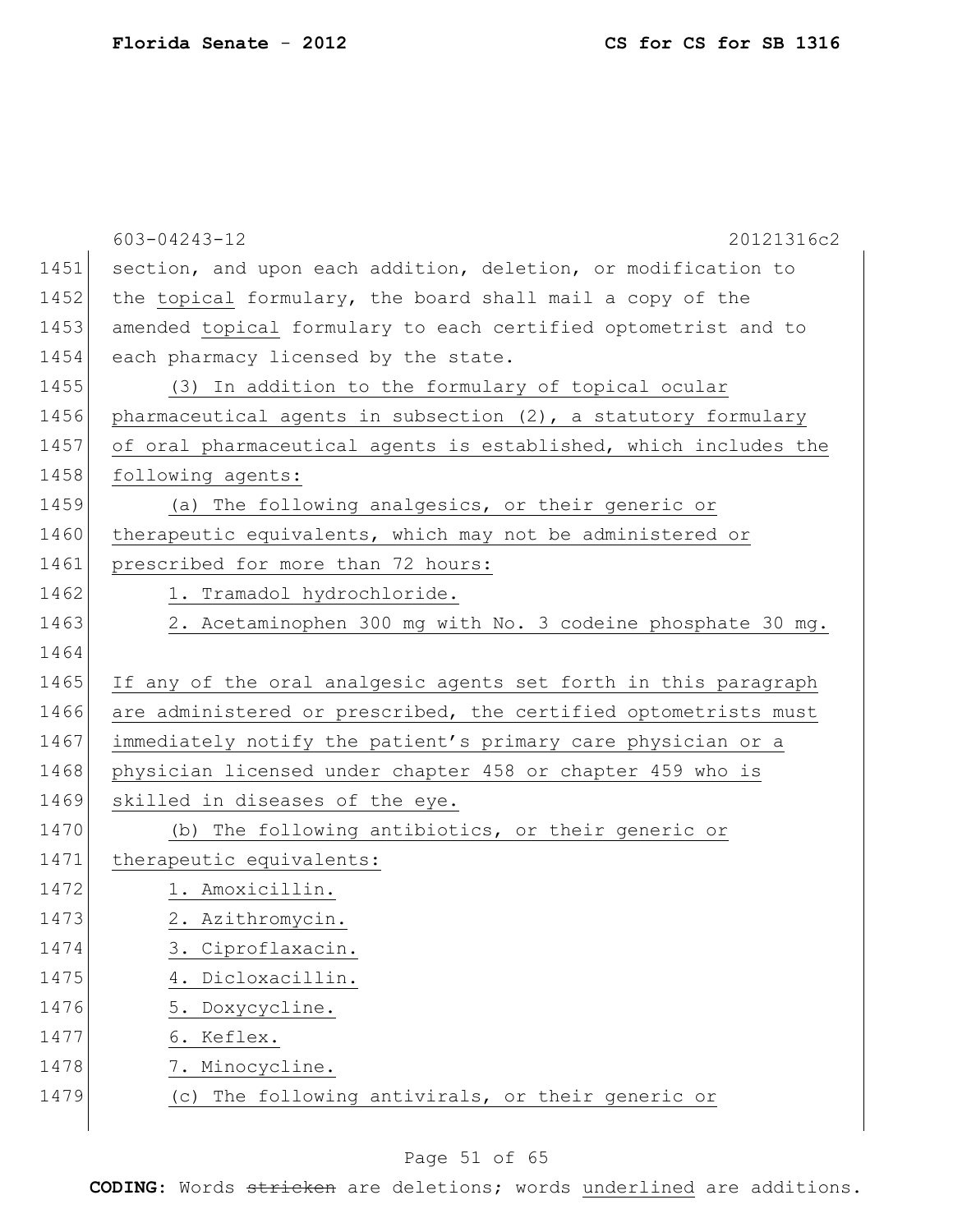|      | 20121316c2<br>$603 - 04243 - 12$                                 |
|------|------------------------------------------------------------------|
| 1480 | therapeutic equivalents:                                         |
| 1481 | 1. Acyclovir.                                                    |
| 1482 | 2. Famciclovir.                                                  |
| 1483 | 3. Valacyclovir.                                                 |
| 1484 | (d) The following oral anti-glaucoma agents, or their            |
| 1485 | generic or therapeutic equivalents, which may not be             |
| 1486 | administered or prescribed for more than 72 hours:               |
| 1487 | 1. Acetazolamide.                                                |
| 1488 | 2. Methazolamide.                                                |
| 1489 |                                                                  |
| 1490 | If any of the oral anti-glaucoma agents set forth in this        |
| 1491 | paragraph are administered or prescribed, the certified          |
| 1492 | optometrist must immediately notify the patient's primary care   |
| 1493 | physician or a physician licensed under chapter 458 or chapter   |
| 1494 | 459 who is skilled in diseases of the eye.                       |
| 1495 |                                                                  |
| 1496 | Any oral pharmaceutical agent listed in the statutory formulary  |
| 1497 | set forth in this subsection which is subsequently determined by |
| 1498 | the United States Food and Drug Administration to be unsafe for  |
| 1499 | administration or prescription shall be considered to have been  |
| 1500 | deleted from the formulary of oral pharmaceutical agents. The    |
| 1501 | oral pharmaceutical agents on the statutory formulary set forth  |
| 1502 | in this subsection may not otherwise be deleted by the board,    |
| 1503 | the department, or the State Surgeon General.                    |
| 1504 | $(4)$ $(3)$ A certified optometrist shall be issued a prescriber |
|      |                                                                  |

1505 number by the board. Any prescription written by a certified 1506 optometrist for a topical ocular pharmaceutical agent pursuant 1507 to this section shall have the prescriber number printed 1508 thereon.

### Page 52 of 65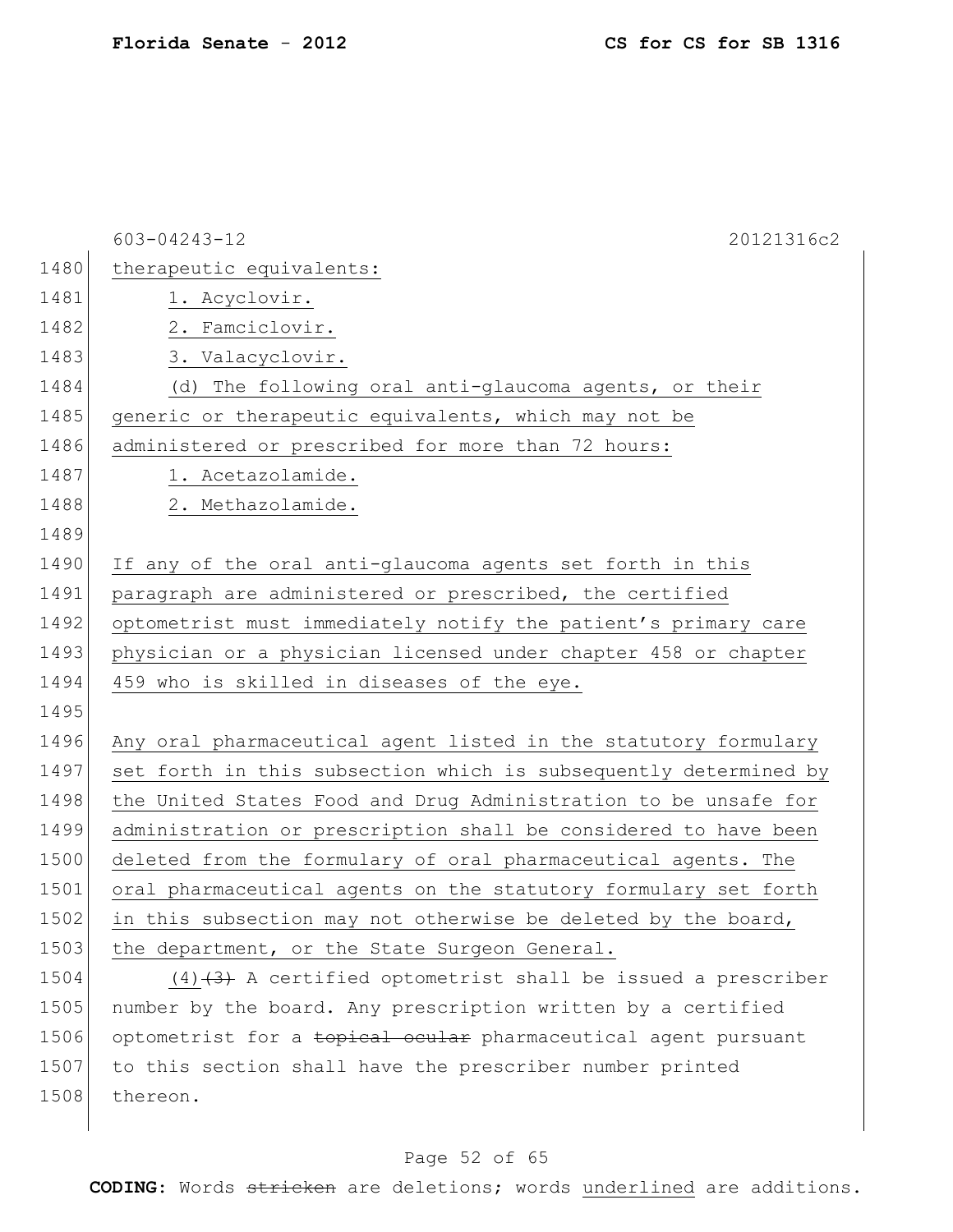603-04243-12 20121316c2 1509 Section 19. Subsection (3) of section 463.0057, Florida 1510 Statutes, is amended to read: 1511 463.0057 Optometric faculty certificate.-1512 (3) The holder of a faculty certificate may engage in the 1513 practice of optometry as permitted by this section, but may not 1514 administer or prescribe topical ocular pharmaceutical agents 1515 unless the certificateholder has satisfied the requirements of 1516 ss. 463.0055(1)(b) and  $\frac{1}{2}$  463.006(1)(b)4. and 5. 1517 Section 20. Subsections (2) and (3) of section 463.006, 1518 Florida Statutes, are amended to read: 1519 463.006 Licensure and certification by examination.-1520 (2) The examination shall consist of the appropriate 1521 subjects, including applicable state laws and rules and general 1522 and ocular pharmacology with emphasis on the use topical 1523 application and side effects of ocular pharmaceutical agents. 1524 The board may by rule substitute a national examination as part 1525 or all of the examination and may by rule offer a practical 1526 examination in addition to the written examination. 1527 (3) Each applicant who successfully passes the examination 1528 and otherwise meets the requirements of this chapter is entitled 1529 to be licensed as a practitioner and to be certified to 1530 administer and prescribe topical ocular pharmaceutical agents in 1531 the diagnosis and treatment of ocular conditions. 1532 Section 21. Subsections (1) and (2) of section 463.0135, 1533 Florida Statutes, are amended, and subsection (10) is added to 1534 that section, to read: 1535 463.0135 Standards of practice.-1536 (1) A licensed practitioner shall provide that degree of 1537 care which conforms to that level of care provided by medical

#### Page 53 of 65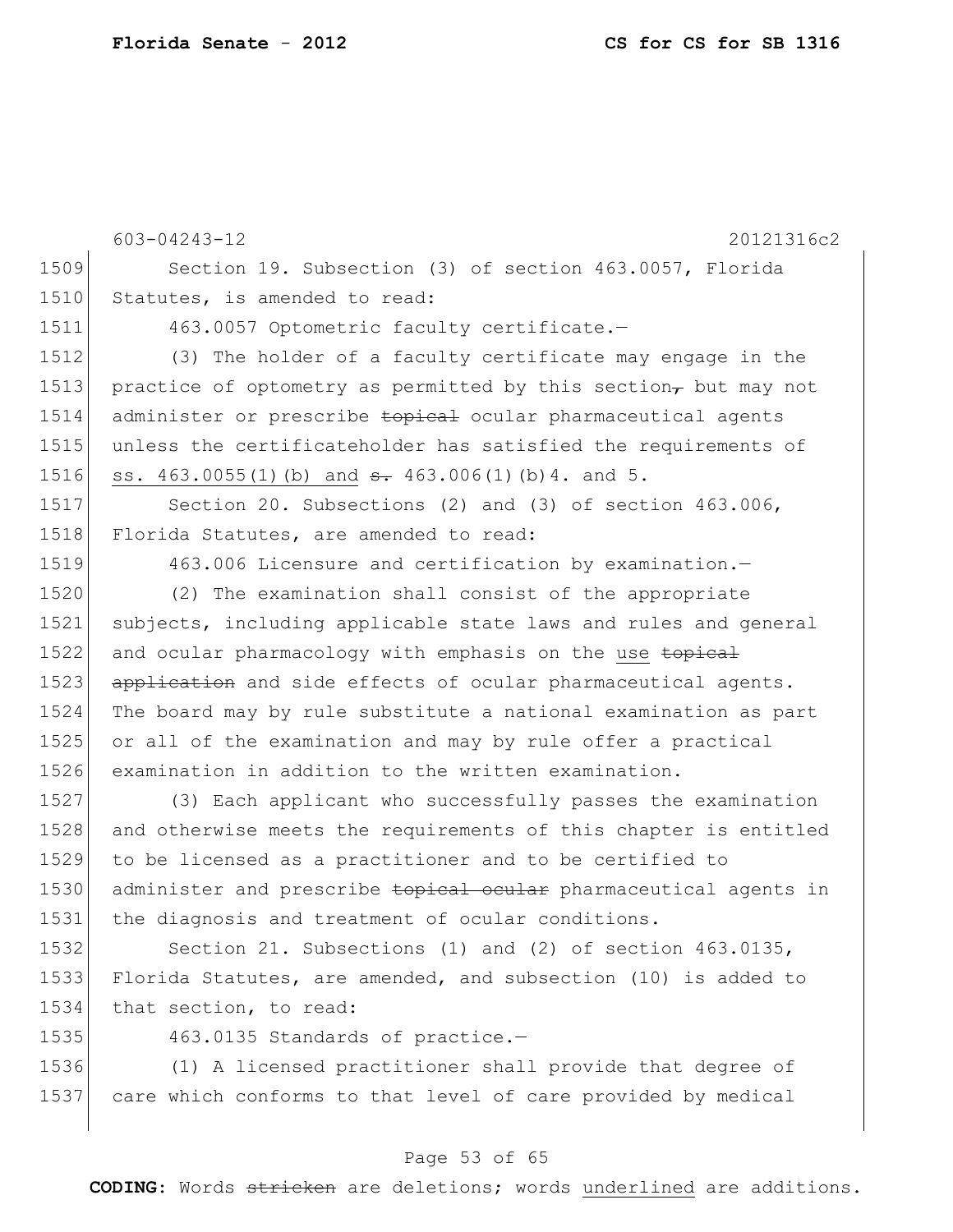|      | $603 - 04243 - 12$<br>20121316c2                                 |
|------|------------------------------------------------------------------|
| 1538 | practitioners in the same or similar communities. A certified    |
| 1539 | optometrist shall administer and prescribe oral ocular           |
| 1540 | pharmaceutical agents in a manner consistent with applicable     |
| 1541 | preferred practice patterns of the American Academy of           |
| 1542 | Ophthalmology. A licensed practitioner shall advise or assist    |
| 1543 | her or his patient in obtaining further care when the service of |
| 1544 | another health care practitioner is required.                    |
| 1545 | (2) A licensed practitioner diagnosing angle closure,            |
| 1546 | neovascular, infantile, or congenital forms of glaucoma shall    |
| 1547 | promptly and without unreasonable delay refer the patient to a   |
| 1548 | physician skilled in diseases of the eye and licensed under      |
| 1549 | chapter 458 or chapter 459. In addition, a licensed practitioner |
| 1550 | shall timely refer any patient who experiences progressive       |
| 1551 | glaucoma due to failed pharmaceutical intervention to a          |
| 1552 | physician who is skilled in diseases of the eye and licensed     |
| 1553 | under chapter 458 or chapter 459.                                |
| 1554 | (10) Comanagement of postoperative care shall be conducted       |
| 1555 | pursuant to an established protocol that governs the             |
| 1556 | relationship between the operating surgeon and the optometrist.  |
| 1557 | The patient shall be informed that either physician will be      |
| 1558 | available for emergency care throughout the postoperative        |
| 1559 | period, and the patient shall consent in writing to the          |
| 1560 | comanagement relationship.                                       |
| 1561 | Section 22. Subsections (3) and (4) of section $463.014$ ,       |
| 1562 | Florida Statutes, are amended to read:                           |
| 1563 | 463.014 Certain acts prohibited.-                                |
| 1564 | (3) Prescribing, ordering, dispensing, administering,            |
| 1565 | supplying, selling, or giving any systemie drugs for the purpose |
| 1566 | of treating a systemic disease by a licensed practitioner is     |
|      |                                                                  |

# Page 54 of 65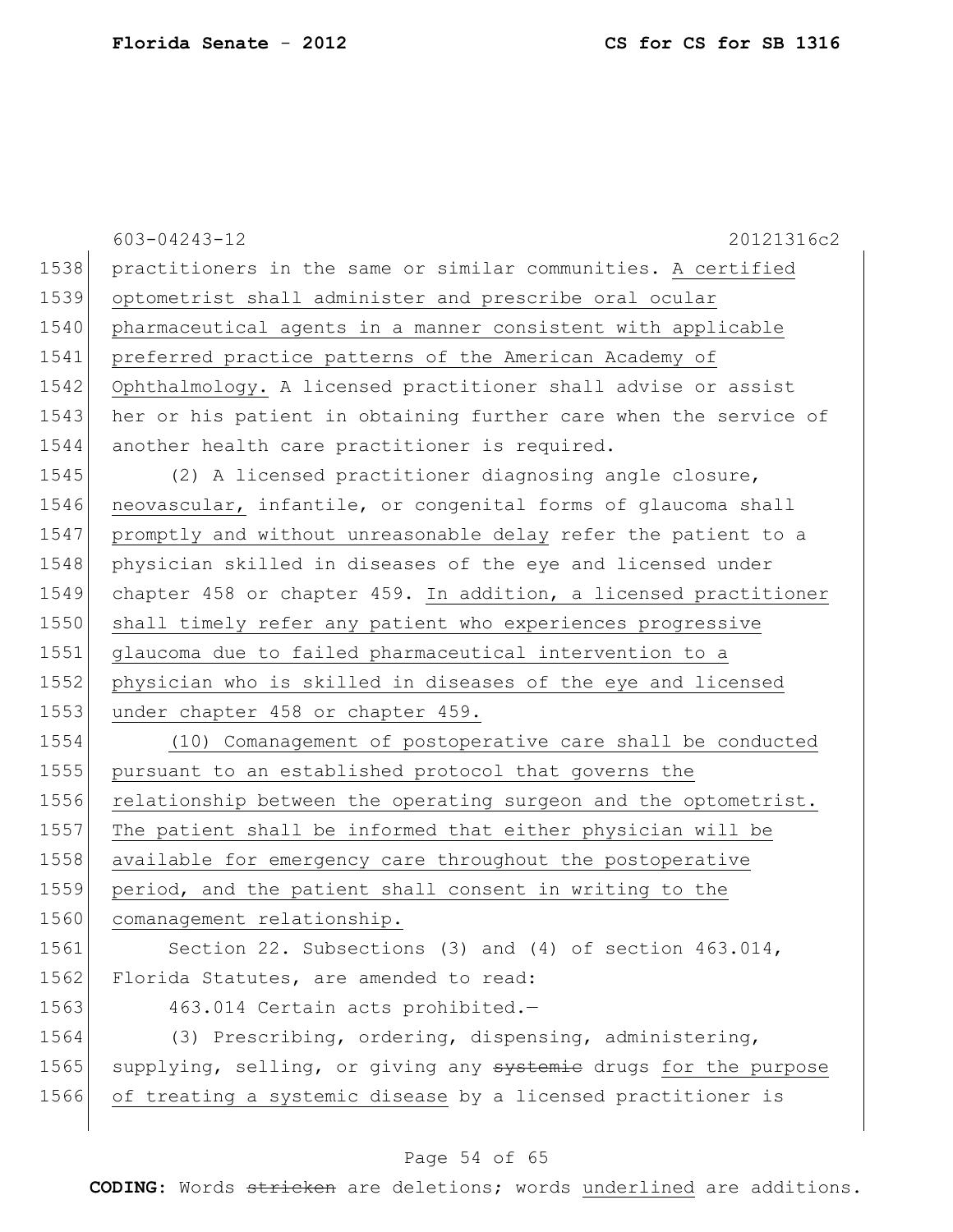|      | $603 - 04243 - 12$<br>20121316c2                                 |
|------|------------------------------------------------------------------|
| 1567 | prohibited. However, a certified optometrist is permitted to use |
| 1568 | commonly accepted means or methods to immediately address        |
| 1569 | incidents of anaphylaxis.                                        |
| 1570 | (4) Surgery of any kind, including the use of lasers, is         |
| 1571 | expressly prohibited. For purposes of this subsection, the term  |
| 1572 | "surgery" means a procedure using an instrument, including       |
| 1573 | lasers, scalpels, or needles, in which human tissue is cut,      |
| 1574 | burned, or vaporized by incision, injection, ultrasound, laser,  |
| 1575 | or radiation. The term includes procedures using instruments     |
| 1576 | that require closing by suturing, clamping, or another such      |
| 1577 | device. Certified optometrists may remove superficial foreign    |
| 1578 | bodies. For the purposes of this subsection, the term            |
| 1579 | "superficial foreign bodies" means any foreign matter that is    |
| 1580 | embedded in the conjunctiva or cornea but which has not          |
| 1581 | penetrated the globe.                                            |
| 1582 | Section 23. Section 463.0141, Florida Statutes, is created       |
| 1583 | to read:                                                         |
| 1584 | 463.0141 Reports of adverse incidents in the practice of         |
| 1585 | optometry.-                                                      |
| 1586 | (1) Any adverse incident that occurs on or after January 1,      |
| 1587 | 2013, in the practice of optometry must be reported to the       |
| 1588 | department in the accordance with this section.                  |
| 1589 | (2) The required notification to the department must be          |
| 1590 | submitted in writing by certified mail and postmarked within 15  |
| 1591 | days after the occurrence of the adverse incident.               |
| 1592 | (3) For purposes of notification to the department, the          |
| 1593 | term "adverse incident," as used in this section, means an event |
| 1594 | that is associated in whole or in part with the prescribing of   |
| 1595 | an oral ocular pharmaceutical agent and that results in one of   |
|      |                                                                  |

# Page 55 of 65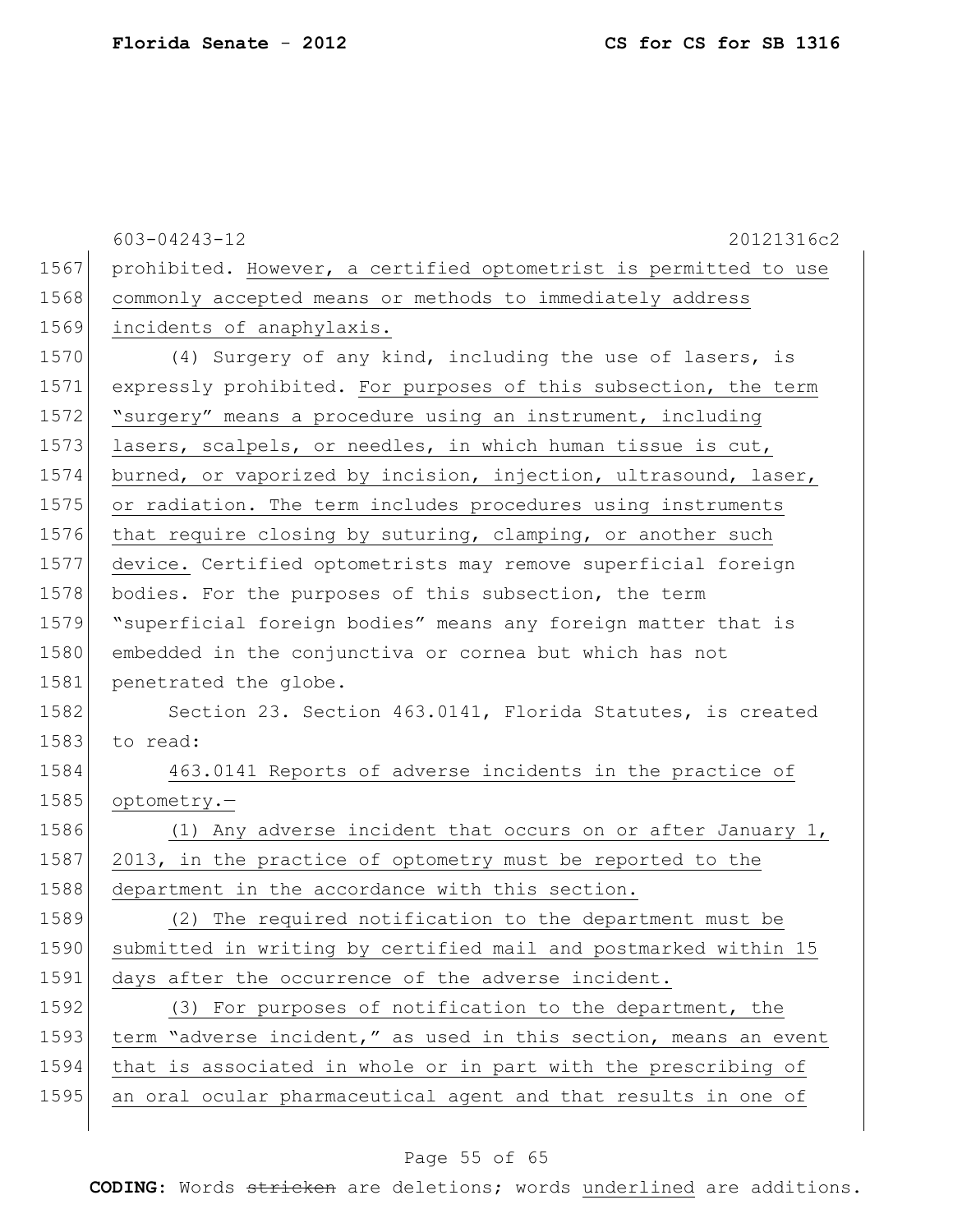|      | 603-04243-12<br>20121316c2                                      |
|------|-----------------------------------------------------------------|
| 1596 | the following:                                                  |
| 1597 | (a) Any condition that requires the transfer of a patient       |
| 1598 | to a hospital licensed under chapter 395;                       |
| 1599 | (b) Any condition that requires the patient to obtain care      |
| 1600 | from a physician licensed under chapter 458 or chapter 459,     |
| 1601 | other than a referral or a consultation required under this     |
| 1602 | chapter;                                                        |
| 1603 | (c) Permanent physical injury to the patient;                   |
| 1604 | (d) Partial or complete permanent loss of sight by the          |
| 1605 | patient; or                                                     |
| 1606 | (e) Death of the patient.                                       |
| 1607 | The department shall review each incident and determine<br>(4)  |
| 1608 | whether it potentially involved conduct by the licensed         |
| 1609 | practitioner which may be subject to disciplinary action, in    |
| 1610 | which case s. 456.073 applies. Disciplinary action, if any,     |
| 1611 | shall be taken by the board.                                    |
| 1612 | Section 24. Subsection (1) of section 483.035, Florida          |
| 1613 | Statutes, is amended to read:                                   |
| 1614 | 483.035 Clinical laboratories operated by practitioners for     |
| 1615 | exclusive use; licensure and requlation.-                       |
| 1616 | (1) A clinical laboratory operated by one or more               |
| 1617 | practitioners licensed under chapter 458, chapter 459, chapter  |
| 1618 | 460, chapter 461, chapter 462, chapter 463, or chapter 466,     |
| 1619 | exclusively in connection with the diagnosis and treatment of   |
| 1620 | their own patients, must be licensed under this part and must   |
| 1621 | comply with the provisions of this part, except that the agency |
| 1622 | shall adopt rules for staffing, for personnel, including        |
| 1623 | education and training of personnel, for proficiency testing,   |
| 1624 | and for construction standards relating to the licensure and    |
|      |                                                                 |

# Page 56 of 65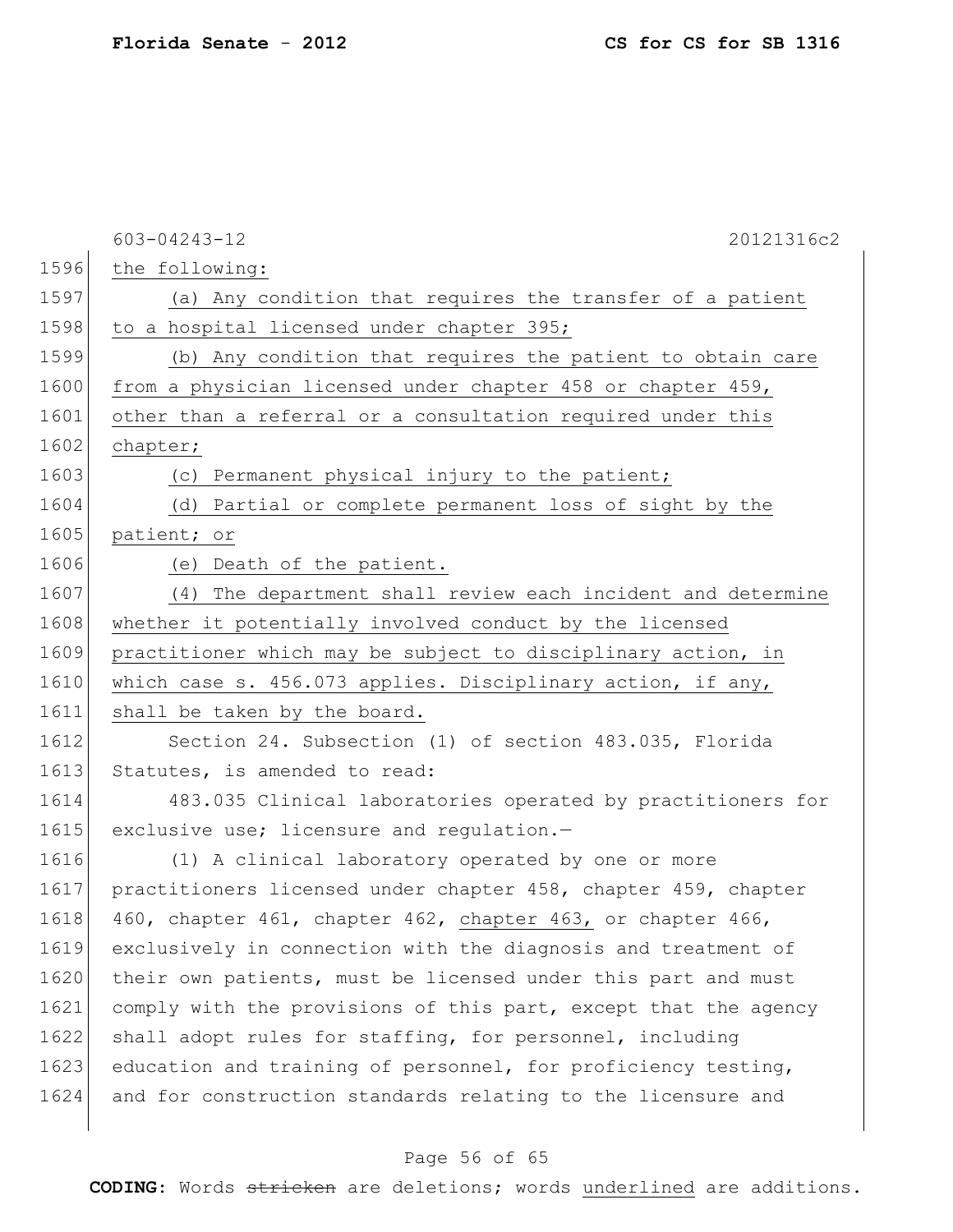603-04243-12 20121316c2 1625 operation of the laboratory based upon and not exceeding the 1626 same standards contained in the federal Clinical Laboratory 1627 Improvement Amendments of 1988 and the federal regulations 1628 adopted thereunder. 1629 Section 25. Subsection (7) of section 483.041, Florida 1630 Statutes, is amended to read: 1631 483.041 Definitions.—As used in this part, the term: 1632 (7) "Licensed practitioner" means a physician licensed 1633 under chapter 458, chapter 459, chapter 460,  $\Theta$ r chapter 461, or 1634 chapter 463; a dentist licensed under chapter 466; a person 1635 licensed under chapter 462; or an advanced registered nurse 1636 practitioner licensed under part I of chapter 464; or a duly 1637 licensed practitioner from another state licensed under similar 1638 statutes who orders examinations on materials or specimens for 1639 nonresidents of the State of Florida, but who reside in the same 1640 state as the requesting licensed practitioner. 1641 Section 26. Subsection (5) of section 483.181, Florida 1642 Statutes, is amended to read: 1643 483.181 Acceptance, collection, identification, and 1644 examination of specimens.-1645 (5) A clinical laboratory licensed under this part must 1646 accept a human specimen submitted for examination by a 1647 practitioner licensed under chapter 458, chapter 459, chapter 1648 460, chapter 461, chapter 462, chapter 463, s. 464.012, or 1649 chapter 466, if the specimen and test are the type performed by 1650 the clinical laboratory. A clinical laboratory may only refuse a

1651 specimen based upon a history of nonpayment for services by the 1652 practitioner. A clinical laboratory shall not charge different 1653 prices for tests based upon the chapter under which a

#### Page 57 of 65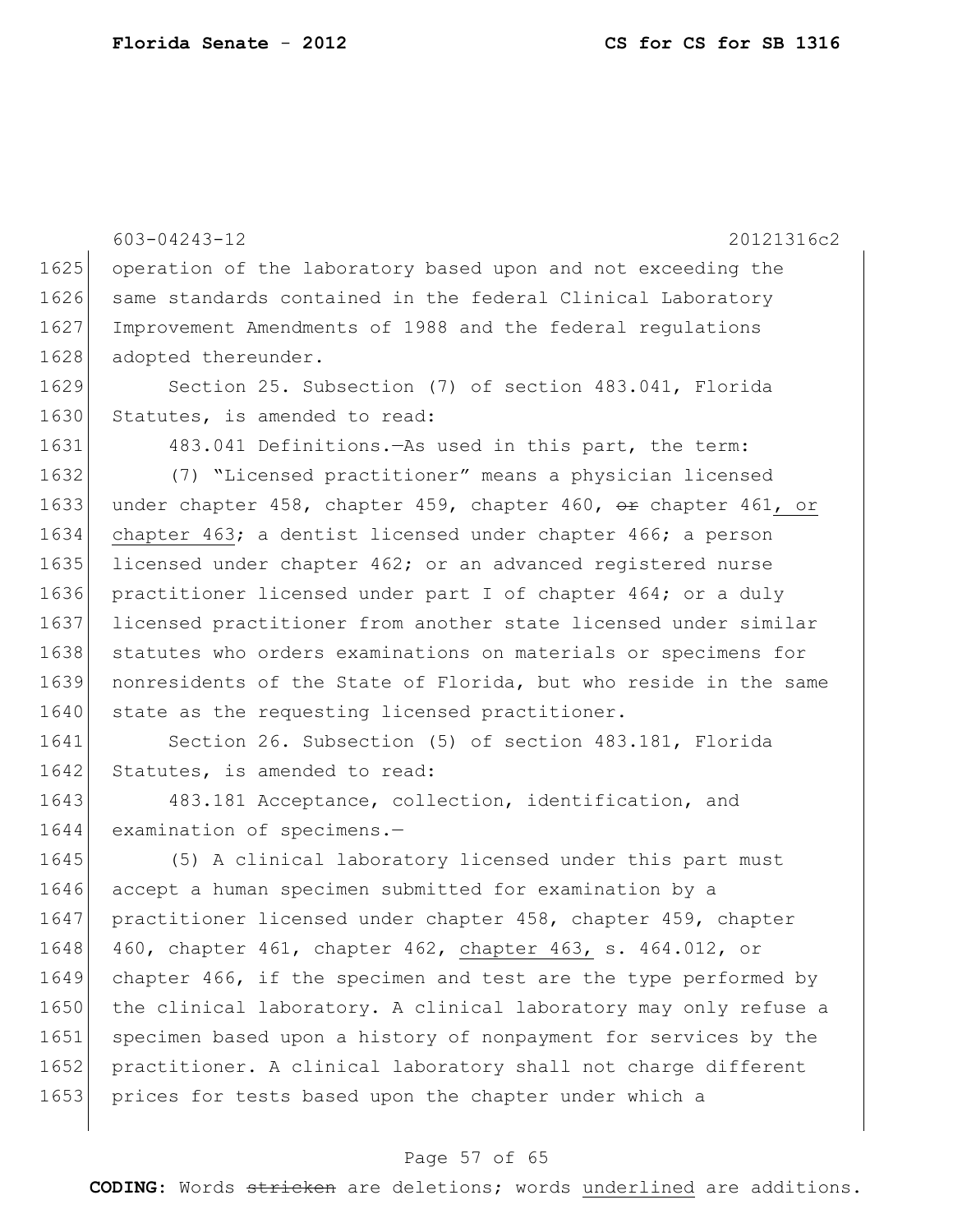603-04243-12 20121316c2 1654 practitioner submitting a specimen for testing is licensed. 1655 Section 27. Paragraph (a) of subsection (54) of section 1656 499.003, Florida Statutes, is amended to read: 1657 499.003 Definitions of terms used in this part.—As used in 1658 this part, the term: 1659 (54) "Wholesale distribution" means distribution of 1660 prescription drugs to persons other than a consumer or patient, 1661 but does not include: 1662 (a) Any of the following activities, which is not a 1663 violation of s. 499.005(21) if such activity is conducted in 1664 accordance with s. 499.01(2)(q): 1665 1. The purchase or other acquisition by a hospital or other 1666 health care entity that is a member of a group purchasing 1667 organization of a prescription drug for its own use from the 1668 group purchasing organization or from other hospitals or health 1669 care entities that are members of that organization. 1670 2. The sale, purchase, or trade of a prescription drug or 1671 an offer to sell, purchase, or trade a prescription drug by a 1672 charitable organization described in s.  $501(c)$  (3) of the 1673 Internal Revenue Code of 1986, as amended and revised, to a 1674 nonprofit affiliate of the organization to the extent otherwise 1675 permitted by law. 1676 3. The sale, purchase, or trade of a prescription drug or 1677 an offer to sell, purchase, or trade a prescription drug among 1678 hospitals or other health care entities that are under common 1679 control. For purposes of this subparagraph, "common control" 1680 means the power to direct or cause the direction of the 1681 management and policies of a person or an organization, whether

### Page 58 of 65

1682 by ownership of stock, by voting rights, by contract, or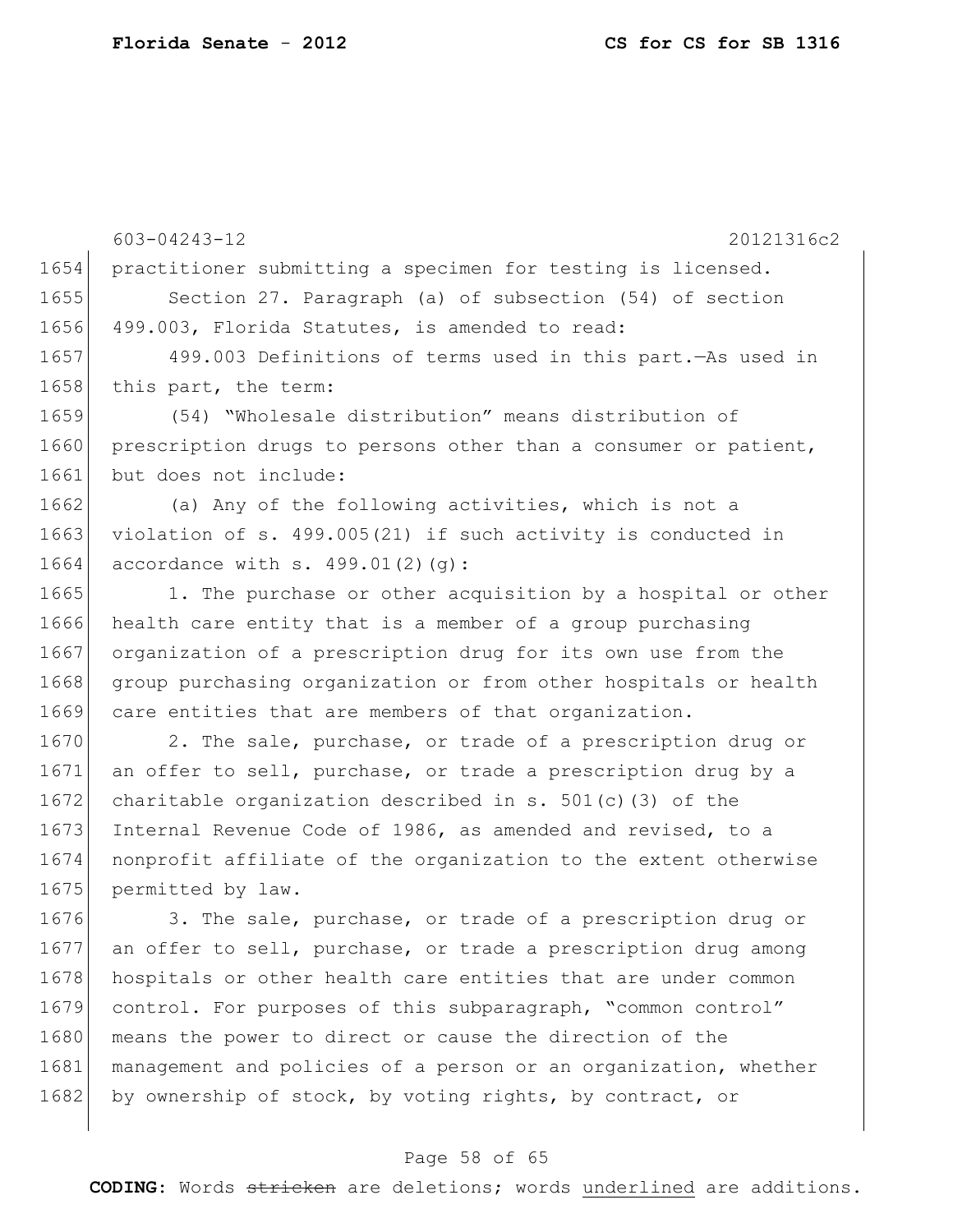603-04243-12 20121316c2

1683 otherwise.

1684 4. The sale, purchase, trade, or other transfer of a 1685 prescription drug from or for any federal, state, or local 1686 government agency or any entity eligible to purchase 1687 prescription drugs at public health services prices pursuant to 1688 Pub. L. No. 102-585, s. 602 to a contract provider or its 1689 subcontractor for eligible patients of the agency or entity 1690 under the following conditions:

1691 a. The agency or entity must obtain written authorization 1692 for the sale, purchase, trade, or other transfer of a 1693 prescription drug under this subparagraph from the State Surgeon 1694 General or his or her designee.

1695 b. The contract provider or subcontractor must be 1696 authorized by law to administer or dispense prescription drugs.

1697 c. In the case of a subcontractor, the agency or entity 1698 must be a party to and execute the subcontract.

1699 d. A contract provider or subcontractor must maintain 1700 separate and apart from other prescription drug inventory any 1701 prescription drugs of the agency or entity in its possession.

1702 d.e. The contract provider and subcontractor must maintain 1703 and produce immediately for inspection all records of movement 1704 or transfer of all the prescription drugs belonging to the 1705 agency or entity, including, but not limited to, the records of 1706 receipt and disposition of prescription drugs. Each contractor 1707 and subcontractor dispensing or administering these drugs must 1708 maintain and produce records documenting the dispensing or 1709 administration. Records that are required to be maintained 1710 include, but are not limited to, a perpetual inventory itemizing 1711 drugs received and drugs dispensed by prescription number or

#### Page 59 of 65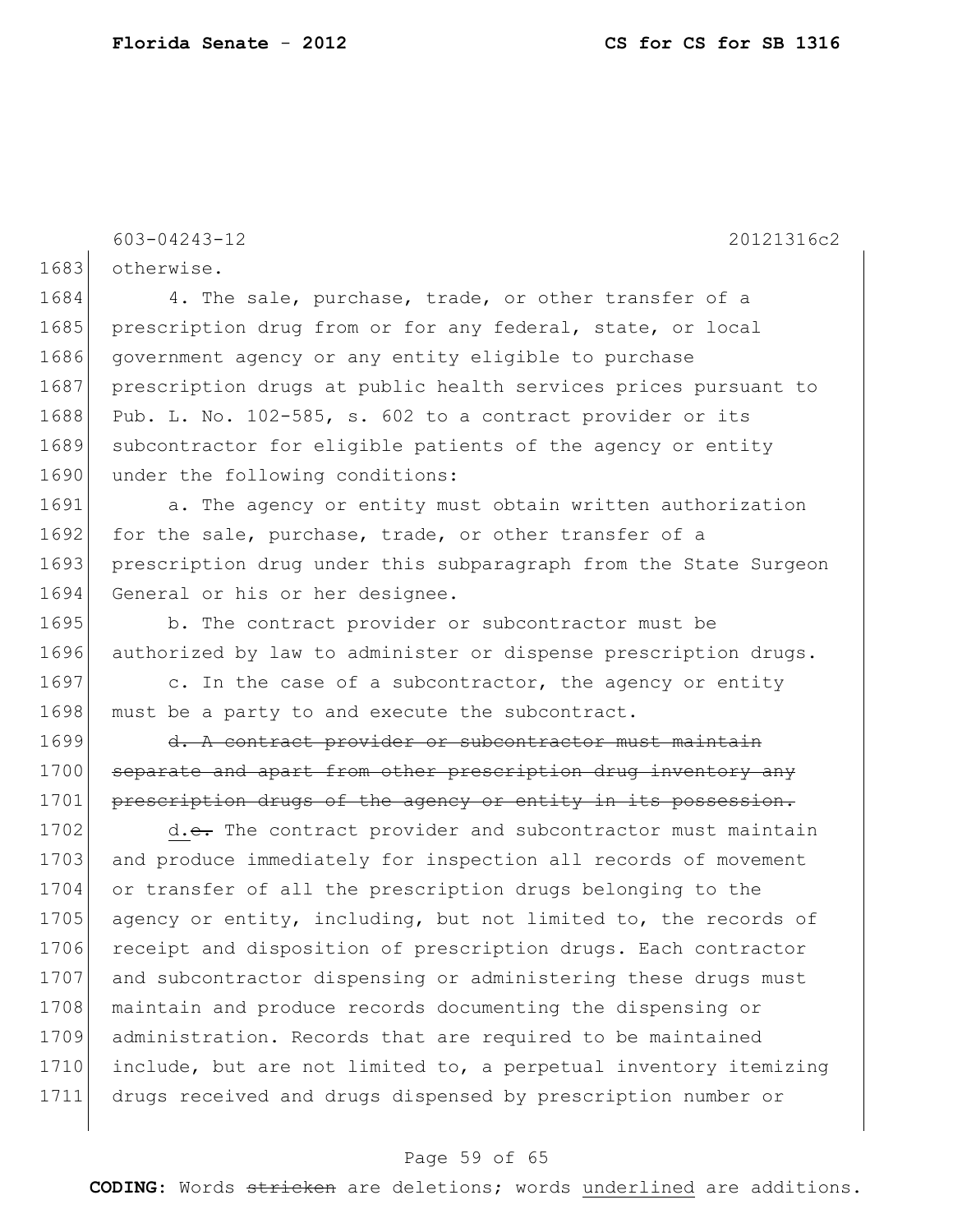603-04243-12 20121316c2 1712 administered by patient identifier, which must be submitted to 1713 the agency or entity quarterly.

1714 e.f. The contract provider or subcontractor may administer 1715 or dispense the prescription drugs only to the eligible patients 1716 of the agency or entity or must return the prescription drugs 1717 for or to the agency or entity. The contract provider or 1718 subcontractor must require proof from each person seeking to 1719 fill a prescription or obtain treatment that the person is an 1720 eligible patient of the agency or entity and must, at a minimum, 1721 maintain a copy of this proof as part of the records of the 1722 contractor or subcontractor required under sub-subparagraph e.

1723 f.g. In addition to the departmental inspection authority 1724 set forth in s. 499.051, the establishment of the contract 1725 provider and subcontractor and all records pertaining to 1726 prescription drugs subject to this subparagraph shall be subject 1727 to inspection by the agency or entity. All records relating to 1728 prescription drugs of a manufacturer under this subparagraph 1729 shall be subject to audit by the manufacturer of those drugs, 1730 | without identifying individual patient information.

1731 Section 28. Subsection (4) of section 766.102, Florida 1732 Statutes, is amended to read:

1733 766.102 Medical negligence; standards of recovery; expert 1734 witness.—

 (4)(a) The Legislature is cognizant of the changing trends and techniques for the delivery of health care in this state and the discretion that is inherent in the diagnosis, care, and 1738 treatment of patients by different health care providers. The failure of a health care provider to order, perform, or 1740 administer supplemental diagnostic tests is shall not be

#### Page 60 of 65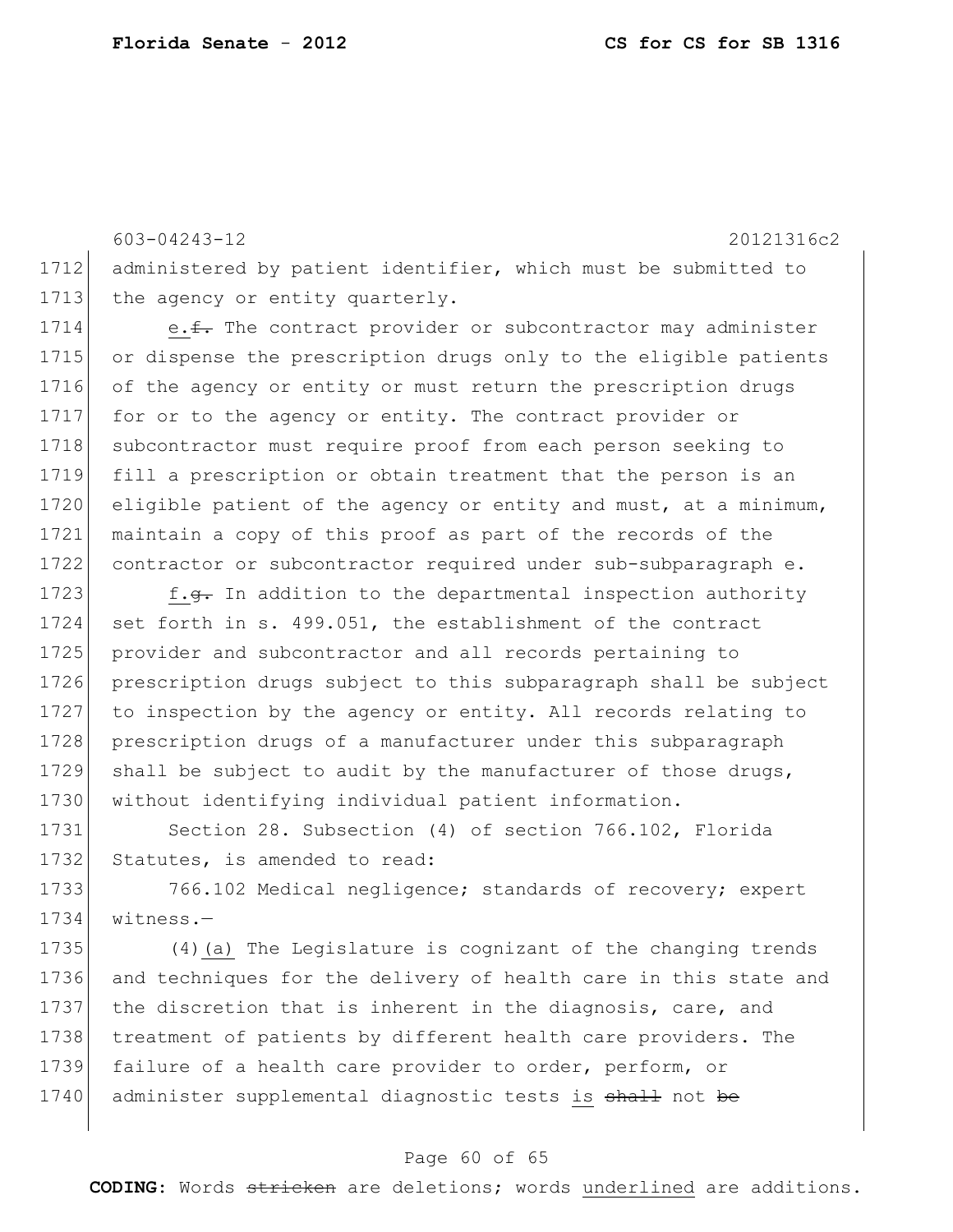603-04243-12 20121316c2 1741 actionable if the health care provider acted in good faith and 1742 with due regard for the prevailing professional standard of 1743 care. 1744 (b) The claimant has the burden of proving by clear and 1745 convincing evidence that the alleged actions of the health care 1746 provider represent a breach of the prevailing professional 1747 standard of care in an action for damages based on death or 1748 personal injury which alleges that the death or injury resulted 1749 from the failure of a health care provider to order, perform, or 1750 administer supplemental diagnostic tests. 1751 Section 29. Paragraph (b) of subsection (6) of section 1752 766.106, Florida Statutes, is amended to read: 1753 766.106 Notice before filing action for medical negligence; 1754 presuit screening period; offers for admission of liability and 1755 for arbitration; informal discovery; review.-1756 (6) INFORMAL DISCOVERY.— 1757 (b) Informal discovery may be used by a party to obtain 1758 unsworn statements, the production of documents or things, and 1759 physical and mental examinations, and ex parte interviews, as 1760 follows: 1761 1. Unsworn statements.—Any party may require other parties 1762 to appear for the taking of an unsworn statement. Such 1763 statements may be used only for the purpose of presuit screening 1764 and are not discoverable or admissible in any civil action for 1765 any purpose by any party. A party desiring to take the unsworn 1766 statement of any party must give reasonable notice in writing to 1767 all parties. The notice must state the time and place for taking 1768 the statement and the name and address of the party to be 1769 examined. Unless otherwise impractical, the examination of any

#### Page 61 of 65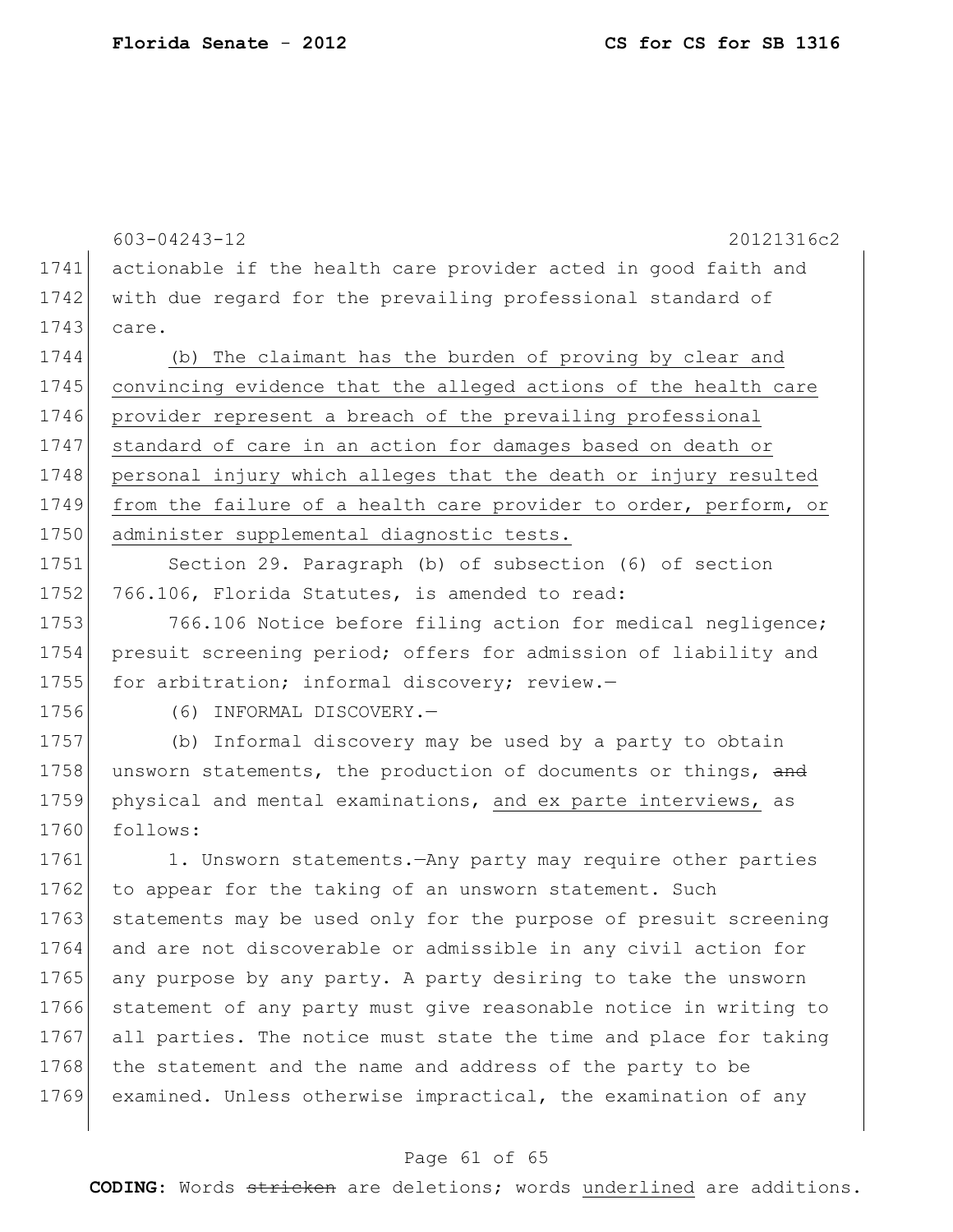603-04243-12 20121316c2 1770 party must be done at the same time by all other parties. Any 1771 party may be represented by counsel at the taking of an unsworn 1772 statement. An unsworn statement may be recorded electronically, 1773 stenographically, or on videotape. The taking of unsworn 1774 statements is subject to the provisions of the Florida Rules of 1775 Civil Procedure and may be terminated for abuses. 1776 2. Documents or things.—Any party may request discovery of 1777 documents or things. The documents or things must be produced, 1778 at the expense of the requesting party, within 20 days after the

1779 date of receipt of the request. A party is required to produce 1780 discoverable documents or things within that party's possession 1781 or control. Medical records shall be produced as provided in s. 1782 766.204.

1783 3. Physical and mental examinations.—A prospective 1784 defendant may require an injured claimant to appear for 1785 examination by an appropriate health care provider. The 1786 prospective defendant shall give reasonable notice in writing to 1787 all parties as to the time and place for examination. Unless 1788 otherwise impractical, a claimant is required to submit to only 1789 one examination on behalf of all potential defendants. The 1790 practicality of a single examination must be determined by the 1791 nature of the claimant's condition, as it relates to the 1792 liability of each prospective defendant. Such examination report 1793 is available to the parties and their attorneys upon payment of 1794 the reasonable cost of reproduction and may be used only for the 1795 purpose of presuit screening. Otherwise, such examination report 1796 is confidential and exempt from the provisions of s. 119.07(1) 1797 and s. 24(a), Art. I of the State Constitution.

1798 4. Written questions.—Any party may request answers to

#### Page 62 of 65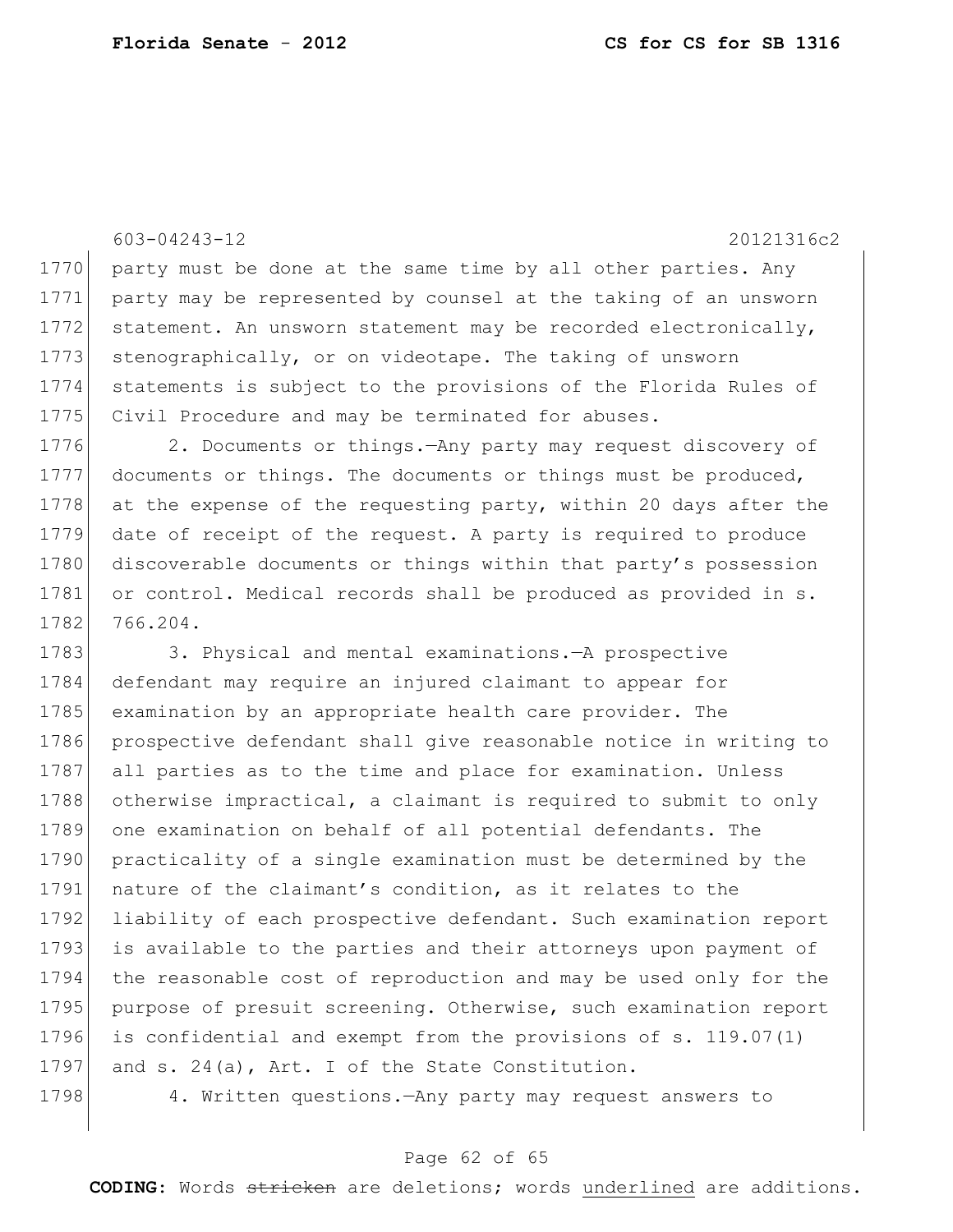603-04243-12 20121316c2 1799 written questions, the number of which may not exceed 30, 1800 including subparts. A response must be made within 20 days after 1801 receipt of the questions. 1802 5. Unsworn statements of treating health care providers. - A 1803 prospective defendant or his or her legal representative may 1804 also take unsworn statements of the claimant's treating health 1805 care providers. The statements must be limited to those areas 1806 that are potentially relevant to the claim of personal injury or 1807 wrongful death. Subject to the procedural requirements of 1808 subparagraph  $1.$ , a prospective defendant may take unsworn 1809 statements from a claimant's treating physicians. Reasonable 1810 notice and opportunity to be heard must be given to the claimant 1811 or the claimant's legal representative before taking unsworn 1812 statements. The claimant or claimant's legal representative has 1813 the right to attend the taking of such unsworn statements. 1814 6. Ex parte interviews of treating health care providers. - A 1815 prospective defendant or his or her legal representative may 1816 interview the claimant's treating health care providers without 1817 the presence of the claimant or the claimant's legal 1818 representative. If a prospective defendant or his or her legal 1819 representative intends to interview a claimant's health care 1820 providers, the prospective defendant must provide the claimant 1821 with notice of such interview at least 10 days before the date 1822 of the interview. 1823 Section 30. Subsection (21) of section 893.02, Florida 1824 Statutes, is amended to read:

1825 893.02 Definitions.—The following words and phrases as used 1826 in this chapter shall have the following meanings, unless the 1827 context otherwise requires:

#### Page 63 of 65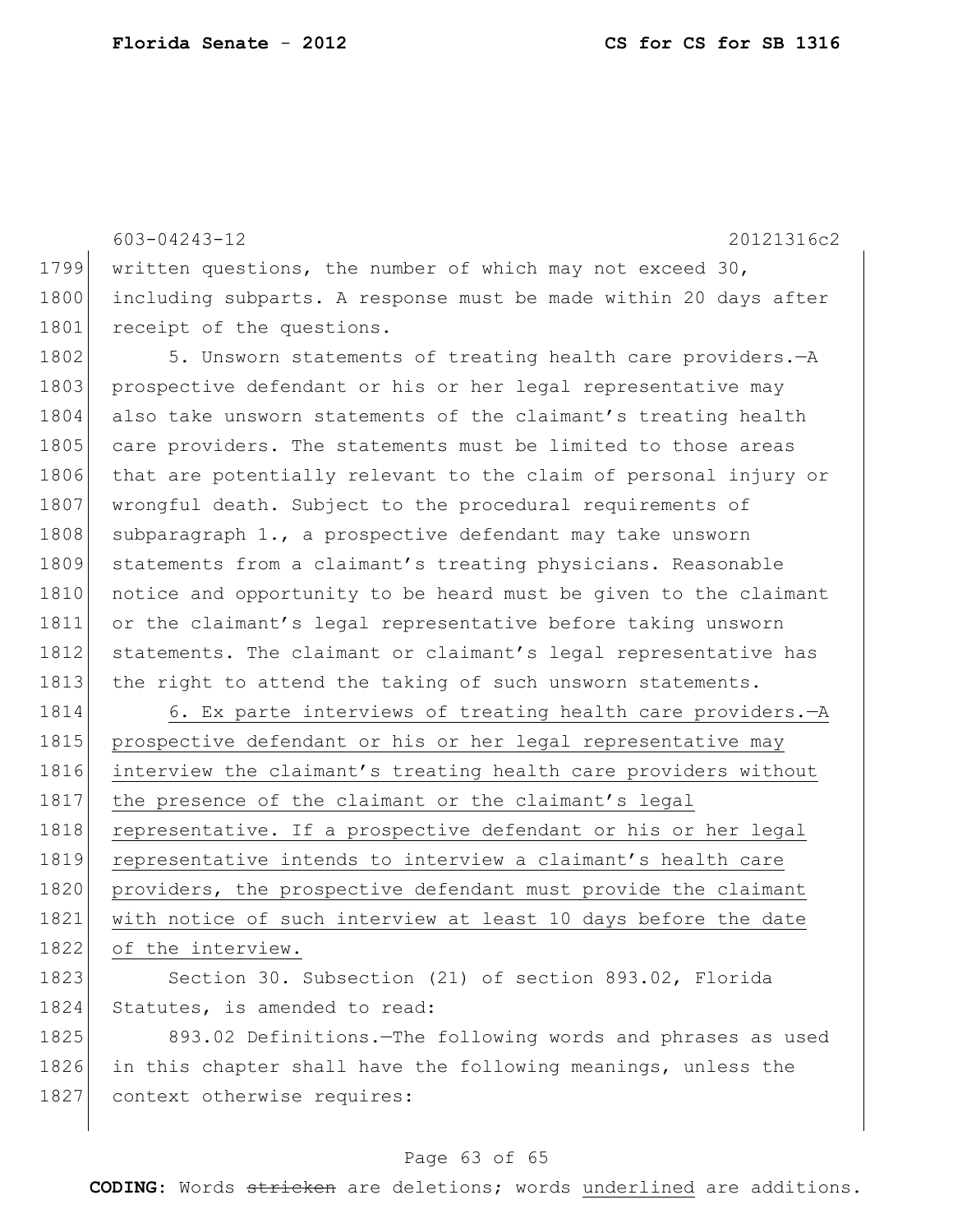603-04243-12 20121316c2 1828 (21) "Practitioner" means a physician licensed pursuant to 1829 chapter 458, a dentist licensed pursuant to chapter 466, a 1830 veterinarian licensed pursuant to chapter 474, an osteopathic 1831 physician licensed pursuant to chapter 459, a naturopath 1832 licensed pursuant to chapter 462, a certified optometrist 1833 licensed under chapter 463, or a podiatric physician licensed 1834 pursuant to chapter 461, provided such practitioner holds a 1835 valid federal controlled substance registry number. 1836 Section 31. Subsection (1) of section 893.05, Florida 1837 Statutes, is amended to read: 1838 893.05 Practitioners and persons administering controlled 1839 substances in their absence.-1840 (1) A practitioner, in good faith and in the course of his 1841 or her professional practice only, may prescribe, administer, 1842 dispense, mix, or otherwise prepare a controlled substance, or 1843 the practitioner may cause the same to be administered by a 1844 licensed nurse or an intern practitioner under his or her 1845 direction and supervision only. A veterinarian may so prescribe, 1846 administer, dispense, mix, or prepare a controlled substance for 1847 use on animals only, and may cause it to be administered by an 1848 assistant or orderly under the veterinarian's direction and 1849 supervision only. A certified optometrist licensed under chapter 1850 463 may not administer or prescribe pharmaceutical agents in 1851 Schedule I or Schedule II of the Florida Comprehensive Drug 1852 Abuse Prevention and Control Act. 1853 Section 32. The Agency for Health Care Administration shall 1854 prepare a report within 18 months after the implementation of an

1855 expansion of managed care to new populations or the provision of 1856 new items and services. The agency shall post a draft of the

### Page 64 of 65